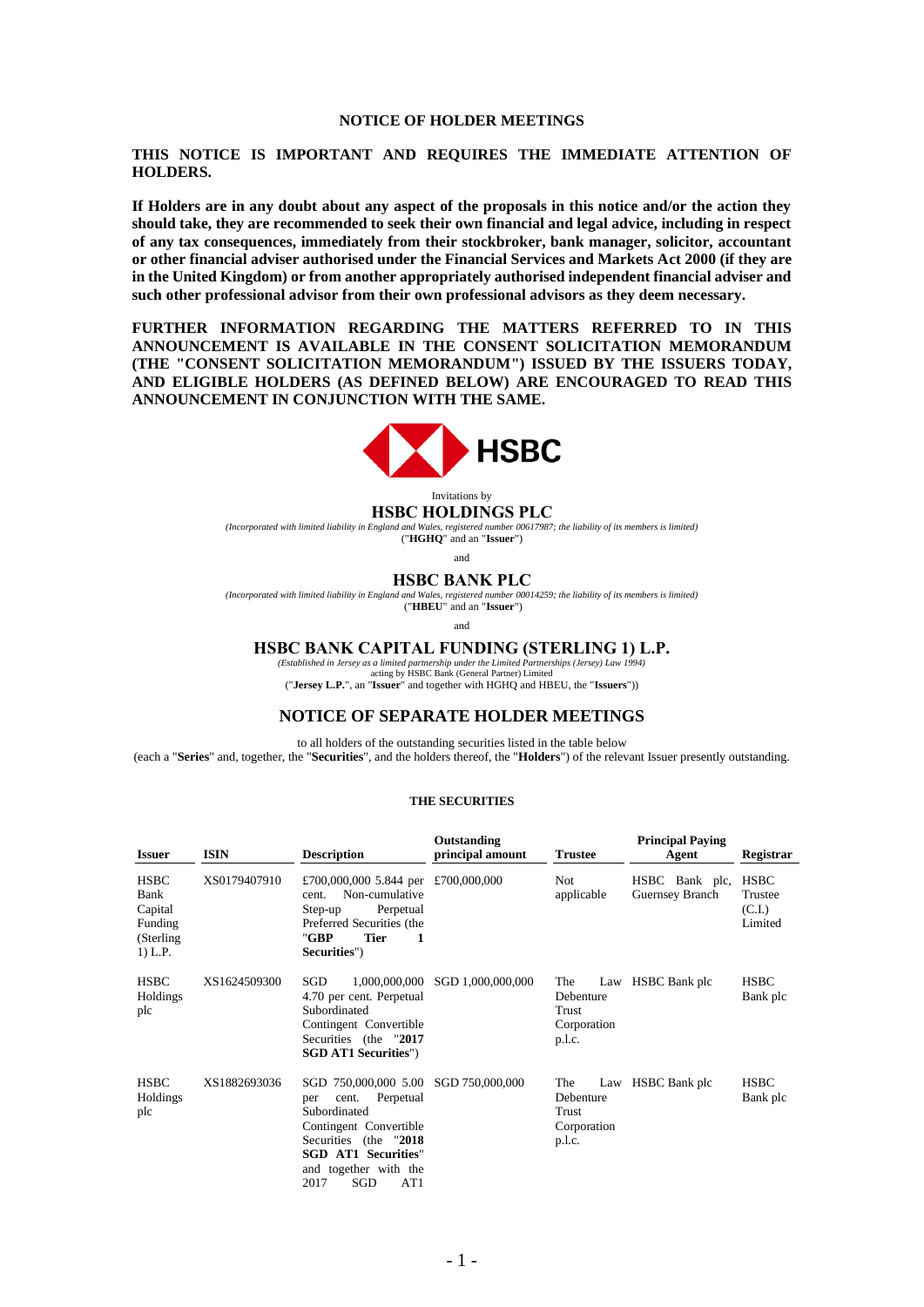|                                                                                              |                                                                                                                                                                                                                                                    | <b>Description</b>                                                                                                  |                                                   | Outstanding<br>principal amount                                      |                   |                                                                                                 | <b>Principal Paying</b>                                                                                                       |                   |
|----------------------------------------------------------------------------------------------|----------------------------------------------------------------------------------------------------------------------------------------------------------------------------------------------------------------------------------------------------|---------------------------------------------------------------------------------------------------------------------|---------------------------------------------------|----------------------------------------------------------------------|-------------------|-------------------------------------------------------------------------------------------------|-------------------------------------------------------------------------------------------------------------------------------|-------------------|
| <b>Issuer</b>                                                                                | <b>ISIN</b>                                                                                                                                                                                                                                        |                                                                                                                     |                                                   |                                                                      |                   | <b>Trustee</b>                                                                                  | Agent                                                                                                                         | Registrar         |
|                                                                                              |                                                                                                                                                                                                                                                    | Securities, the<br><b>AT1 Securities"</b> )                                                                         | "SGD                                              |                                                                      |                   |                                                                                                 |                                                                                                                               |                   |
| <b>HSBC</b><br>Bank plc                                                                      | XS0204377310                                                                                                                                                                                                                                       | GBP 350,000,000 5.375<br>per cent. Callable<br>Subordinated Step-up<br>Notes due 2030 (the<br>"Subordinated Notes") |                                                   | GBP 350,000,000                                                      |                   | The Law<br>Debenture<br>Trust<br>Corporation<br>p.l.c.                                          | HSBC Bank plc                                                                                                                 | Not<br>applicable |
| <b>HSBC</b><br>Holdings<br>plc                                                               | XS1716248197                                                                                                                                                                                                                                       | GBP 1,000,000,000<br>2.256 per cent.<br>Resettable Notes due<br>November 2026 (the<br>"Senior Notes")               |                                                   | GBP 1,000,000,000                                                    |                   | The Law<br>Debenture<br>Trust<br>Corporation<br>p.l.c.                                          | HSBC Bank plc                                                                                                                 | Not<br>applicable |
|                                                                                              |                                                                                                                                                                                                                                                    |                                                                                                                     |                                                   | <b>SUMMARY OF PROPOSED AMENDMENTS</b>                                |                   |                                                                                                 |                                                                                                                               |                   |
| <b>Securities</b>                                                                            | <b>Summary of Proposed</b><br><b>Amendments</b>                                                                                                                                                                                                    |                                                                                                                     | <b>Existing</b><br>LIBOR/SOR<br>Rate<br>(Screen)  |                                                                      |                   | <b>New SONIA / SORA</b><br>Rate or swap rate (as<br>applicable)<br>(Bloomberg                   | Adjustment<br><b>Spread</b><br>(Bloomberg<br>Screen)                                                                          |                   |
| GBP Tier 1<br>Securities<br>(XS0179407910)                                                   | • Replace six-month<br>LIBOR with daily<br>compounded SONIA<br>• Add new fallbacks<br>related to SONIA<br>• Add new further<br>fallbacks for if a                                                                                                  | Benchmark Event occurs<br>with respect to SONIA                                                                     |                                                   | Six-month LIBOR<br>(effectively Bloomberg<br>Screen BP0006M Index)   | Screen)<br>SONIA. | Daily Compounded<br>5-day Observation<br>Shift format,<br>paid semi-annually<br>(SONIO/N Index) | The historical 5-year<br>median difference<br>between sterling<br>LIBOR and SONIA<br>(SBP0006M)<br>Index)                     |                   |
| 2017 SGD AT1<br>Securities<br>(XS1624509300)<br>2018 SGD AT1<br>Securities<br>(XS1882693036) | • The Singapore Dollar<br>Swap Offer Rate<br>("SOR") linked swap<br>rate is replaced by a<br>Singapore Overnight<br>linked swap rate<br>• Add new fallbacks<br>relating to SORA<br>• Add further new<br>fallbacks for if a<br>with respect to SORA | Rate Average ("SORA")<br><b>Benchmark Event occurs</b>                                                              | Curncy)                                           | 5-year SGD Swap Offer<br>Rate (SOR) (Bloomberg<br>Screen SDSW5 TPRA  |                   | 5-year SGD OIS linked<br>swap rate, paid semi-<br>annually (SDSOA5<br><b>BGN</b> Curncy)        | <b>Bloomberg Screen</b><br>SWPM (see parameters to<br>be input in section<br>"Adjustment Rate for the<br>SGD ATI Securities") |                   |
| Subordinated<br>Notes<br>(XS0204377310)                                                      | • Replace three-month<br>LIBOR with daily<br>compounded SONIA<br>• Add new fallbacks<br>related to SONIA<br>if a Benchmark Event<br>occurs with respect to<br><b>SONIA</b>                                                                         | • Add further fallbacks for                                                                                         |                                                   | Three-month LIBOR<br>(effectively Bloomberg<br>Screen BP0003M Index) | SONIA,            | Daily Compounded<br>5-day Observation<br>Shift format,<br>paid quarterly<br>(SONIO/N Index)     | The historical 5-year<br>median difference<br>between sterling<br>LIBOR and SONIA<br>(SBP0003M)<br>Index)                     |                   |
| <b>Senior Notes</b><br>(XS1716248197)                                                        | • Replace LIBOR linked<br>1-year mid-swap rate<br>swap rate<br>• Add new fallbacks<br>related to SONIA                                                                                                                                             | with SONIA linked mid-                                                                                              | 1-year<br><b>LIBOR</b><br>Mid-Swaps<br>(Bloomberg | Screen BPSW1 Curncy)                                                 | Index)            | 1-year SONIA linked<br>ICE Swap Rate, paid<br>annually (BPISDS01                                | The historical 5-year<br>median difference<br>between sterling<br><b>LIBOR</b> and SONIA<br>(SBP0006M)<br>Index)              |                   |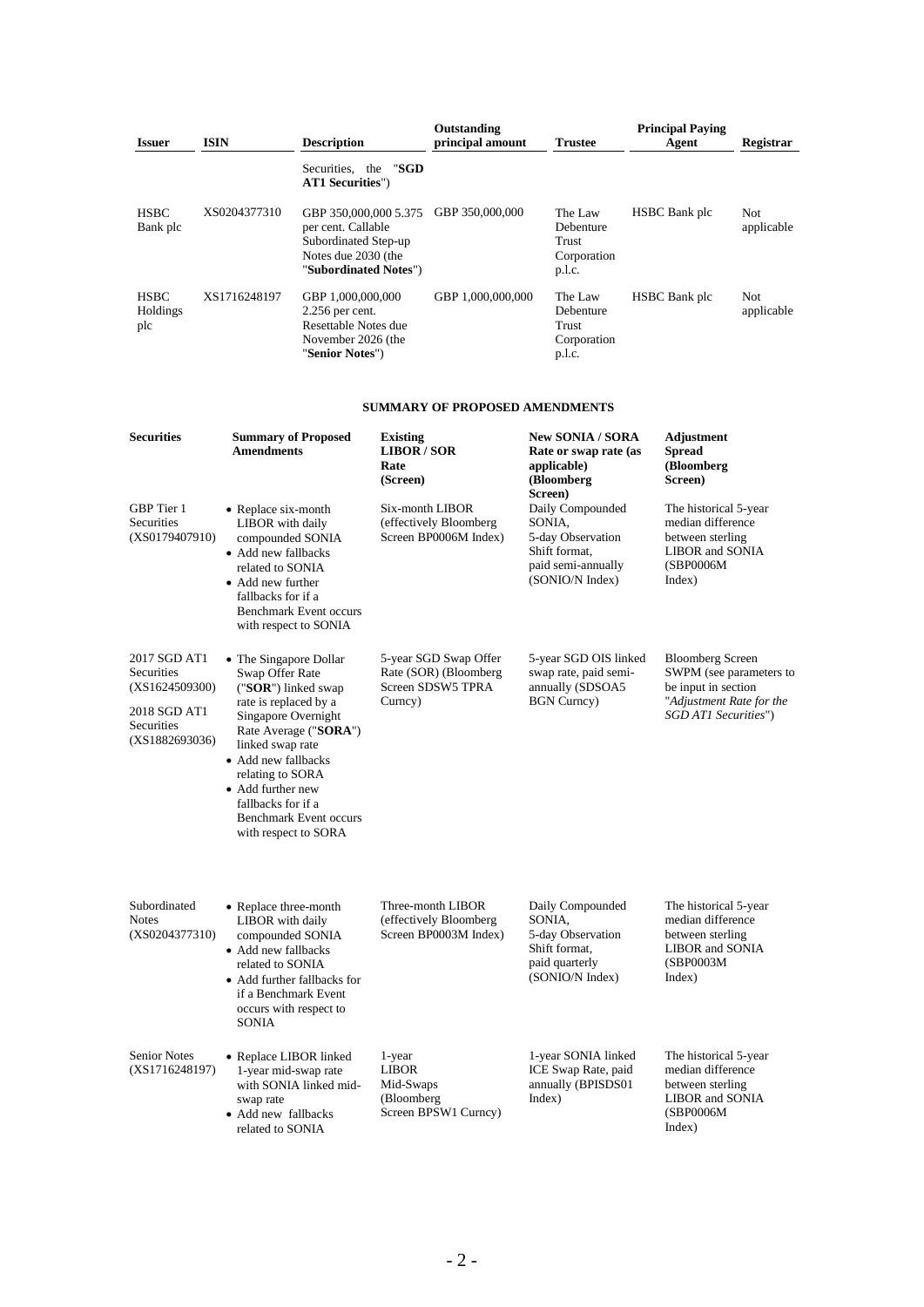NOTICE IS HEREBY GIVEN that separate meetings (each a "**Meeting**" and together, the "**Meetings**") of the Holders of each Series convened by the relevant Issuer will be held via teleconference on 24 September 2021 for the purpose of considering and, if thought fit, passing the relevant resolution for each Series set out below which will be proposed as a Relevant Resolution in accordance with the provisions of the relevant Trust Deed (made between HGHQ or HBEU and the Trustee) or the Partnership Agreement (made between Jersey L.P., the General Partner, HBEU and the other parties thereto) (as applicable) for the Holders and constituting the relevant Securities.

In light of the ongoing uncertainty in relation to Coronavirus (COVID-19) and the continued risks associated with it, it may be inadvisable to hold each relevant Meeting (and any relevant adjourned Meeting) at a physical location and, therefore, all Meetings (and any adjourned Meetings) are being convened to be held via teleconference. In the case of the SGD AT1 Securities, the Subordinated Notes and the Senior Notes, in accordance with the provisions of the relevant Trust Deed, the relevant Issuer has requested that the Trustee prescribes appropriate regulations regarding the holding of the relevant Meeting (and any relevant adjourned Meeting) via teleconference. In the case of the GBP Tier 1 Securities, pursuant to the Partnership Agreement, the chairman will preside at the relevant Meeting (and at any adjourned Meeting) in Jersey. Due to the continuing risks associated with COVID-19 and related restrictions on travel and the number of persons able to attend a Meeting in person, Holders wishing to attend are invited to attend via teleconference.

The initial Meeting in respect of the:

- (i) GBP Tier 1 Securities (the "**GBP Tier 1 Securities Meeting**") will commence at 10.00 a.m. (London time);
- (ii) 2017 SGD AT1 Securities (the "**2017 SGD AT1 Securities Meeting**") will commence at 10.30 a.m. (London time) or after the completion of the GBP Tier 1 Securities Meeting (whichever is later);
- (iii) 2018 SGD AT1 Securities (the "**2018 SGD AT1 Securities Meeting**") will commence at 10.50 a.m. (London time) or after the completion of the 2017 SGD AT1 Securities Meeting (whichever is later);
- (iv) Subordinated Notes (the "**Subordinated Notes Meeting**") will commence at 11.10 a.m. (London time) or after the completion of the 2018 SGD AT1 Securities Meeting (whichever is later); and
- (v) Senior Notes (the "**Senior Notes Meeting**") will commence at 11.30 a.m. (London time) or after the completion of the Subordinated Notes Meeting (whichever is later).

Capitalised terms used in this notice and not otherwise defined herein shall have the meanings given to them in the Consent Solicitation Memorandum, electronic copies of which are available for inspection by Eligible Holders (as defined below) during normal business hours upon request from the relevant Principal Paying Agent and the Tabulation Agent on any weekday (public holidays excepted) up to and including the date of the relevant Meeting (see "*Documents Available for Inspection*" below).

In accordance with normal practice, the Trustee, the Tabulation Agent, the Principal Paying Agents and the Registrars have not been involved in the formulation of the Proposals outlined in this Notice, the Consent Solicitation Memorandum or the Relevant Resolutions.

The Issuers, the Trustee or the General Partner (as applicable), the Tabulation Agent, the Solicitation Agent, the Principal Paying Agents and the Registrars, express no opinion on, and make no representations as to the merits of, the Proposals set out in the Consent Solicitation Memorandum, the Relevant Resolutions or the proposed amendments referred to in the Relevant Resolutions set out below.

None of the Trustee, the Tabulation Agent, the Solicitation Agent, the Principal Paying Agents or the Registrars makes any representation that all relevant information has been disclosed to Holders in or pursuant to this Notice, the Consent Solicitation Memorandum or otherwise. None of the Trustee or the General Partner (as applicable), the Tabulation Agent, the Solicitation Agent, the Principal Paying Agents or the Registrars has approved the draft amended documents referred to in the Relevant Resolutions set out below. Accordingly, Holders of the relevant Series should take their own independent legal, financial, tax or other advice on the merits and the consequences of voting in favour of the Relevant Resolution, including any tax consequences, and on the impact of the implementation of the Relevant Resolution.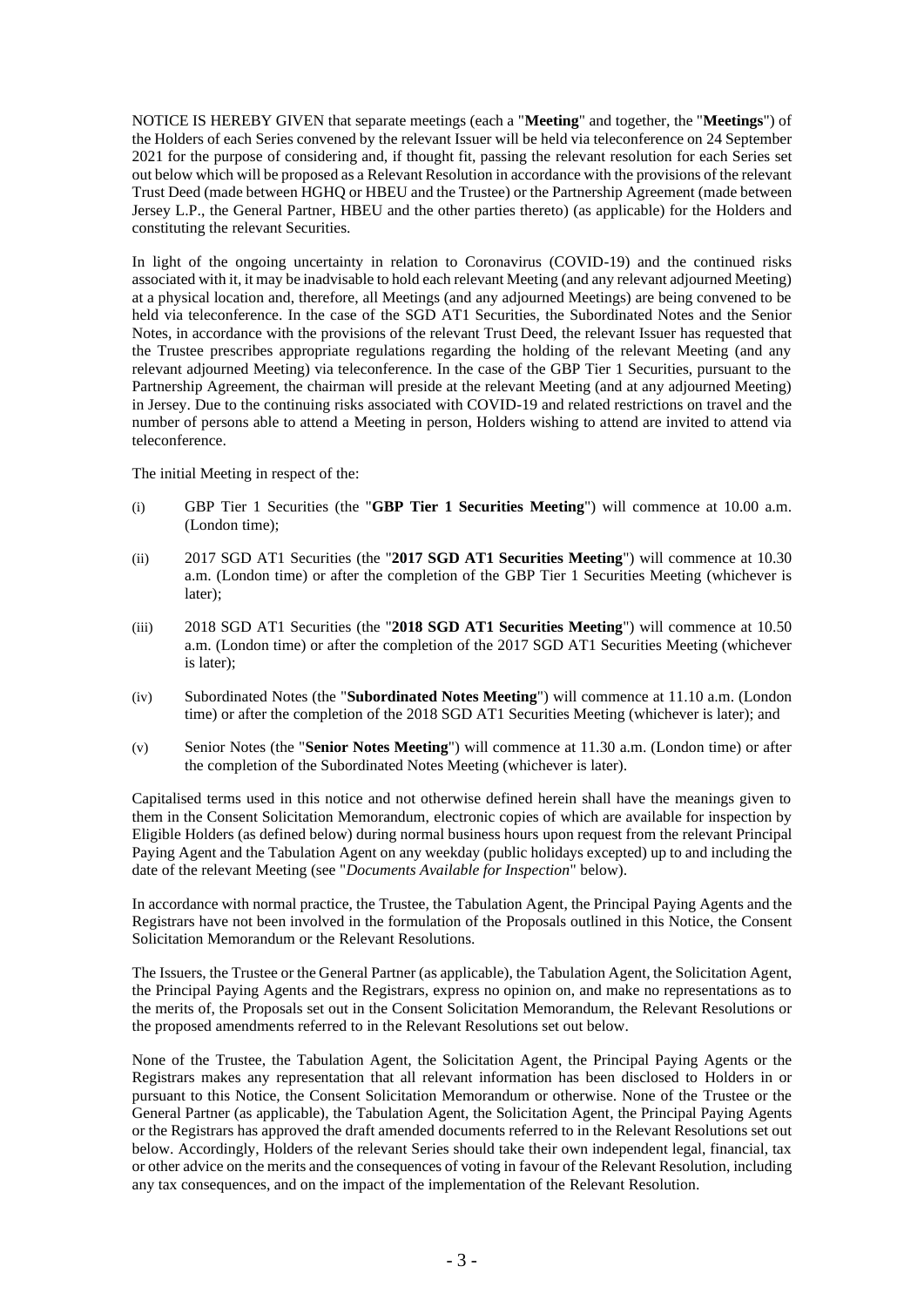None of the Trustee, the Tabulation Agent, the Solicitation Agent, the Principal Paying Agents or the Registrars are responsible for the accuracy, completeness, validity or correctness of the statements made in the Consent Solicitation Memorandum or omissions therefrom.

Neither this Notice nor the Consent Solicitation Memorandum constitute or form part of, and should not be construed as, an offer for sale, exchange or subscription of, or a solicitation of any offer to buy, exchange or subscribe for, any securities of the Issuers or any other entity. The distribution of the Consent Solicitation Memorandum may nonetheless be restricted by law in certain jurisdictions. Persons into whose possession the Consent Solicitation Memorandum comes are required to inform themselves about, and to observe, any such restrictions.

### **BACKGROUND**

In July 2017, the UK Financial Conduct Authority (the "**FCA**") confirmed that it would no longer persuade or compel banks to submit rates for the calculation of the LIBOR benchmark after the end of 2021 and explained they expected that some panel banks will cease contributing to LIBOR panels at such time. In addition, the Bank of England and the FCA announced that they have mandated a working group to promote a broad-based transition to the Sterling Overnight Index Average ("**SONIA**") across sterling bond, loan and derivative markets, so that SONIA is established as the primary sterling interest rate benchmark by the end of 2021.

On 5 March 2021, the FCA published a further announcement on the future cessation and loss of representativeness of LIBOR benchmarks (the "**FCA LIBOR Announcement**"). The FCA announced, amongst others, that (i) three-month and six-month sterling LIBOR settings will cease to be provided or, subject to consultation by the FCA, will be provided but will be determined by reference to an alternative methodology immediately after 31 December 2021; and (ii) six-month U.S. dollar LIBOR settings will cease to be provided or, subject to consultation by the FCA, will be provided but will be determined on an alternative basis immediately after 30 June 2023. The FCA confirmed that if such settings are determined by reference to an alternative methodology, they will no longer be representative of the underlying market and economic reality they are intended to measure and that representativeness will not be restored.

Therefore, the continuation of LIBOR on the current basis (or at all) cannot and will not be guaranteed after 2021 (in the case of sterling LIBOR) or June 2023 (in the case of U.S. dollar LIBOR), and regulators have urged market participants to take active steps to implement the transition to SONIA and other near riskfree rates ahead of this deadline.

Similarly, in the case of SOR (which relies on U.S. dollar LIBOR in its computation methodology), The Association of Banks in Singapore and the Singapore Foreign Exchange Market Committee have identified SORA as the near risk-free alternative interest rate benchmark for SOR and have set out a roadmap for this transition, in light of the expected discontinuation of U.S. dollar LIBOR following the FCA's announcement mentioned above. The interest rate benchmark transition from SOR to SORA is overseen by the Steering Committee for SOR & SIBOR Transition to SORA, a group of industry participants convened by the Monetary Authority of Singapore.

On the basis that the Securities have exposure to sterling LIBOR or SOR beyond 2021, the Issuers have convened the Meetings for the purpose of enabling the relevant Holders to consider and resolve, if they think fit, to approve the relevant Proposal (as further described in the section entitled "*Proposal*" of the Consent Solicitation Memorandum) by way of a Relevant Resolution in relation to the relevant Series.

The date from which the Proposed Amendments will take effect will be the Effective Date (which is expected to be on or around 24 September 2021, subject to the adjournment of any Meetings).

In the event of an adjourned Meeting being necessary for any Series, the Effective Date for the relevant Proposed Amendments and the Pricing Date (as applicable) will be different from the proposed date mentioned above for the applicable Series.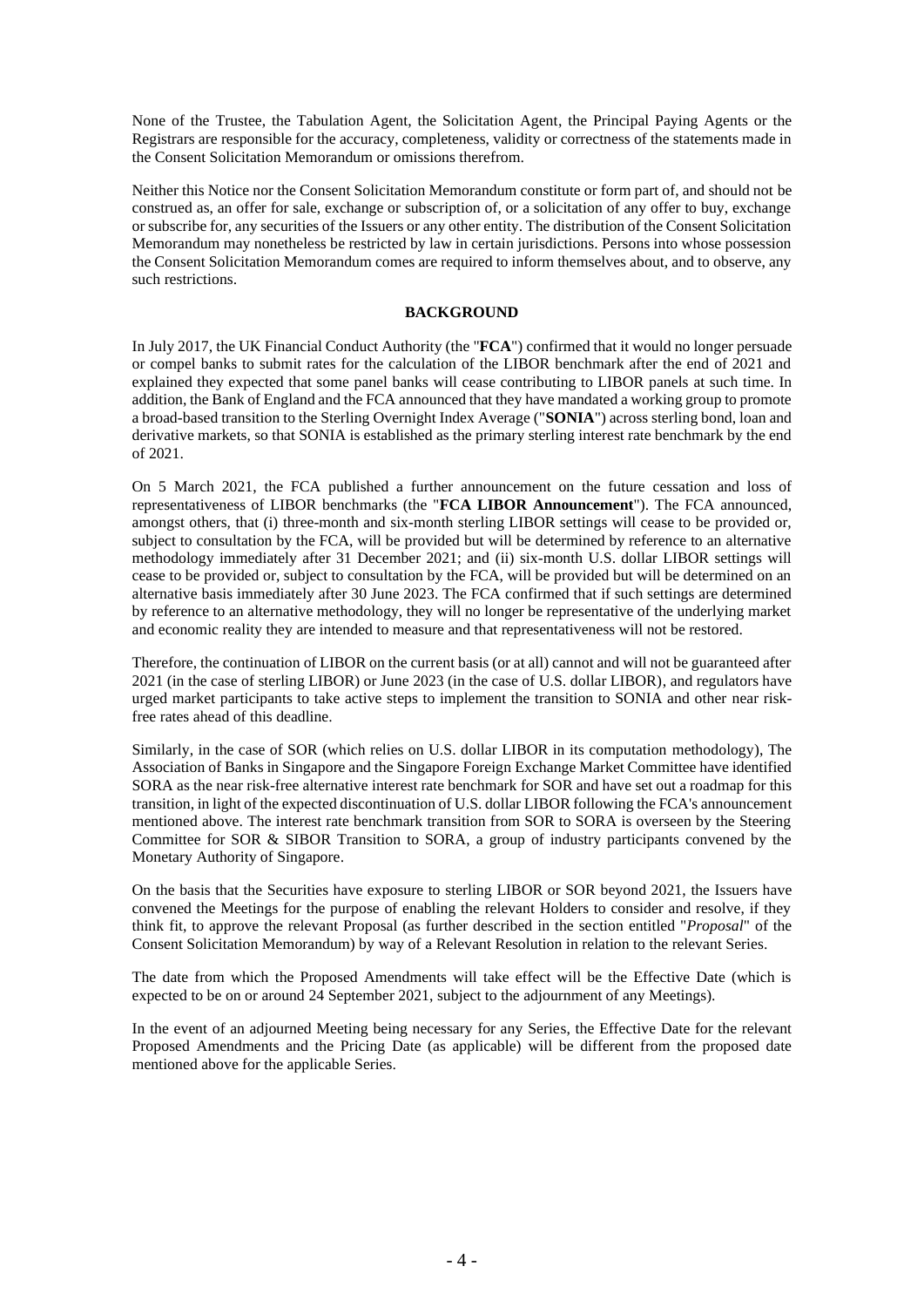## *The United Kingdom Prudential Regulatory Authority ("PRA")*

In paragraph 2.22 of the PRA's Policy Statement dated March 2020 (PS5/20: Regulatory capital instruments: Update to Pre-Issuance Notification (PIN) requirements)<sup>1</sup> (the "Policy Statement") the PRA accepts that if "targeted amendments" are made to capital instruments "in relation to benchmark rates", the instruments will continue to be "substantially the same" for the purposes of the Policy Statement. Sam Woods, the Deputy Governor of PRA, has also reiterated this in his letter to Tushar Morzaria (the Chair of the Working Group on Sterling Risk-Free Reference Rates) dated 18 December 2019<sup>2</sup> where he has stated that the PRA does not believe it is desirable to reassess the eligibility of the additional tier 1 and tier 2 capital where the amendments are solely to replace the benchmark reference rate.

As the only changes which would be made to the Securities pursuant to the Proposed Amendments are to change the underlying benchmark reference rate and supporting fallback provisions for such benchmark reference rate as described in the Consent Solicitation Memorandum and to make the necessary consequential adjustments, HGHQ and HBEU consider that the capital eligibility of the relevant additional tier 1 and tier 2 Securities will remain unaffected.

The PRA has been informed of these Consent Solicitations and, as at the date of the Consent Solicitation Memorandum, HGHQ and HBEU are not aware of any objection or concerns being raised by the PRA with respect to this view being taken by HGHQ and HBEU with respect to the current eligibility of the relevant additional tier 1 and tier 2 Securities.

### *The Jersey Financial Services Commission*

The consent of the Jersey Financial Services Commission to the amendments by way of variation in respect of the GBP Tier 1 Securities as set out in Schedule A hereto has been sought and obtained by the General Partner on behalf of the Jersey L.P., such consent being conditional upon the passing of the Partnership Resolution.

## **PROPOSALS**

Pursuant to this Notice, the Issuers give notice that separate Meetings will be convened on 24 September 2021 to request that Holders of each Series consider and agree to the matters contained in the Relevant Resolutions set out below.

Each Issuer, under the relevant Proposals, is requesting that the Holders of the relevant Series consider and if thought fit, approve the Relevant Resolution in order to implement changes by way of variation such that:

- (A) in the case of the GBP Tier 1 Securities and the Subordinated Notes, (i) (a) sterling LIBOR is replaced by a SONIA-based reference rate; (b) an adjustment is made to reflect the economic difference between the sterling LIBOR and SONIA rates (using credit spread adjustments between sterling LIBOR and SONIA reference rates contained in the ISDA IBOR Fallbacks Supplement) and (c) the Margin (as defined in the relevant Conditions) applicable to each such Series of Securities remains unaltered; (ii) new fallbacks relating to SONIA are included; and (iii) further new fallbacks are included if a Benchmark Event occurs with respect to SONIA (or any subsequent replacement benchmark);
- (B) in the case of the SGD AT1 Securities, (i) (a) the SOR linked swap rate is replaced by a SORA linked swap rate; (b) an adjustment is made to reflect the economic difference between the SOR and SORA rates (using the methodology for such adjustments set out in Schedule B to this Notice); (c) the Resettable Security Margin (as defined in the relevant Conditions) applicable to each such Series remains unaltered; (ii) new fallbacks relating to SORA are included; and (iii) further new fallbacks are included if a Benchmark Event occurs with respect to SORA (or any subsequent replacement benchmark); or

<sup>1</sup> [https://www.bankofengland.co.uk/-/media/boe/files/prudential-regulation/policy](https://www.bankofengland.co.uk/-/media/boe/files/prudential-regulation/policy-statement/2020/ps520.pdf)[statement/2020/ps520.pdf](https://www.bankofengland.co.uk/-/media/boe/files/prudential-regulation/policy-statement/2020/ps520.pdf)

<sup>2</sup> [https://www.bankofengland.co.uk/-/media/boe/files/prudential-regulation/letter/2019/prudential](https://www.bankofengland.co.uk/-/media/boe/files/prudential-regulation/letter/2019/prudential-regulatory-framework-and-libor-transition.pdf?la=en&hash=55018BE92759217608D587E3C56C0E205A2D3AF4)[regulatory-framework-and-libor](https://www.bankofengland.co.uk/-/media/boe/files/prudential-regulation/letter/2019/prudential-regulatory-framework-and-libor-transition.pdf?la=en&hash=55018BE92759217608D587E3C56C0E205A2D3AF4)[transition.pdf?la=en&hash=55018BE92759217608D587E3C56C0E205A2D3AF4](https://www.bankofengland.co.uk/-/media/boe/files/prudential-regulation/letter/2019/prudential-regulatory-framework-and-libor-transition.pdf?la=en&hash=55018BE92759217608D587E3C56C0E205A2D3AF4)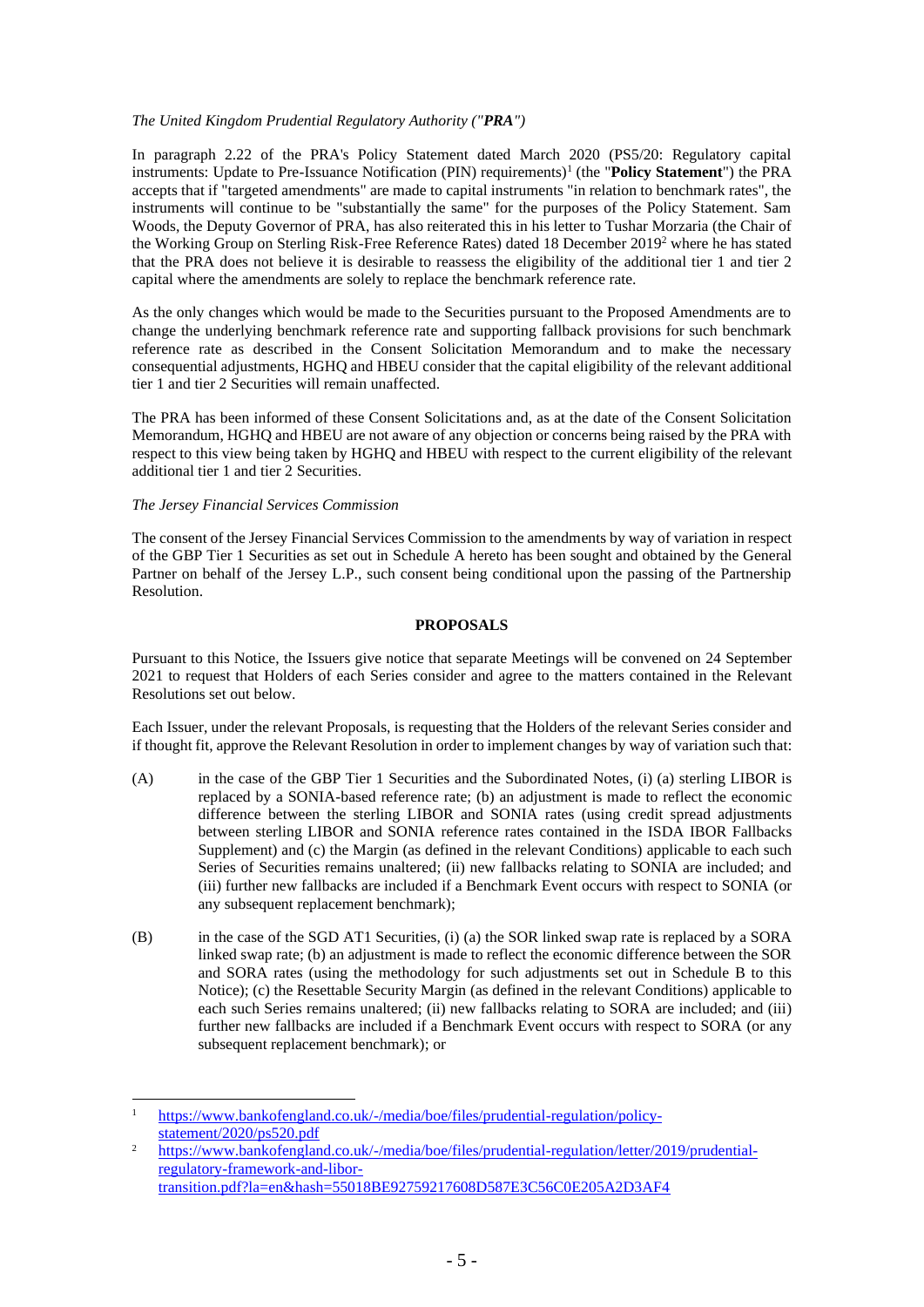(C) in the case of the Senior Notes (i) (a) sterling LIBOR linked mid-swap is replaced by a SONIA linked mid-swap rate; (b) an adjustment is made to reflect the economic difference between the sterling LIBOR-based and SONIA-based rates and (c) the First Margin (as defined in the relevant Conditions) applicable to such Series of Securities remains unaltered; and (ii) new fallbacks relating to SONIA are included.

The date from which the Proposed Amendments will take effect will be the Effective Date (which is expected to be on or around 24 September 2021, subject to the adjournment of any Meetings).

In the event of an adjourned Meeting being necessary for any Series, the Effective Date for the Proposed Amendments and the Pricing Date (as applicable) will be different from the proposed date mentioned above for the applicable Series.

If approved by the Holders of the relevant Series, and the Consent Conditions are satisfied and the relevant Issuer not having previously terminated the relevant Consent Solicitation in accordance with the provisions for such termination set out in "*Amendment and Termination*" below, the Relevant Resolution will be binding on all holders of such Series of Securities, including those Holders who do not vote in favour of the Relevant Resolution or who do not vote in connection with the Relevant Resolution.

The Proposals are being put to Holders for the reasons set out in the Consent Solicitation Memorandum.

Holders are referred to the Consent Solicitation Memorandum which provides further background to the Proposals and the reasons therefor.

### **CONSENT SOLICITATION**

Holders are further given notice that the relevant Issuer has invited Holders of the relevant Securities of each Series (each such invitation a "**Consent Solicitation**") to consent, by voting in favour of the Relevant Resolution at the relevant Meeting for such Series, to the modification by way of variation of the Conditions (and, where applicable, certain other Transaction Documents) relating to the relevant Series as described in paragraph 1 of the Relevant Resolution as set out below, as further described in the Consent Solicitation Memorandum.

The Consent Solicitation Memorandum and any other documents or materials relating to the Consent Solicitations are only for distribution or to be made available to persons who are (a) an eligible counterparty or a professional client (each as defined in EU MiFID II) or, an eligible counterparty (as defined in the COBS), or a professional client (as defined in UK MiFIR) (as applicable) and, if applicable and acting on a non-discretionary basis, who is acting on behalf of a Beneficial Owner that is also an eligible counterparty or a professional client, (b) located and resident outside the United States and who are not U.S. persons (as defined in Regulation S under the Securities Act) or acting for the account or benefit of any U.S. person and (c) otherwise a person to whom the relevant Consent Solicitation can be lawfully made and that may lawfully participate in the relevant Consent Solicitation (all such persons "**Eligible Holders**").

Subject to the restrictions described in the previous paragraph, Holders may obtain from the date of this Notice a copy of the Consent Solicitation Memorandum from the relevant Principal Paying Agent and the Tabulation Agent, the contact details for which are set out below. In order to receive a copy of the Consent Solicitation Memorandum, a Holder will be required to provide confirmation as to his or her status as an Eligible Holder.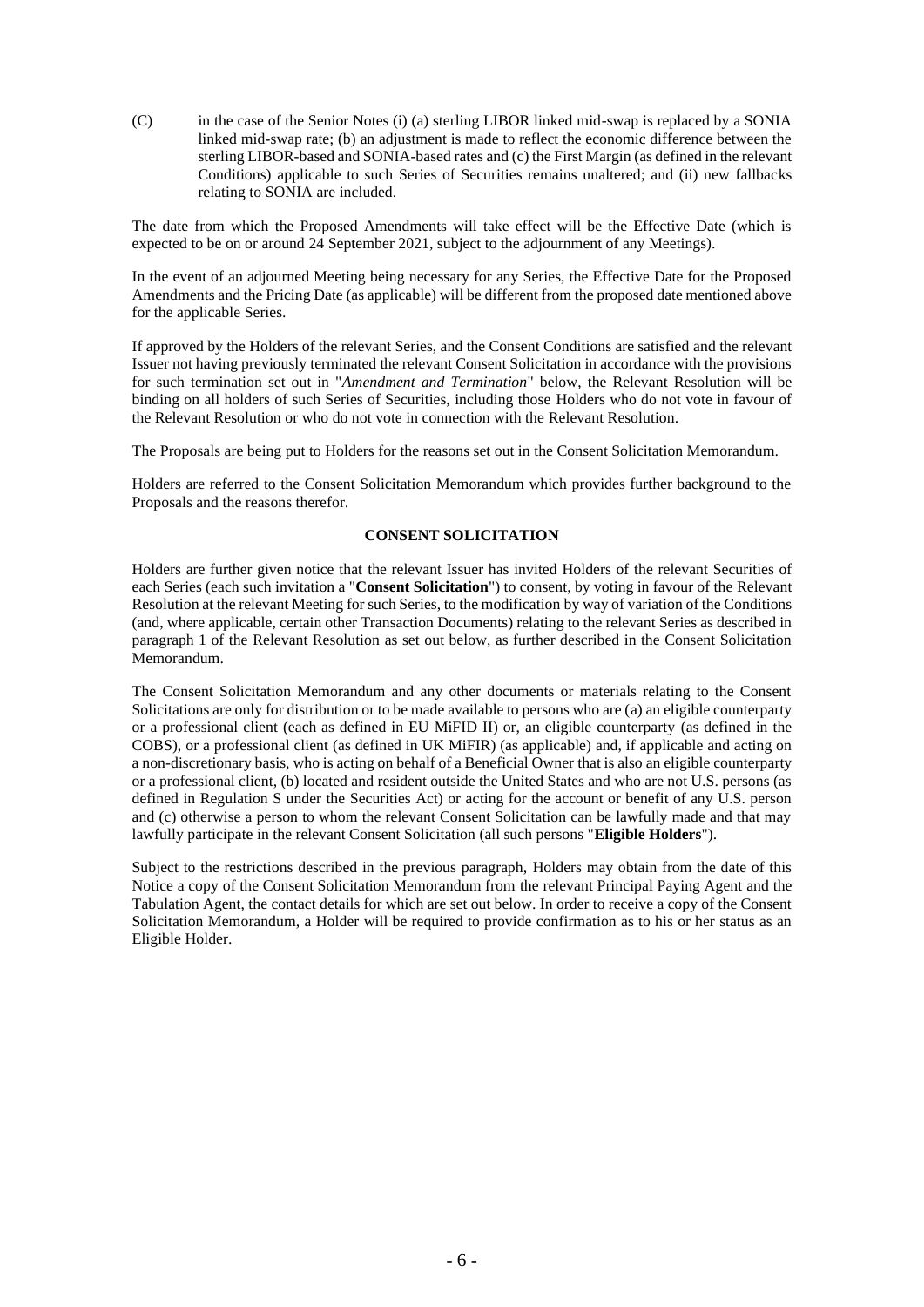### **PARTNERSHIP RESOLUTION IN RESPECT OF THE £700,000,000 5.844 PER CENT. NON-CUMULATIVE STEP-UP PERPETUAL PREFERRED SECURITIES (ISIN: XS0179407910)**

"THAT this Meeting of the holders (together, the "**GBP Tier 1 Holders**") of the presently outstanding £700,000,000 5.844 per cent. Non-cumulative Step-up Perpetual Preferred Securities (the "**GBP Tier 1 Securities**") of HSBC Bank Capital Funding (Sterling 1) L.P. (acting by HSBC Bank (General Partner) Limited) (the "**Issuer**"), constituted by the partnership agreement dated 31 October 2003 as amended, restated, modified and/or supplemented from time to time in respect of the GBP Tier 1 Securities (the "**Partnership Agreement**") made between HSBC (General Partner) Limited (the "**General Partner**"), HSBC Bank plc ("**HBEU**") and the other parties thereto, establishing the Issuer for the GBP Tier 1 Securities:

- 1. (subject to paragraphs 9 and 10 of this Partnership Resolution) assents to and approves the GBP Tier 1 Securities Proposed Amendments in respect of the GBP Tier 1 Securities by way of variation (as set out in Part 1 of Schedule A to the Notice) pursuant to the relevant Proposal and their implementation including by modification of the Partnership Agreement and of the terms and conditions of the GBP Tier 1 Securities (the "**Conditions**") which are set out in Schedule 3 to the Partnership Agreement in each case by way of variation and the corresponding amendments to be made to the Subordinated Note (as defined in the Partnership Agreement) (the "**Subordinated Note Amendments**") so that the economic terms remain in all material respects equivalent to those of the GBP Tier 1 Securities, save that (i) the interest payable on the Subordinated Note is cumulative and (ii) the Subordinated Note is due on 30 November 2048.
- 2. (subject to paragraphs 9 and 10 of this Partnership Resolution) authorises, directs, requests and empowers:
	- (a) the General Partner to execute a supplemental partnership agreement applicable to the GBP Tier 1 Securities (the "**Supplemental Partnership Agreement**") to effect the modifications referred to in paragraph 1 of this Partnership Resolution, in the form or substantially in the form of the draft produced to this Meeting, with such amendments thereto (if any) as the General Partner shall require or agree to; and
	- (b) the General Partner to execute and to do all such deeds, instruments, acts and things as may be necessary, desirable or expedient, each in their sole opinion, to carry out and to give effect to this Partnership Resolution and the implementation of the modifications and amendments referred to in paragraph 1 of this Partnership Resolution;
- 3. discharges and exonerates the General Partner from all liability for which it may have become or may become responsible under the Partnership Agreement or the GBP Tier 1 Securities or any document related thereto in respect of any act or omission in connection with the passing of this Partnership Resolution or its implementation, the modifications and amendments referred to in paragraph 1 of this Partnership Resolution or the implementation of those modifications and amendments or the executing of any deeds, agreements, documents or instructions, the performance of any acts, matters or things to be done to carry out and give effect to the matters contemplated in the Supplemental Partnership Agreement, the Notice or this Partnership Resolution;
- 4. irrevocably waives any claim that the GBP Tier 1 Holders may have against the General Partner arising as a result of any loss or damage which we may suffer or incur as a result of the General Partner acting upon this Partnership Resolution (including but not limited to circumstances where it is subsequently found that this Partnership Resolution is not valid or binding on the holders) and the GBP Tier 1 Holders further confirm that the GBP Tier 1 Holders will not seek to hold the General Partner liable for any such loss or damage;
- 5. expressly agrees and undertakes to indemnify and hold harmless the General Partner from and against all losses, liabilities, damages, costs, charges and expenses which may be suffered or incurred by them as a result of any claims (whether or not successful, compromised or settled), actions, demands or proceedings brought against the General Partner and against all losses, costs, charges or expenses (including legal fees) which the General Partner may suffer or incur which in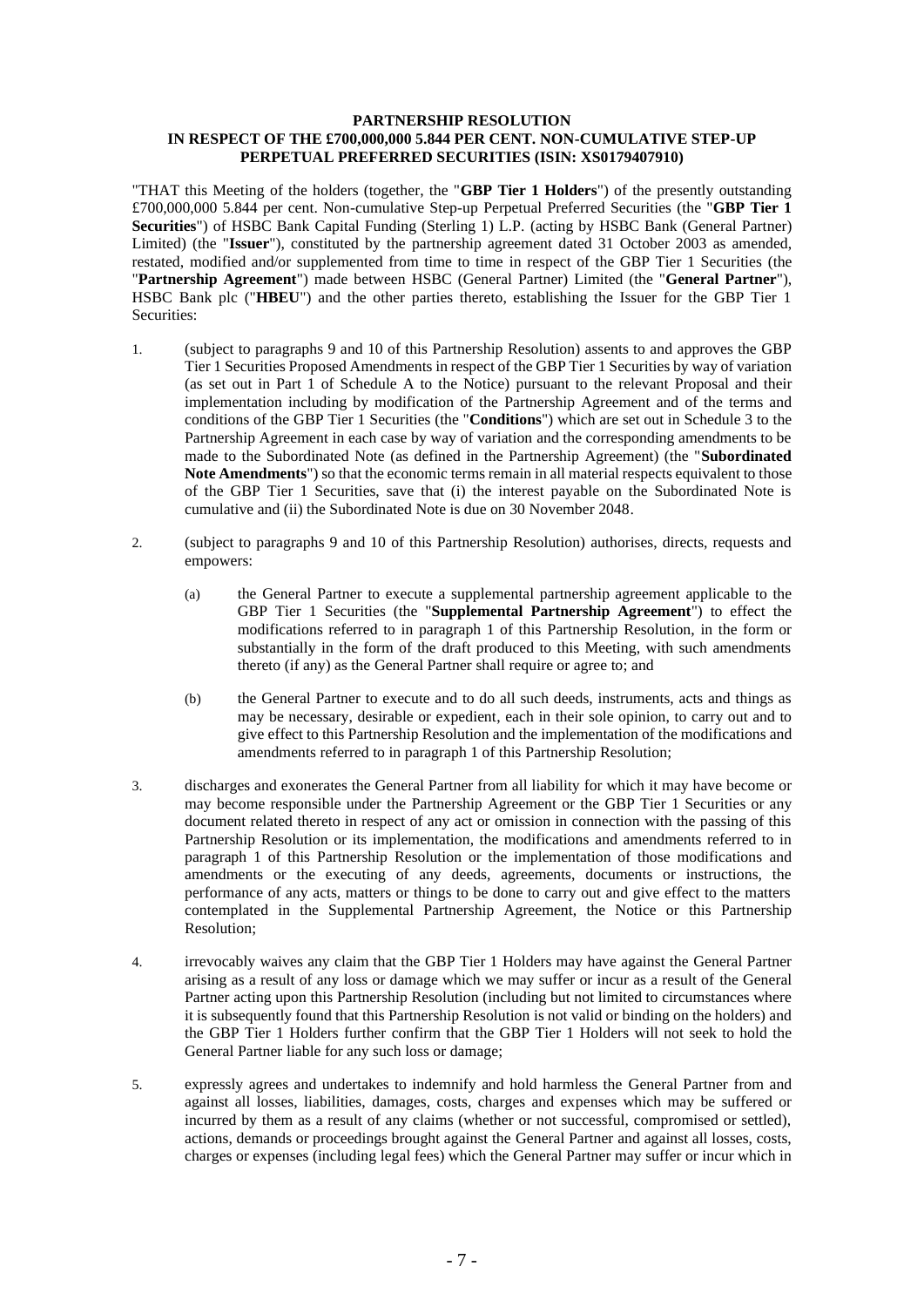any case arise as a result of the General Partner acting in accordance with this Partnership Resolution and the Partnership Agreement;

- 6. (subject to paragraphs 9 and 10 of this Partnership Resolution) sanctions and assents to every abrogation, modification, compromise or arrangement in respect of the rights of the GBP Tier 1 Holders appertaining to the GBP Tier 1 Securities against the Issuer, whether or not such rights arise under the Conditions, involved in, resulting from or to be effected by the modifications referred to in paragraph 1 of this Partnership Resolution and their implementation;
- 7. waives any and all requirements, restrictions and conditions precedent set forth in the Partnership Agreement on any person in implementing the modifications contemplated by the Supplemental Partnership Agreement, this Partnership Resolution and the relevant Proposal;
- 8. discharges and exonerates the Issuer from all liability for which it may have become or may become responsible under the Partnership Agreement, the GBP Tier 1 Securities or any document related thereto in respect of any act or omission in connection with the passing of this Partnership Resolution or the executing of any deeds, agreements, documents or instructions, the performance of any acts, matters or things to be done to carry out and give effect to the matters contemplated in the Supplemental Partnership Agreement, the Notice or this Partnership Resolution;
- 9. declares that the implementation of this Partnership Resolution shall be conditional on:
	- (a) the passing of this Partnership Resolution; and
	- (b) the quorum required for, and the requisite majority of votes cast at, this Meeting being satisfied by Eligible GBP Tier 1 Holders, irrespective of any participation at this Meeting by Ineligible GBP Tier 1 Holders and that, in the event that the Partnership Resolution is passed at this Meeting but such condition is not satisfied, the chairman of this Meeting and the General Partner are hereby authorised, directed, requested and empowered to adjourn this Meeting to such other day, time and place as the General Partner shall determine on reasonable grounds (such adjourned Meeting to be held via teleconference), for the purpose of reconsidering resolutions 1 to 12 of this Partnership Resolution with the exception of resolution 9(b) of this Partnership Resolution. At any such adjournment of this Meeting, one or more persons holding one or more GBP Tier 1 Securities or being proxies or representatives and holding or representing in the aggregate not less than onethird of the principal or nominal amount (as applicable) of the GBP Tier 1 Securities for the time being outstanding shall form a quorum and shall have the power to pass such Partnership Resolution, and this condition set out in this paragraph 9(b) will be satisfied if the quorum required for, and the requisite majority of votes cast at, such adjourned Meeting are satisfied by Eligible GBP Tier 1 Holders irrespective of any participation at the adjourned Meeting by Ineligible GBP Tier 1 Holders;
- 10. declares that the implementation of this Partnership Resolution shall be in all respects conditional on (i) the Issuer not having previously terminated the Consent Solicitation in respect of the GBP Tier 1 Securities in accordance with the provisions for such termination set out in the Consent Solicitation Memorandum and (ii) the passing of this Partnership Resolution;
- 11. acknowledges that the following terms, as used in this Partnership Resolution, shall have the meanings given below:

"**Consent Solicitation**" means the invitation by the Issuer to all Eligible GBP Tier 1 Holders to consent to the modification by way of variation of the Conditions relating to the GBP Tier 1 Securities as described in the Consent Solicitation Memorandum and as the same may be amended in accordance with its terms;

"**Consent Solicitation Memorandum**" means the consent solicitation memorandum dated 1 September 2021 prepared by the Issuer in relation to the Consent Solicitation (a copy of which is available for inspection as referred to in the Notice);

"**Eligible GBP Tier 1 Holder**" means each GBP Tier 1 Holder who is (a) an eligible counterparty or a professional client (each as defined in EU MiFID II) or, an eligible counterparty (as defined in the COBS), or a professional client (as defined in UK MiFIR) (as applicable) and, if applicable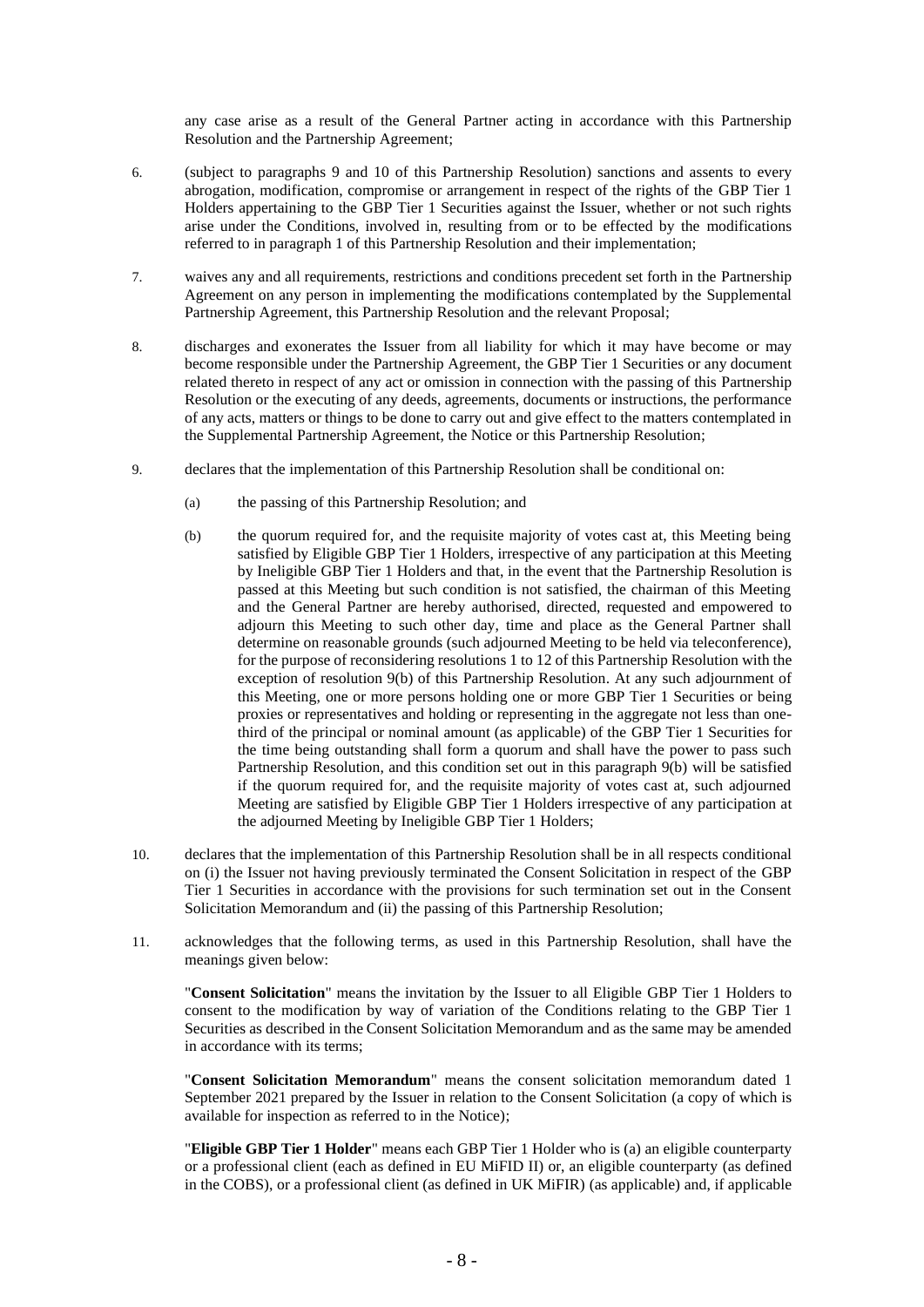and acting on a non-discretionary basis, who is acting on behalf of a Beneficial Owner that is also an eligible counterparty or a professional client, (b) located and resident outside the United States and not a U.S. person or acting for the account or benefit of a U.S. person (in each case, as defined in Regulation S under the Securities Act) and (c) otherwise a person to whom the Consent Solicitation can be lawfully made and that may lawfully participate in the Consent Solicitation;

"**Ineligible GBP Tier 1 Holder**" means each GBP Tier 1 Holder who is not an Eligible GBP Tier 1 Holder; and

"**Securities Act**" means the U.S. Securities Act of 1933, as amended.

12. agrees that capitalised terms in this document where not defined herein shall have the meanings given to them in the Consent Solicitation Memorandum."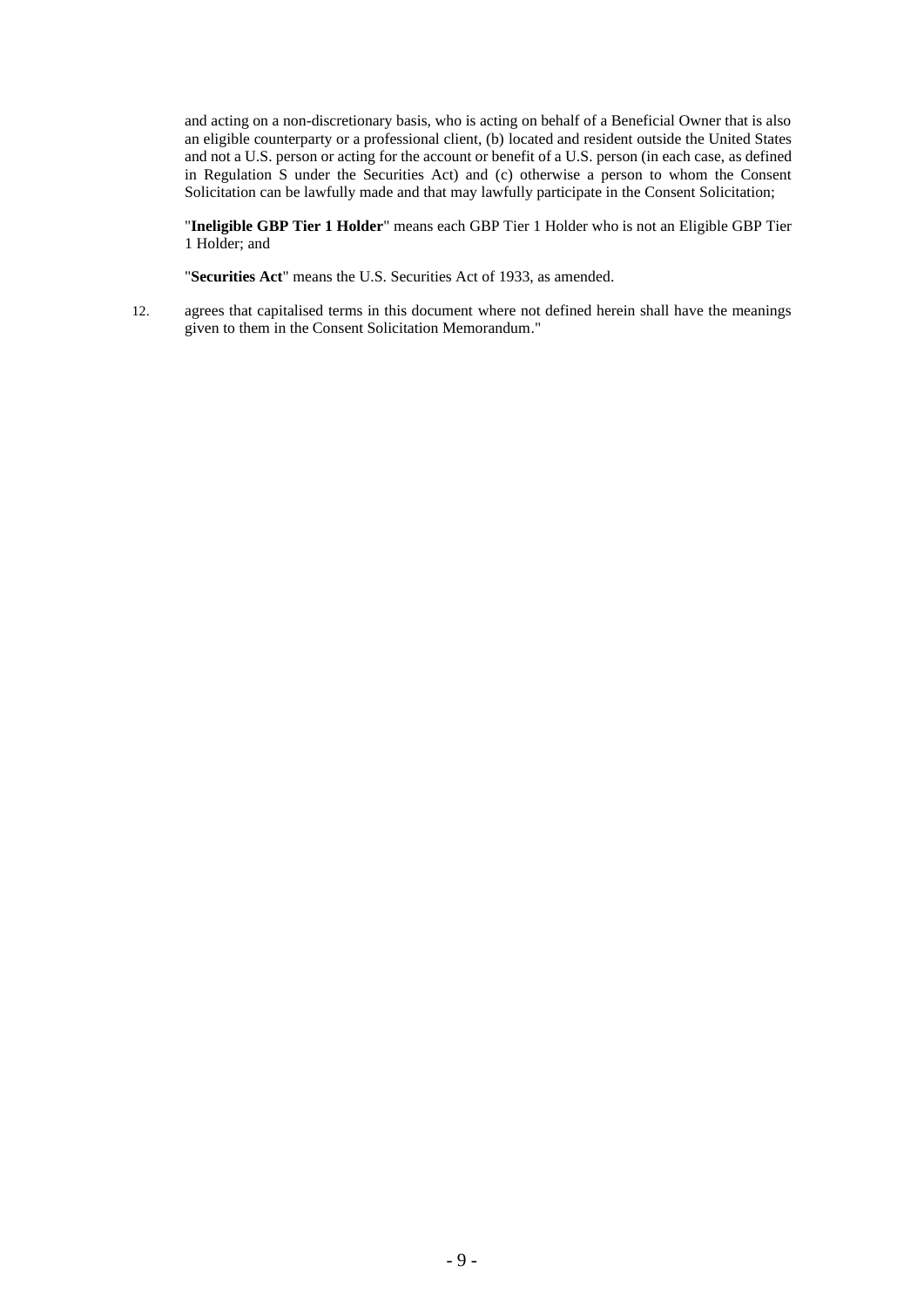### **EXTRAORDINARY RESOLUTION IN RESPECT OF THE SGD 1,000,000,000 4.70 PER CENT. PERPETUAL SUBORDINATED CONTINGENT CONVERTIBLE SECURITIES (ISIN: XS1624509300)**

"THAT this Meeting of the holders (together, the "**2017 SGD AT1 Holders**") of the presently outstanding SGD 1,000,000,000 4.70 per cent. Perpetual Subordinated Contingent Convertible Securities (the "**2017 SGD AT1 Securities**") of HSBC Holdings plc (the "**Issuer**"), constituted by the trust deed dated 2 September 2014 as amended, restated, modified and/or supplemented from time to time in respect of the 2017 SGD AT1 Securities (the "**Trust Deed**") made between the Issuer and The Law Debenture Trust Corporation p.l.c. (the "**Trustee**") as trustee for the 2017 SGD AT1 Holders:

- 1. (subject to paragraphs 10 and 11 of this Extraordinary Resolution) assents to and approves the SGD AT1 Securities Proposed Amendments in respect of the 2017 SGD AT1 Securities (as set out in Part 2 of Schedule A to the Notice) pursuant to the relevant Proposal and their implementation including by modification of the Trust Deed, the 2017 SGD AT1 Securities Pricing Supplement and of the terms and conditions of the 2017 SGD AT1 Securities (the "**Conditions**") which are set out in Schedule 2 to the Trust Deed in each case by way of variation.
- 2. (subject to paragraphs 10 and 11 of this Extraordinary Resolution) authorises, directs, requests, empowers and instructs:
	- (a) the Issuer and the Trustee to execute a deed supplemental to the Trust Deed applicable to the 2017 SGD AT1 Securities (the "**Supplemental Trust Deed**") to effect the modifications referred to in paragraph 1 of this Extraordinary Resolution, in the form or substantially in the form of the draft produced to this Meeting, with such amendments thereto (if any) as the Trustee shall require or agree to;
	- (b) the Issuer and the Trustee to execute and to do all such deeds, instruments, acts and things as may be necessary, desirable or expedient, each in their sole opinion, to carry out and to give effect to this Extraordinary Resolution and the implementation of the modifications referred to in paragraph 1 of this Extraordinary Resolution; and
	- (c) the Issuer to execute the Amended and Restated 2017 SGD AT1 Securities Pricing Supplement, which amends the existing 2017 SGD AT1 Securities Pricing Supplement,

together, the "**Transaction Documents**";

- 3. discharges and exonerates the Trustee from all liability for which it may have become or may become responsible under the Trust Deed or the 2017 SGD AT1 Securities or any Transaction Document or any document related thereto in respect of any act or omission in connection with the passing of this Extraordinary Resolution or its implementation, the modifications referred to in paragraph 1 of this Extraordinary Resolution or the implementation of those modifications or the executing of any deeds, agreements, documents or instructions, the performance of any acts, matters or things to be done to carry out and give effect to the matters contemplated in the Supplemental Trust Deed, the Amended and Restated 2017 SGD AT1 Securities Pricing Supplement, the Notice or this Extraordinary Resolution;
- 4. irrevocably waives any claim that the 2017 SGD AT1 Holders may have against the Trustee arising as a result of any loss or damage which we may suffer or incur as a result of the Trustee acting upon this Extraordinary Resolution (including but not limited to circumstances where it is subsequently found that this Extraordinary Resolution is not valid or binding on the holders) and the 2017 SGD AT1 Holders further confirm that the 2017 SGD AT1 Holders will not seek to hold the Trustee liable for any such loss or damage;
- 5. expressly agrees and undertakes to indemnify and hold harmless the Trustee from and against all losses, liabilities, damages, costs, charges and expenses which may be suffered or incurred by them as a result of any claims (whether or not successful, compromised or settled), actions, demands or proceedings brought against the Trustee and against all losses, costs, charges or expenses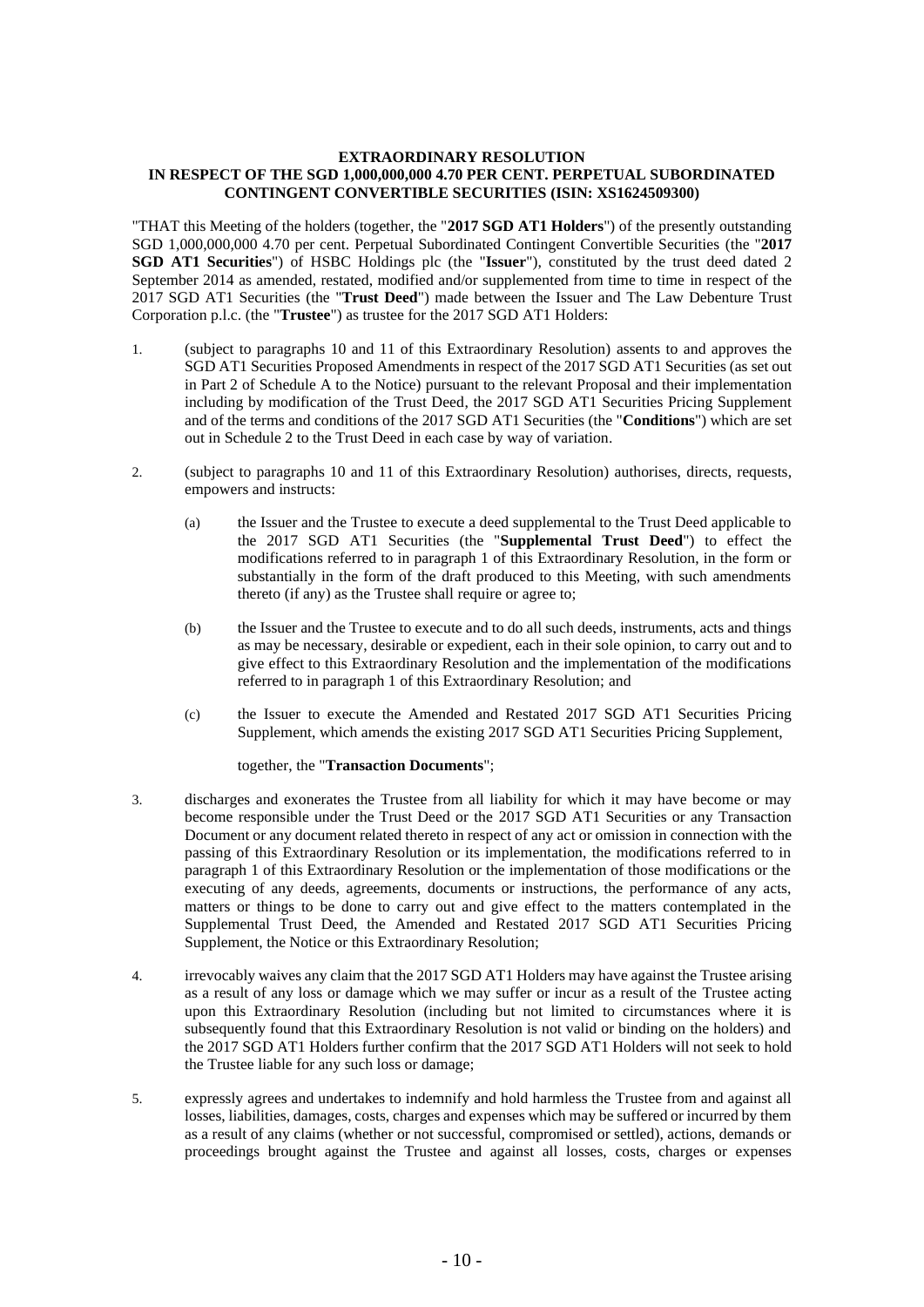(including legal fees) which the Trustee may suffer or incur which in any case arise as a result of the Trustee acting in accordance with this Extraordinary Resolution and the Trust Deed;

- 6. that the Trustee be and is hereby authorised and instructed not to obtain any legal opinions in relation to, or to enquire into, the power and capacity of any person to enter into the Supplemental Trust Deed, or the due execution and delivery thereof by any party thereto or the validity or enforceability thereof and that it shall not be liable to any 2017 SGD AT1 Holder for any consequences resulting from following this instruction;
- 7. (subject to paragraphs 10 and 11 of this Extraordinary Resolution) sanctions and assents to every abrogation, modification, compromise or arrangement in respect of the rights of the 2017 SGD AT1 Holders appertaining to the 2017 SGD AT1 Securities against the Issuer, whether or not such rights arise under the Conditions, involved in, resulting from or to be effected by the modifications referred to in paragraph 1 of this Extraordinary Resolution and their implementation;
- 8. waives any and all requirements, restrictions and conditions precedent set forth in the Trust Deed on any person, in implementing the modifications contemplated by the Supplemental Trust Deed, the Amended and Restated 2017 SGD AT1 Securities Pricing Supplement, this Extraordinary Resolution and the relevant Proposal;
- 9. discharges and exonerates the Issuer from all liability for which it may have become or may become responsible under the Trust Deed, the 2017 SGD AT1 Securities or any Transaction Document or any document related thereto in respect of any act or omission in connection with the passing of this Extraordinary Resolution or the executing of any deeds, agreements, documents or instructions, the performance of any acts, matters or things to be done to carry out and give effect to the matters contemplated in the Supplemental Trust Deed, the Amended and Restated 2017 SGD AT1 Securities Pricing Supplement, the Notice or this Extraordinary Resolution;
- 10. declares that the implementation of this Extraordinary Resolution shall be conditional on:
	- (a) the passing of this Extraordinary Resolution; and
	- (b) the quorum required for, and the requisite majority of votes cast at, this Meeting being satisfied by Eligible 2017 SGD AT1 Holders, irrespective of any participation at this Meeting by Ineligible 2017 SGD AT1 Holders and that, in the event that the Extraordinary Resolution is passed at this Meeting but such condition is not satisfied, the chairman of this Meeting and the Trustee are hereby authorised, directed, requested and empowered to adjourn this Meeting for such period being not less than 28 days nor more than 42 days, and in such manner (including by teleconference) or to such place as may be appointed by the chairman of this Meeting and approved by the Trustee, for the purpose of reconsidering resolutions 1 to 13 of this Extraordinary Resolution with the exception of resolution 10(b) of this Extraordinary Resolution. At any such adjournment of this Meeting, one or more persons holding one or more of the 2017 SGD AT1 Securities or being proxies or representatives and holding or representing in the aggregate not less than one-third of the principal or nominal amount (as applicable) of the 2017 SGD AT1 Securities for the time being outstanding shall form a quorum and shall have the power to pass such Extraordinary Resolution, and this condition set out in this paragraph 10(b) will be satisfied if the quorum required for, and the requisite majority of votes cast at, such adjourned Meeting are satisfied by Eligible 2017 SGD AT1 Holders irrespective of any participation at the adjourned Meeting by Ineligible 2017 SGD AT1 Holders;
- 11. declares that the implementation of this Extraordinary Resolution shall be in all respects conditional on (i) the Issuer not having previously terminated the Consent Solicitation in respect of the 2017 SGD AT1 Securities in accordance with the provisions for such termination set out in the Consent Solicitation Memorandum and (ii) the passing of this Extraordinary Resolution;
- 12. acknowledges that the following terms, as used in this Extraordinary Resolution, shall have the meanings given below:

"**Consent Solicitation**" means the invitation by the Issuer to all Eligible 2017 SGD AT1 Holders to consent to the modification by way of variation of the Conditions relating to the 2017 SGD AT1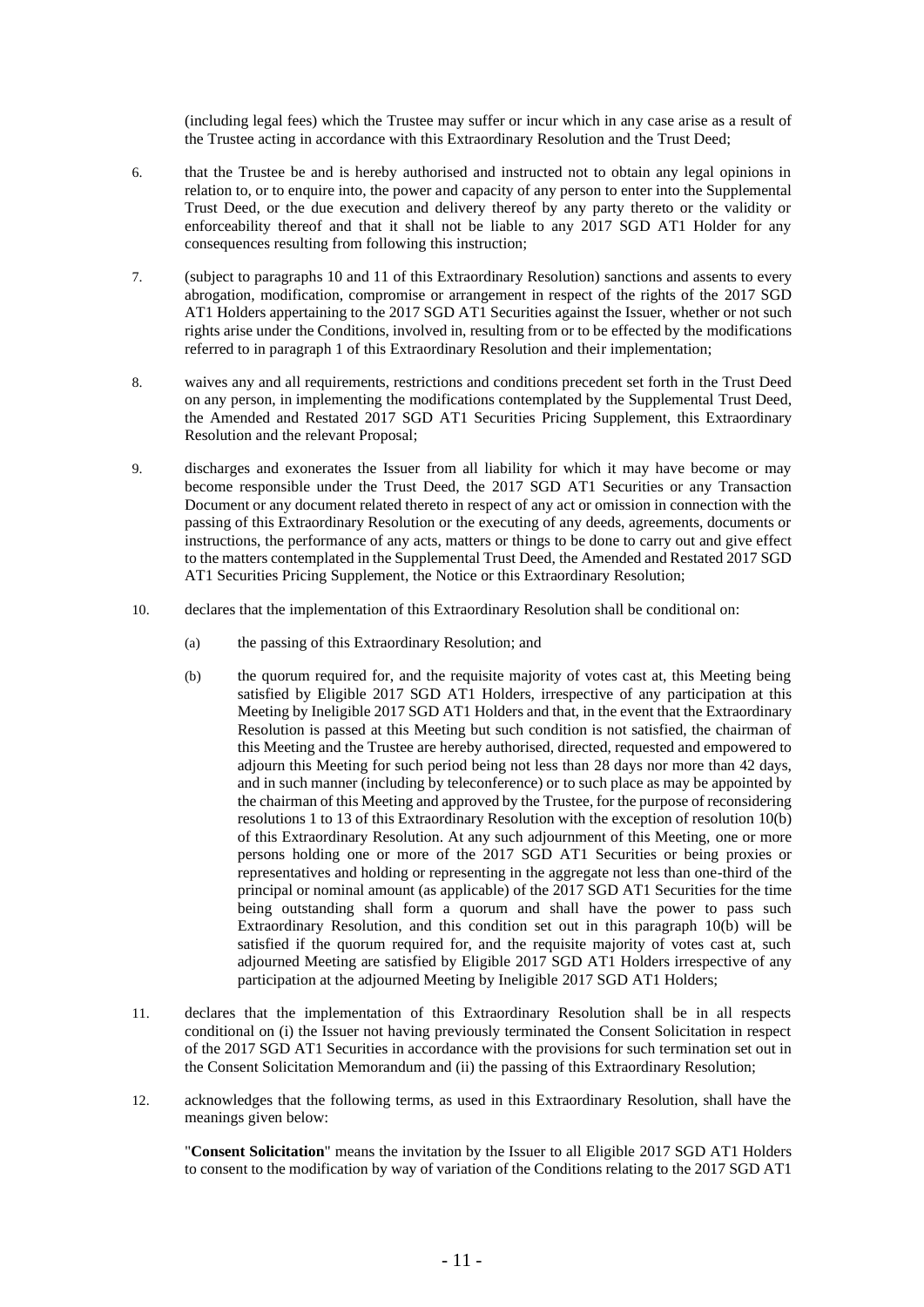Securities as described in the Consent Solicitation Memorandum and as the same may be amended in accordance with its terms;

"**Consent Solicitation Memorandum**" means the consent solicitation memorandum dated 1 September 2021 prepared by the Issuer in relation to the Consent Solicitation (a copy of which is available for inspection as referred to in the Notice);

"**Eligible 2017 SGD AT1 Holder**" means each 2017 SGD AT1 Holder who is (a) an eligible counterparty or a professional client (each as defined in EU MiFID II) or, an eligible counterparty (as defined in the COBS), or a professional client (as defined in UK MiFIR) (as applicable) and, if applicable and acting on a non-discretionary basis, who is acting on behalf of a Beneficial Owner that is also an eligible counterparty or a professional client, (b) located and resident outside the United States and not a U.S. person or acting for the account or benefit of a U.S. person (in each case, as defined in Regulation S under the Securities Act) and (c) otherwise a person to whom the Consent Solicitation can be lawfully made and that may lawfully participate in the Consent Solicitation;

"**Ineligible 2017 SGD AT1 Holder**" means each 2017 SGD AT1 Holder who is not an Eligible 2017 SGD AT1 Holder; and

"**Securities Act**" means the U.S. Securities Act of 1933, as amended.

13. agrees that capitalised terms in this document where not defined herein shall have the meanings given to them in the Consent Solicitation Memorandum."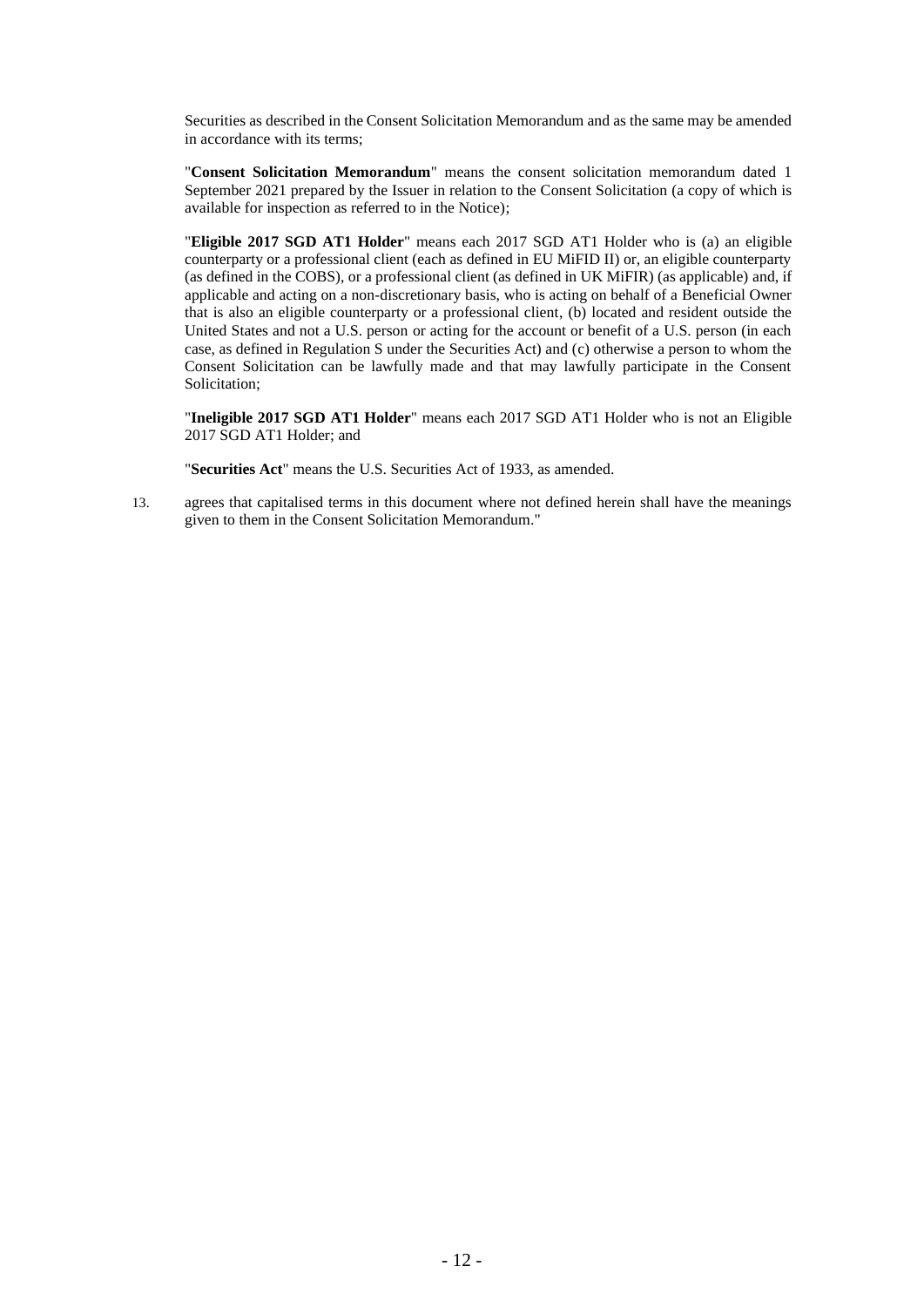### **EXTRAORDINARY RESOLUTION IN RESPECT OF THE SGD 750,000,000 5.00 PER CENT. PERPETUAL SUBORDINATED CONTINGENT CONVERTIBLE SECURITIES (ISIN: XS1882693036)**

"THAT this Meeting of the holders (together, the "**2018 SGD AT1 Holders**") of the presently outstanding SGD 750,000,000 5.00 per cent. Perpetual Subordinated Contingent Convertible Securities (the "**2018 SGD AT1 Securities**") of HSBC Holdings plc (the "**Issuer**"), constituted by the trust deed dated 2 September 2014 as amended, restated, modified and/or supplemented from time to time in respect of the 2018 SGD AT1 Securities (the "**Trust Deed**") made between the Issuer and The Law Debenture Trust Corporation p.l.c. (the "**Trustee**") as trustee for the 2018 SGD AT1 Holders:

- 1. (subject to paragraphs 10 and 11 of this Extraordinary Resolution) assents to and approves the SGD AT1 Securities Proposed Amendments in respect of the 2018 SGD AT1 Securities (as set out in Part 3 of Schedule A to the Notice) pursuant to the relevant Proposal and their implementation including by modification of the Trust Deed, the 2018 SGD AT1 Securities Pricing Supplement and of the terms and conditions of the 2018 SGD AT1 Securities (the "**Conditions**") which are set out in Schedule 2 to the Trust Deed in each case by way of variation.
- 2. (subject to paragraphs 10 and 11 of this Extraordinary Resolution) authorises, directs, requests, empowers and instructs:
	- (a) the Issuer and the Trustee to execute a deed supplemental to the Trust Deed applicable to the 2018 SGD AT1 Securities (the "**Supplemental Trust Deed**") to effect the modifications referred to in paragraph 1 of this Extraordinary Resolution, in the form or substantially in the form of the draft produced to this Meeting, with such amendments thereto (if any) as the Trustee shall require or agree to;
	- (b) the Issuer and the Trustee to execute and to do all such deeds, instruments, acts and things as may be necessary, desirable or expedient, each in their sole opinion, to carry out and to give effect to this Extraordinary Resolution and the implementation of the modifications referred to in paragraph 1 of this Extraordinary Resolution; and
	- (c) the Issuer to execute the Amended and Restated 2018 SGD AT1 Securities Pricing Supplement, which amends the existing 2018 SGD AT1 Securities Pricing Supplement,

together, the "**Transaction Documents**";

- 3. discharges and exonerates the Trustee from all liability for which it may have become or may become responsible under the Trust Deed or the 2018 SGD AT1 Securities or any Transaction Document or any document related thereto in respect of any act or omission in connection with the passing of this Extraordinary Resolution or its implementation, the modifications referred to in paragraph 1 of this Extraordinary Resolution or the implementation of those modifications or the executing of any deeds, agreements, documents or instructions, the performance of any acts, matters or things to be done to carry out and give effect to the matters contemplated in the Supplemental Trust Deed, the Amended and Restated 2018 SGD AT1 Securities Pricing Supplement, the Notice or this Extraordinary Resolution;
- 4. irrevocably waives any claim that the 2018 SGD AT1 Holders may have against the Trustee arising as a result of any loss or damage which we may suffer or incur as a result of the Trustee acting upon this Extraordinary Resolution (including but not limited to circumstances where it is subsequently found that this Extraordinary Resolution is not valid or binding on the holders) and the 2018 SGD AT1 Holders further confirm that the 2018 SGD AT1 Holders will not seek to hold the Trustee liable for any such loss or damage;
- 5. expressly agrees and undertakes to indemnify and hold harmless the Trustee from and against all losses, liabilities, damages, costs, charges and expenses which may be suffered or incurred by them as a result of any claims (whether or not successful, compromised or settled), actions, demands or proceedings brought against the Trustee and against all losses, costs, charges or expenses (including legal fees) which the Trustee may suffer or incur which in any case arise as a result of the Trustee acting in accordance with this Extraordinary Resolution and the Trust Deed;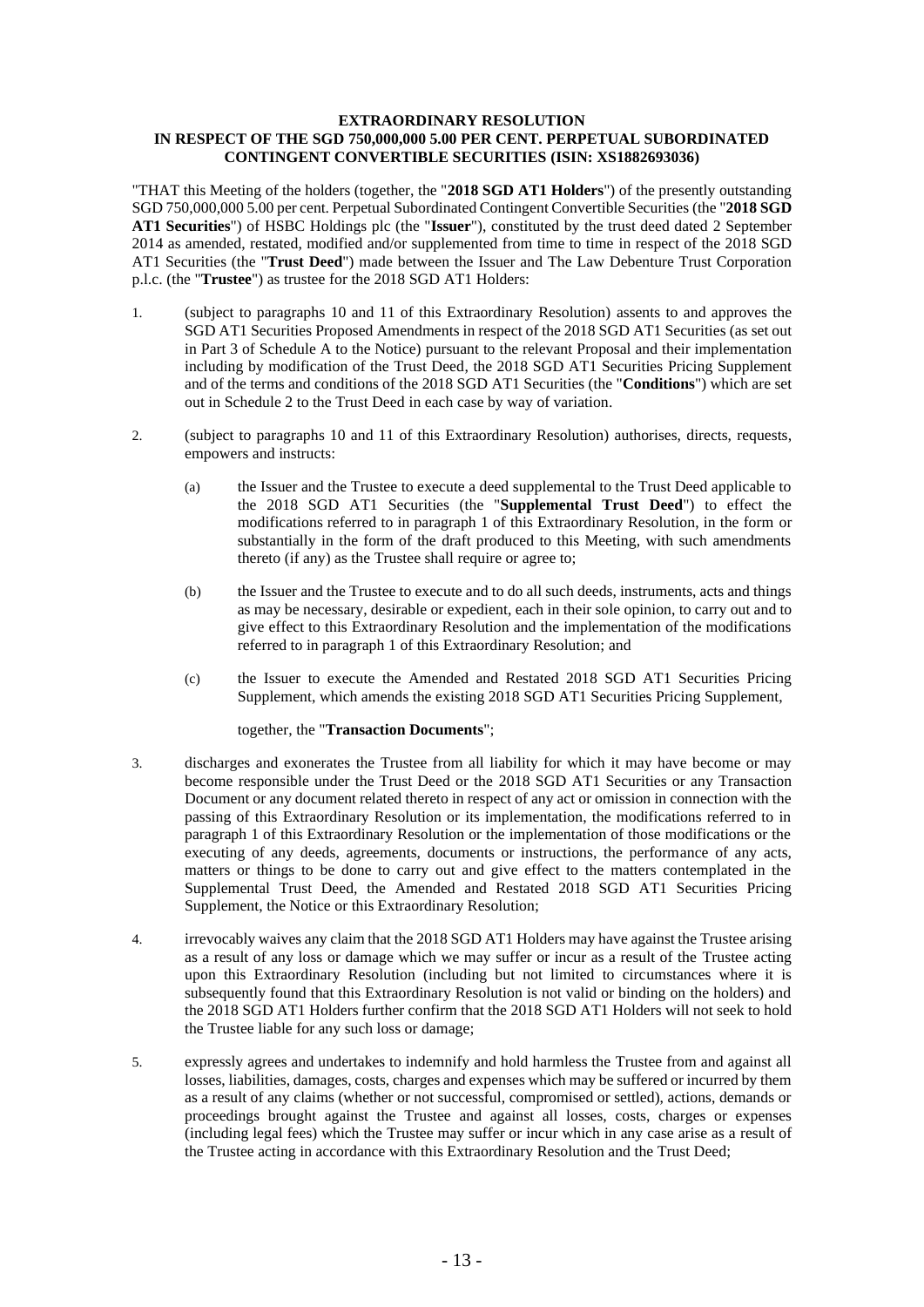- 6. that the Trustee be and is hereby authorised and instructed not to obtain any legal opinions in relation to, or to enquire into, the power and capacity of any person to enter into the Supplemental Trust Deed, or the due execution and delivery thereof by any party thereto or the validity or enforceability thereof and that it shall not be liable to any 2018 SGD AT1 Holder for any consequences resulting from following this instruction;
- 7. (subject to paragraphs 10 and 11 of this Extraordinary Resolution) sanctions and assents to every abrogation, modification, compromise or arrangement in respect of the rights of the 2018 SGD AT1 Holders appertaining to the 2018 SGD AT1 Securities against the Issuer, whether or not such rights arise under the Conditions, involved in, resulting from or to be effected by the modifications referred to in paragraph 1 of this Extraordinary Resolution and their implementation;
- 8. waives any and all requirements, restrictions and conditions precedent set forth in the Trust Deed on any person, in implementing the modifications contemplated by the Supplemental Trust Deed, the Amended and Restated 2018 SGD AT1 Securities Pricing Supplement, this Extraordinary Resolution and the relevant Proposal;
- 9. discharges and exonerates the Issuer from all liability for which it may have become or may become responsible under the Trust Deed, the 2018 SGD AT1 Securities or any Transaction Document or any document related thereto in respect of any act or omission in connection with the passing of this Extraordinary Resolution or the executing of any deeds, agreements, documents or instructions, the performance of any acts, matters or things to be done to carry out and give effect to the matters contemplated in the Supplemental Trust Deed, the Amended and Restated 2018 SGD AT1 Securities Pricing Supplement, the Notice or this Extraordinary Resolution;
- 10. declares that the implementation of this Extraordinary Resolution shall be conditional on:
	- (a) the passing of this Extraordinary Resolution; and
	- (b) the quorum required for, and the requisite majority of votes cast at, this Meeting being satisfied by Eligible 2018 SGD AT1 Holders, irrespective of any participation at this Meeting by Ineligible 2018 SGD AT1 Holders and that, in the event that the Extraordinary Resolution is passed at this Meeting but such condition is not satisfied, the chairman of this Meeting and the Trustee are hereby authorised, directed, requested and empowered to adjourn this Meeting for such period being not less than 28 days nor more than 42 days, and in such manner (including by teleconference) or to such place as may be appointed by the chairman of this Meeting and approved by the Trustee, for the purpose of reconsidering resolutions 1 to 13 of this Extraordinary Resolution with the exception of resolution 10(b) of this Extraordinary Resolution. At any such adjournment of this Meeting, one or more persons holding one or more of the 2018 SGD AT1 Securities or being proxies or representatives and holding or representing in the aggregate not less than one-third of the principal or nominal amount (as applicable) of the 2018 SGD AT1 Securities for the time being outstanding shall form a quorum and shall have the power to pass such Extraordinary Resolution, and this condition set out in this paragraph 10(b) will be satisfied if the quorum required for, and the requisite majority of votes cast at, such adjourned Meeting are satisfied by Eligible 2018 SGD AT1 Holders irrespective of any participation at the adjourned Meeting by Ineligible 2018 SGD AT1 Holders;
- 11. declares that the implementation of this Extraordinary Resolution shall be in all respects conditional on (i) the Issuer not having previously terminated the Consent Solicitation in respect of the 2018 SGD AT1 Securities in accordance with the provisions for such termination set out in the Consent Solicitation Memorandum and (ii) the passing of this Extraordinary Resolution;
- 12. acknowledges that the following terms, as used in this Extraordinary Resolution, shall have the meanings given below:

"**Consent Solicitation**" means the invitation by the Issuer to all Eligible 2018 SGD AT1 Holders to consent to the modification by way of variation of the Conditions relating to the 2018 SGD AT1 Securities as described in the Consent Solicitation Memorandum and as the same may be amended in accordance with its terms;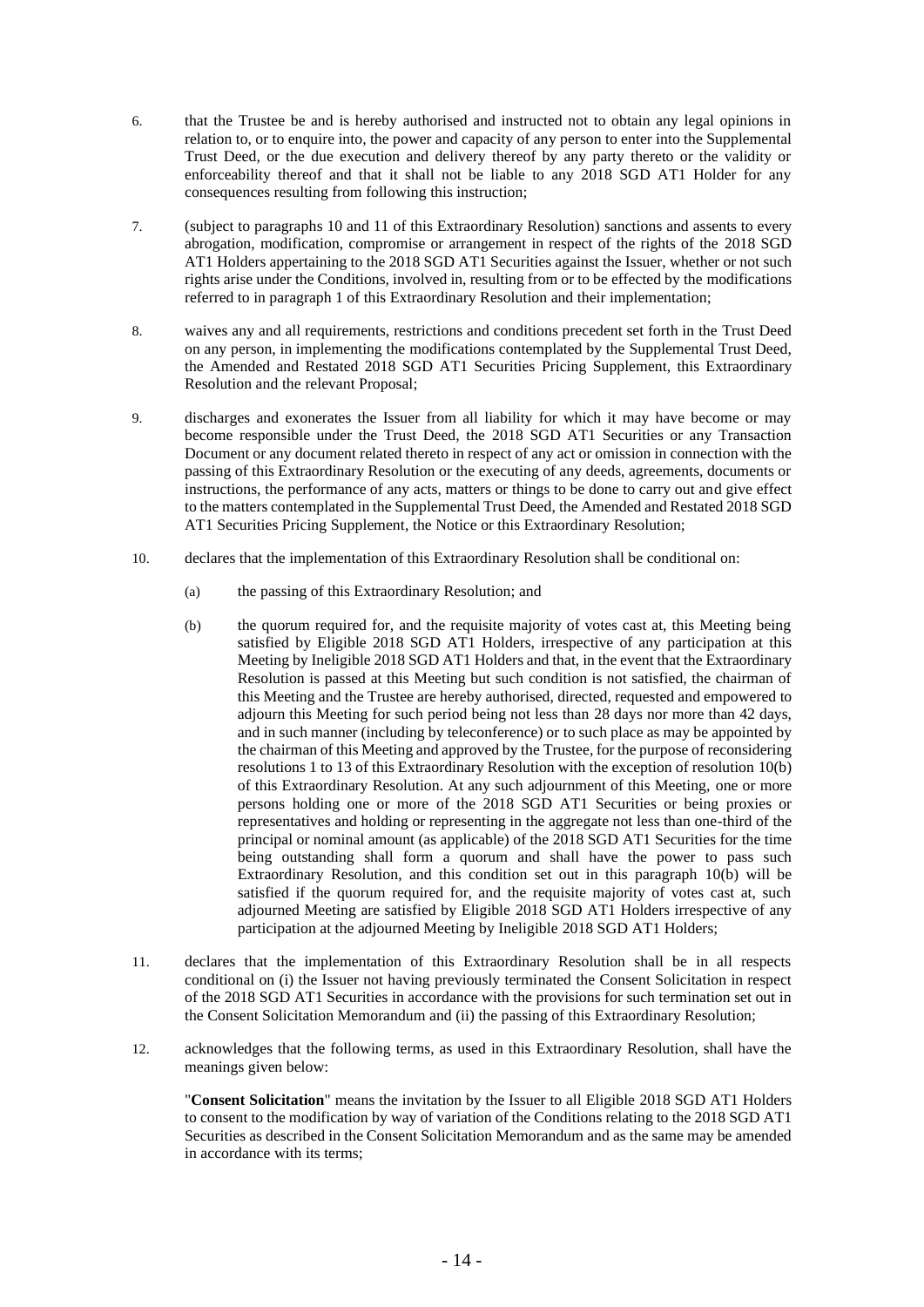"**Consent Solicitation Memorandum**" means the consent solicitation memorandum dated 1 September 2021 prepared by the Issuer in relation to the Consent Solicitation (a copy of which is available for inspection as referred to in the Notice);

"**Eligible 2018 SGD AT1 Holder**" means each 2018 SGD AT1 Holder who is (a) an eligible counterparty or a professional client (each as defined in EU MiFID II) or, an eligible counterparty (as defined in the COBS), or a professional client (as defined in UK MiFIR) (as applicable) and, if applicable and acting on a non-discretionary basis, who is acting on behalf of a Beneficial Owner that is also an eligible counterparty or a professional client, (b) located and resident outside the United States and not a U.S. person or acting for the account or benefit of a U.S. person (in each case, as defined in Regulation S under the Securities Act) and (c) otherwise a person to whom the Consent Solicitation can be lawfully made and that may lawfully participate in the Consent Solicitation;

"**Ineligible 2018 SGD AT1 Holder**" means each 2018 SGD AT1 Holder who is not an Eligible 2018 SGD AT1 Holder; and

"**Securities Act**" means the U.S. Securities Act of 1933, as amended.

13. agrees that capitalised terms in this document where not defined herein shall have the meanings given to them in the Consent Solicitation Memorandum."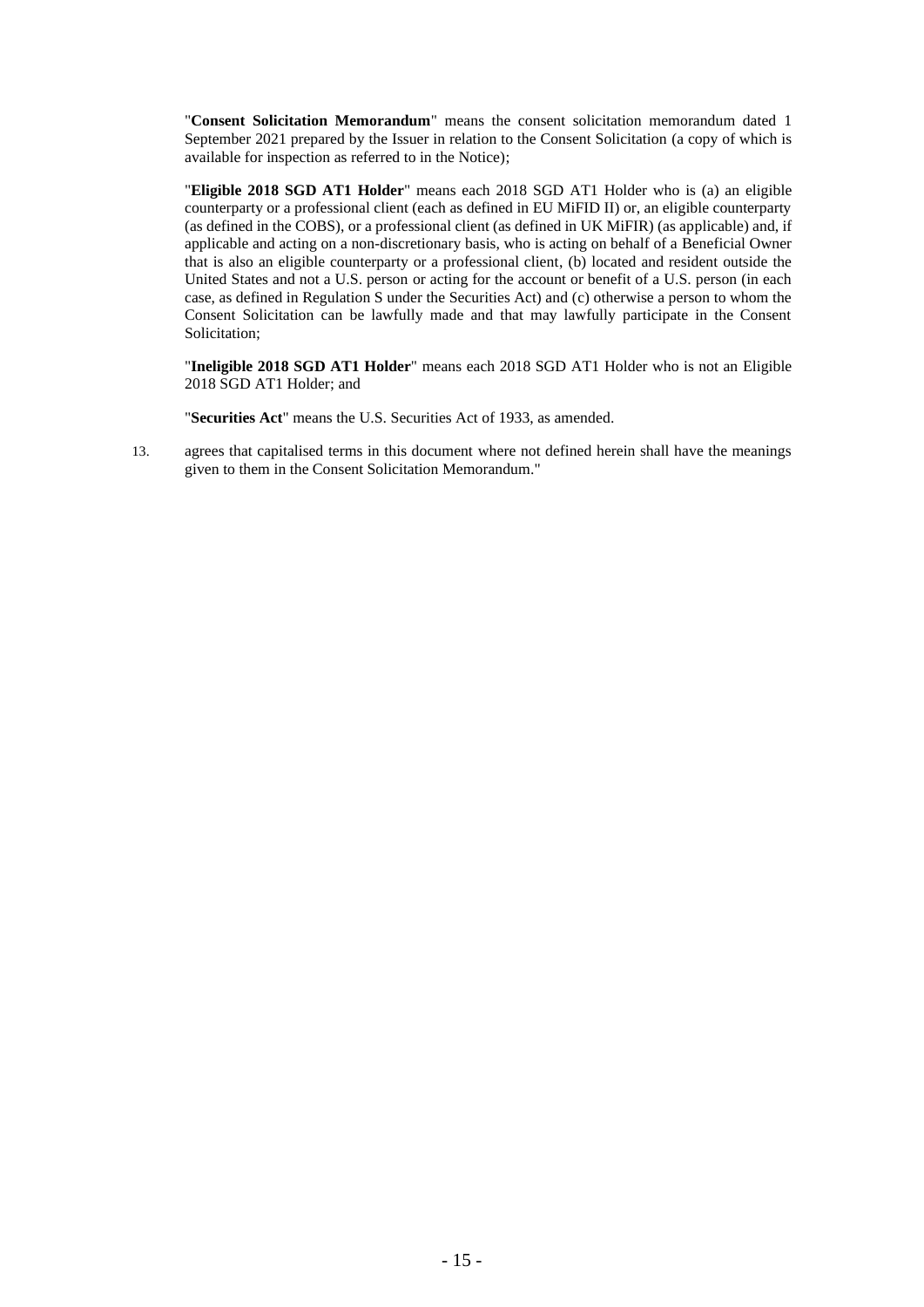#### **EXTRAORDINARY RESOLUTION**

### **IN RESPECT OF THE GBP 350,000,000 5.375 PER CENT. CALLABLE SUBORDINATED STEP-UP NOTES DUE 2030 (ISIN: XS0204377310)**

"THAT this Meeting of the holders (together, the "**Subordinated Notes Holders**") of the presently outstanding GBP 350,000,000 5.375 per cent. Callable Subordinated Step-up Notes due 2030 (the "**Subordinated Notes**") of HSBC Bank plc (the "**Issuer**"), constituted by the trust deed dated 23 June 1994, as supplemented by the supplemental trust deed dated 30 May 2002 and as amended, restated, modified and/or supplemented from time to time in respect of the Subordinated Notes (together, the "**Trust Deed**") made between the Issuer and The Law Debenture Trust Corporation p.l.c. (the "**Trustee**") as trustee for the Subordinated Notes Holders:

- 1. (subject to paragraphs 10 and 11 of this Extraordinary Resolution) assents to and approves the Subordinated Notes Proposed Amendments (as set out in Part 4 of Schedule A to the Notice) pursuant to the relevant Proposal and their implementation including by modification of the Trust Deed, the Subordinated Notes Pricing Supplement and of the terms and conditions of the Subordinated Notes (the "**Conditions**") which are set out in Schedule 2 to the Trust Deed in each case by way of variation.
- 2. (subject to paragraphs 10 and 11 of this Extraordinary Resolution) authorises, directs, requests, empowers and instructs:
	- (a) the Issuer and the Trustee to execute a deed supplemental to the Trust Deed applicable to the Subordinated Notes (the "**Supplemental Trust Deed**") to effect the modifications referred to in paragraph 1 of this Extraordinary Resolution, in the form or substantially in the form of the draft produced to this Meeting, with such amendments thereto (if any) as the Trustee shall require or agree to;
	- (b) the Issuer and the Trustee to execute and to do all such deeds, instruments, acts and things as may be necessary, desirable or expedient, each in their sole opinion, to carry out and to give effect to this Extraordinary Resolution and the implementation of the modifications referred to in paragraph 1 of this Extraordinary Resolution; and
	- (c) the Issuer to execute the Amended and Restated Subordinated Notes Pricing Supplement, which amend the existing Subordinated Terms Pricing Supplement,

together, the "**Transaction Documents**";

- 3. discharges and exonerates the Trustee from all liability for which it may have become or may become responsible under the Trust Deed or the Subordinated Notes or any Transaction Document or any document related thereto in respect of any act or omission in connection with the passing of this Extraordinary Resolution or its implementation, the modifications referred to in paragraph 1 of this Extraordinary Resolution or the implementation of those modifications or the executing of any deeds, agreements, documents or instructions, the performance of any acts, matters or things to be done to carry out and give effect to the matters contemplated in the Supplemental Trust Deed, the Amended and Restated Subordinated Notes Pricing Supplement, the Notice or this Extraordinary Resolution;
- 4. irrevocably waives any claim that the Subordinated Notes Holders may have against the Trustee arising as a result of any loss or damage which we may suffer or incur as a result of the Trustee acting upon this Extraordinary Resolution (including but not limited to circumstances where it is subsequently found that this Extraordinary Resolution is not valid or binding on the holders) and the Subordinated Notes Holders further confirm that the Subordinated Notes Holders will not seek to hold the Trustee liable for any such loss or damage;
- 5. expressly agrees and undertakes to indemnify and hold harmless the Trustee from and against all losses, liabilities, damages, costs, charges and expenses which may be suffered or incurred by them as a result of any claims (whether or not successful, compromised or settled), actions, demands or proceedings brought against the Trustee and against all losses, costs, charges or expenses (including legal fees) which the Trustee may suffer or incur which in any case arise as a result of the Trustee acting in accordance with this Extraordinary Resolution and the Trust Deed;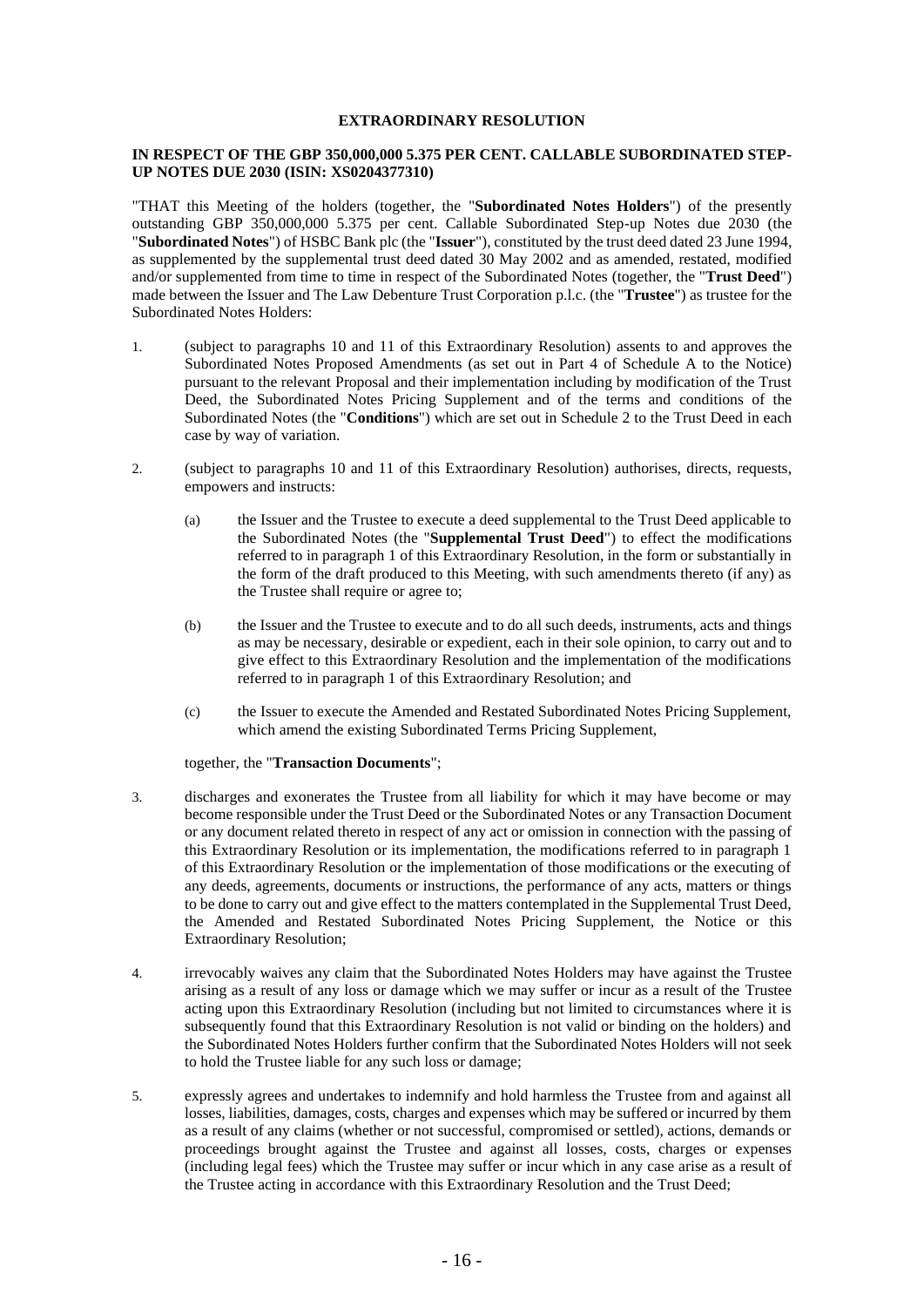- 6. that the Trustee be and is hereby authorised and instructed not to obtain any legal opinions in relation to, or to enquire into, the power and capacity of any person to enter into the Supplemental Trust Deed, or the due execution and delivery thereof by any party thereto or the validity or enforceability thereof and that it shall not be liable to any Subordinated Notes Holder for any consequences resulting from following this instruction;
- 7. (subject to paragraphs 10 and 11 of this Extraordinary Resolution) sanctions and assents to every abrogation, modification, compromise or arrangement in respect of the rights of the Subordinated Notes Holders appertaining to the Subordinated Notes against the Issuer, whether or not such rights arise under the Conditions, involved in, resulting from or to be effected by the modifications referred to in paragraph 1 of this Extraordinary Resolution and their implementation;
- 8. waives any and all requirements, restrictions and conditions precedent set forth in the Transaction Documents on any person, in implementing the modifications contemplated by the Supplemental Trust Deed, the Amended and Restated Subordinated Notes Pricing Supplement, this Extraordinary Resolution and the relevant Proposal;
- 9. discharges and exonerates the Issuer from all liability for which it may have become or may become responsible under the Trust Deed, the Subordinated Notes or any Transaction Document or any document related thereto in respect of any act or omission in connection with the passing of this Extraordinary Resolution or the executing of any deeds, agreements, documents or instructions, the performance of any acts, matters or things to be done to carry out and give effect to the matters contemplated in the Supplemental Trust Deed, the Amended and Restated Subordinated Notes Pricing Supplement, the Notice or this Extraordinary Resolution;
- 10. declares that the implementation of this Extraordinary Resolution shall be conditional on:
	- (a) the passing of this Extraordinary Resolution; and
	- (b) the quorum required for, and the requisite majority of votes cast at, this Meeting being satisfied by Eligible Subordinated Notes Holders, irrespective of any participation at this Meeting by Ineligible Subordinated Notes Holders and that, in the event that the Extraordinary Resolution is passed at this Meeting but such condition is not satisfied, the chairman of this Meeting and the Trustee are hereby authorised, directed, requested and empowered to adjourn this Meeting for such period being not less than 28 days nor more than 42 days, and in such manner (including by teleconference) or to such place as may be appointed by the chairman of this Meeting and approved by the Trustee, for the purpose of reconsidering resolutions 1 to 13 of this Extraordinary Resolution with the exception of resolution 10(b) of this Extraordinary Resolution. At any such adjournment of this Meeting, two or more persons present holding one or more Subordinated Notes or voting certificates or being proxies or representatives and holding or representing in the aggregate not less than one-third of the principal amount of the Subordinated Notes for the time being outstanding shall form a quorum and shall have the power to pass such Extraordinary Resolution, and this condition set out in this paragraph 10(b) will be satisfied if the quorum required for, and the requisite majority of votes cast at, such adjourned Meeting are satisfied by Eligible Subordinated Notes Holders irrespective of any participation at the adjourned Meeting by Ineligible Subordinated Notes Holders;
- 11. declares that the implementation of this Extraordinary Resolution shall be in all respects conditional on (i) the Issuer not having previously terminated the Consent Solicitation in respect of the Subordinated Notes in accordance with the provisions for such termination set out in the Consent Solicitation Memorandum and (ii) the passing of this Extraordinary Resolution;
- 12. acknowledges that the following terms, as used in this Extraordinary Resolution, shall have the meanings given below:

"**Consent Solicitation**" means the invitation by the Issuer to all Eligible Subordinated Notes Holders to consent to the modification by way of variation of the Conditions relating to the Subordinated Notes as described in the Consent Solicitation Memorandum and as the same may be amended in accordance with its terms;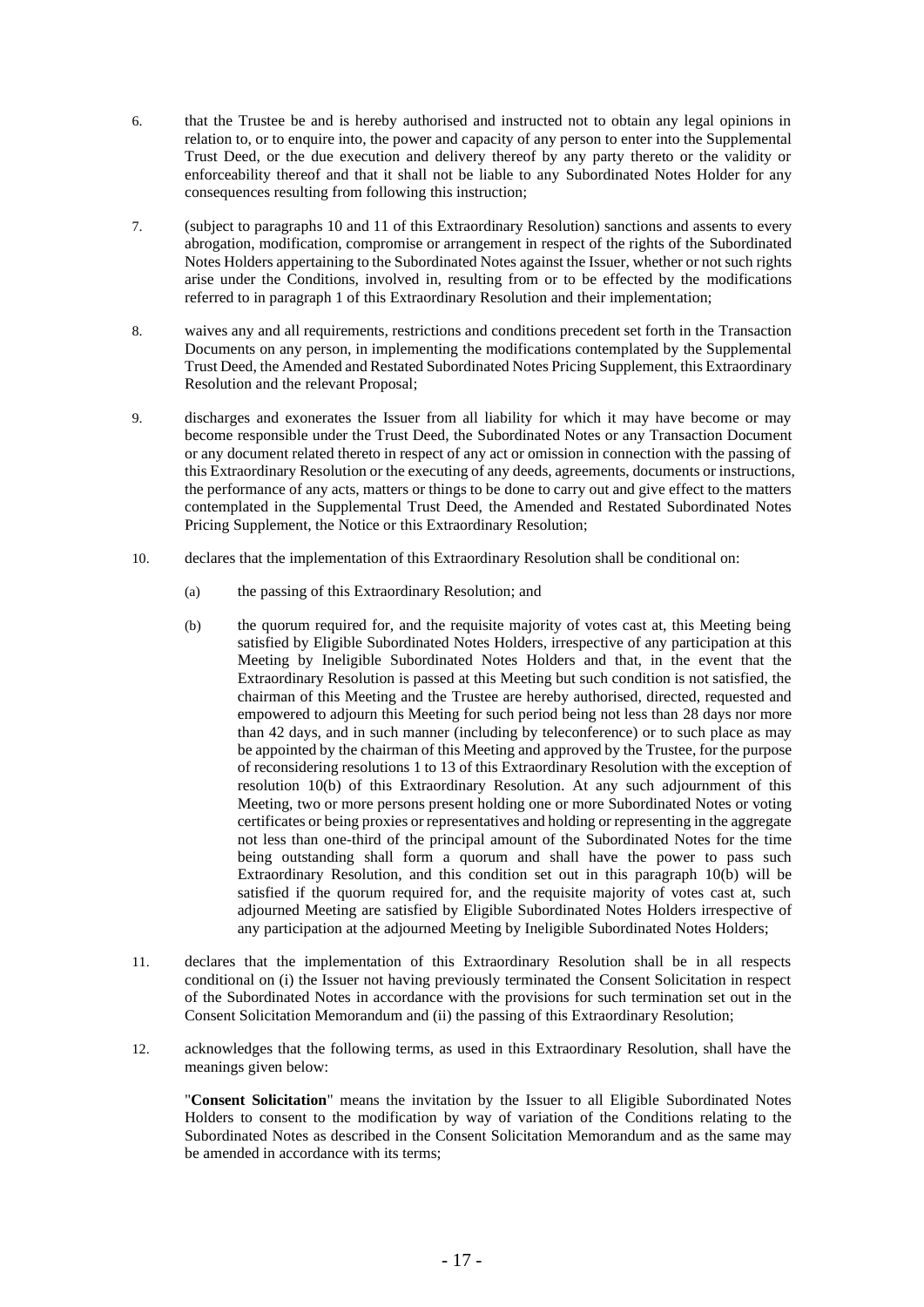"**Consent Solicitation Memorandum**" means the consent solicitation memorandum dated 1 September 2021 prepared by the Issuer in relation to the Consent Solicitation (a copy of which is available for inspection as referred to in the Notice);

"**Eligible Subordinated Notes Holder**" means each Subordinated Notes Holder who is (a) an eligible counterparty or a professional client (each as defined in EU MiFID II) or, an eligible counterparty (as defined in the COBS), or a professional client (as defined in UK MiFIR) (as applicable) and, if applicable and acting on a non-discretionary basis, who is acting on behalf of a Beneficial Owner that is also an eligible counterparty or a professional client, (b) located and resident outside the United States and not a U.S. person or acting for the account or benefit of a U.S. person (in each case, as defined in Regulation S under the Securities Act) and (c) otherwise a person to whom the Consent Solicitation can be lawfully made and that may lawfully participate in the Consent Solicitation;

"**Ineligible Subordinated Notes Holder**" means each Subordinated Notes Holder who is not an Eligible Subordinated Notes Holder; and

"**Securities Act**" means the U.S. Securities Act of 1933, as amended.

13. agrees that capitalised terms in this document where not defined herein shall have the meanings given to them in the Consent Solicitation Memorandum."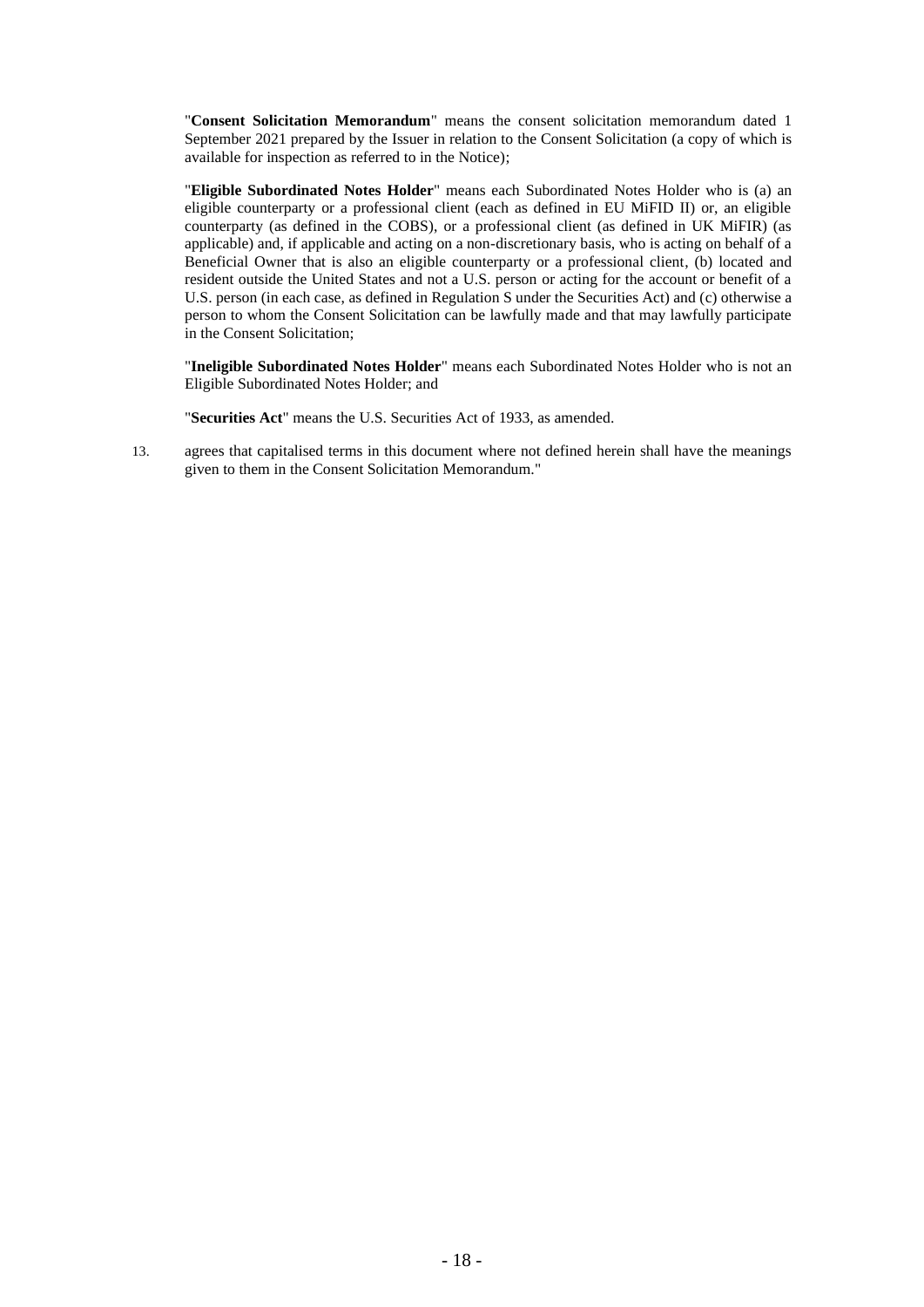### **EXTRAORDINARY RESOLUTION**

### **IN RESPECT OF THE GBP 1,000,000,000 2.256 PER CENT. RESETTABLE NOTES DUE NOVEMBER 2026 (ISIN: XS1716248197)**

"THAT this Meeting of the holders (together, the "**Senior Notes Holders**") of the presently outstanding GBP 1,000,000,000 2.256 per cent. Resettable Notes due November 2026 (the "**Senior Notes**") of HSBC Holdings plc (the "**Issuer**"), constituted by the trust deed dated 28 June 2000, as modified and restated by the modified and restated trust deed dated 14 March 2017 and as amended, restated, modified and/or supplemented from time to time in respect of the Senior Notes (together, the "**Trust Deed**") made between the Issuer and The Law Debenture Trust Corporation p.l.c. (the "**Trustee**") as trustee for the Senior Notes Holders:

- 1. (subject to paragraphs 10 and 11 of this Extraordinary Resolution) assents to and approves the Senior Notes Proposed Amendments (as set out in Part 5 of Schedule A to the Notice) pursuant to the relevant Proposal and their implementation including by modification of the Trust Deed, the Senior Notes Final Terms and of the terms and conditions of the Senior Notes (the "**Conditions**") which are set out in Schedule 2 to the Trust Deed in each case by way of variation.
- 2. (subject to paragraphs 10 and 11 of this Extraordinary Resolution) authorises, directs, requests, empowers and instructs:
	- (a) the Issuer and the Trustee to execute a deed supplemental to the Trust Deed applicable to the Senior Notes (the "**Supplemental Trust Deed**") to effect the modifications referred to in paragraph 1 of this Extraordinary Resolution, in the form or substantially in the form of the draft produced to this Meeting, with such amendments thereto (if any) as the Trustee shall require or agree to:
	- (b) the Issuer and the Trustee to execute and to do all such deeds, instruments, acts and things as may be necessary, desirable or expedient, each in their sole opinion, to carry out and to give effect to this Extraordinary Resolution and the implementation of the modifications referred to in paragraph 1 of this Extraordinary Resolution; and
	- (c) the Issuer to execute the Amended and Restated Senior Notes Final Terms, which amend the existing Subordinated Terms Final Terms,

together, the "**Transaction Documents**";

- 3. discharges and exonerates the Trustee from all liability for which it may have become or may become responsible under the Trust Deed or the Senior Notes or any Transaction Document or any document related thereto in respect of any act or omission in connection with the passing of this Extraordinary Resolution or its implementation, the modifications referred to in paragraph 1 of this Extraordinary Resolution or the implementation of those modifications or the executing of any deeds, agreements, documents or instructions, the performance of any acts, matters or things to be done to carry out and give effect to the matters contemplated in the Supplemental Trust Deed, the Amended and Restated Senior Notes Final Terms, the Notice or this Extraordinary Resolution;
- 4. irrevocably waives any claim that the Senior Notes Holders may have against the Trustee arising as a result of any loss or damage which we may suffer or incur as a result of the Trustee acting upon this Extraordinary Resolution (including but not limited to circumstances where it is subsequently found that this Extraordinary Resolution is not valid or binding on the holders) and the Senior Notes Holders further confirm that the Senior Notes Holders will not seek to hold the Trustee liable for any such loss or damage;
- 5. expressly agrees and undertakes to indemnify and hold harmless the Trustee from and against all losses, liabilities, damages, costs, charges and expenses which may be suffered or incurred by them as a result of any claims (whether or not successful, compromised or settled), actions, demands or proceedings brought against the Trustee and against all losses, costs, charges or expenses (including legal fees) which the Trustee may suffer or incur which in any case arise as a result of the Trustee acting in accordance with this Extraordinary Resolution and the Trust Deed;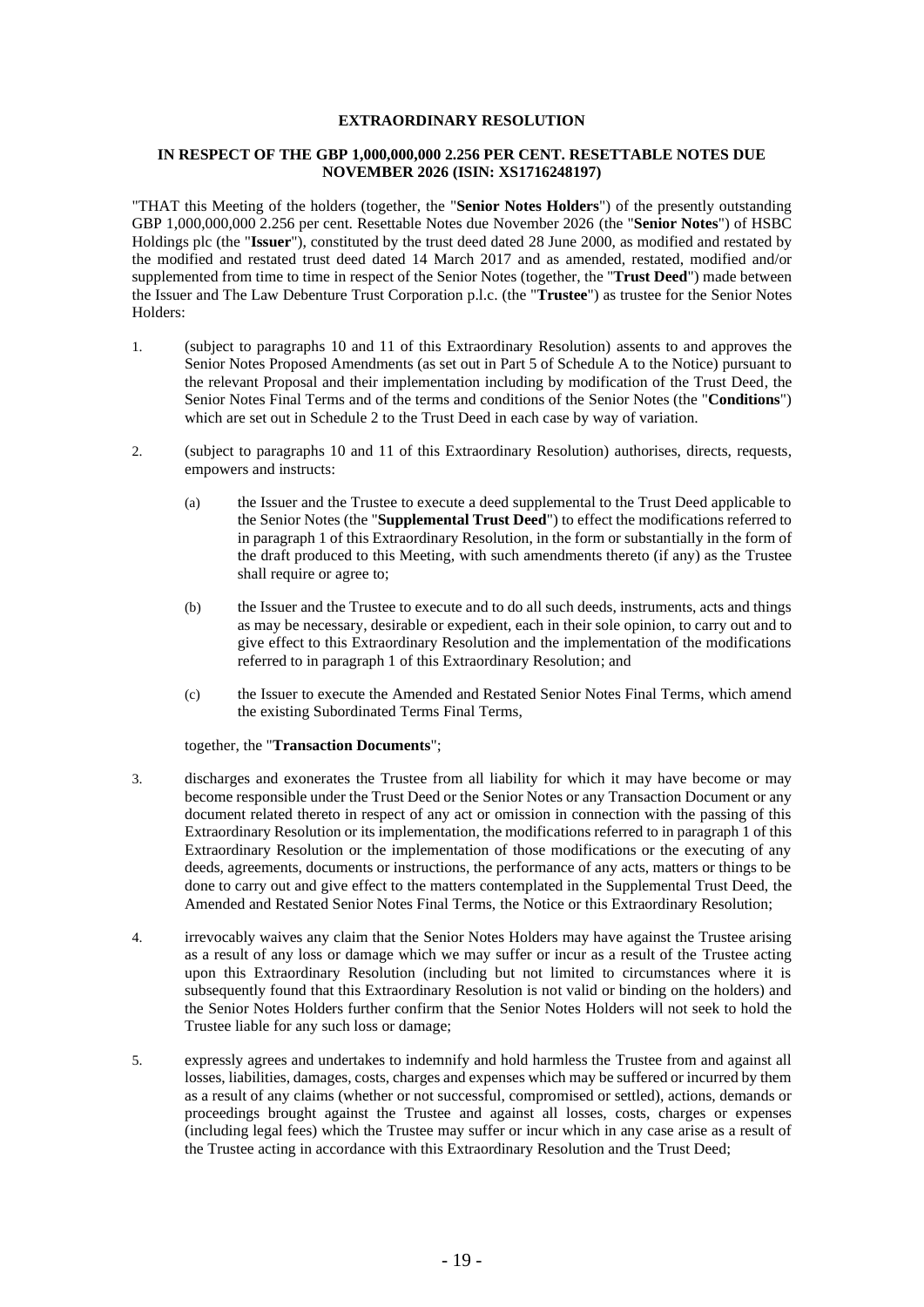- 6. that the Trustee be and is hereby authorised and instructed not to obtain any legal opinions in relation to, or to enquire into, the power and capacity of any person to enter into the Supplemental Trust Deed, or the due execution and delivery thereof by any party thereto or the validity or enforceability thereof and that it shall not be liable to any Senior Notes Holder for any consequences resulting from following this instruction;
- 7. (subject to paragraphs 10 and 11 of this Extraordinary Resolution) sanctions and assents to every abrogation, modification, compromise or arrangement in respect of the rights of the Senior Notes Holders appertaining to the Senior Notes against the Issuer, whether or not such rights arise under the Conditions, involved in, resulting from or to be effected by the modifications referred to in paragraph 1 of this Extraordinary Resolution and their implementation;
- 8. waives any and all requirements, restrictions and conditions precedent set forth in the Transaction Documents on any person, in implementing the modifications contemplated by the Supplemental Trust Deed, the Amended and Restated Senior Notes Final Terms, this Extraordinary Resolution and the relevant Proposal;
- 9. discharges and exonerates the Issuer from all liability for which it may have become or may become responsible under the Trust Deed, the Senior Notes or any Transaction Document or any document related thereto in respect of any act or omission in connection with the passing of this Extraordinary Resolution or the executing of any deeds, agreements, documents or instructions, the performance of any acts, matters or things to be done to carry out and give effect to the matters contemplated in the Supplemental Trust Deed, the Amended and Restated Senior Notes Final Terms, the Notice or this Extraordinary Resolution;
- 10. declares that the implementation of this Extraordinary Resolution shall be conditional on:
	- (a) the passing of this Extraordinary Resolution; and
	- (b) the quorum required for, and the requisite majority of votes cast at, this Meeting being satisfied by Eligible Senior Notes Holders, irrespective of any participation at this Meeting by Ineligible Senior Notes Holders and that, in the event that the Extraordinary Resolution is passed at this Meeting but such condition is not satisfied, the chairman of this Meeting and the Trustee are hereby authorised, directed, requested and empowered to adjourn this Meeting for such period being not less than 28 days nor more than 42 days, and in such manner (including by teleconference) or to such place as may be appointed by the chairman of this Meeting and approved by the Trustee, for the purpose of reconsidering resolutions 1 to 13 of this Extraordinary Resolution with the exception of resolution 10(b) of this Extraordinary Resolution. At any such adjournment of this Meeting, two or more persons present holding one or more Senior Notes or voting certificates or being proxies or representatives and holding or representing in the aggregate not less than one-third of the principal amount of the Senior Notes for the time being outstanding shall form a quorum and shall have the power to pass such Extraordinary Resolution, and this condition set out in this paragraph  $10(b)$  will be satisfied if the quorum required for, and the requisite majority of votes cast at, such adjourned Meeting are satisfied by Eligible Senior Notes Holders irrespective of any participation at the adjourned Meeting by Ineligible Senior Notes Holders;
- 11. declares that the implementation of this Extraordinary Resolution shall be in all respects conditional on (i) the Issuer not having previously terminated the Consent Solicitation in respect of the Senior Notes in accordance with the provisions for such termination set out in the Consent Solicitation Memorandum and (ii) the passing of this Extraordinary Resolution;
- 12. acknowledges that the following terms, as used in this Extraordinary Resolution, shall have the meanings given below:

"**Consent Solicitation**" means the invitation by the Issuer to all Eligible Senior Notes Holders to consent to the modification by way of variation of the Conditions relating to the Senior Notes as described in the Consent Solicitation Memorandum and as the same may be amended in accordance with its terms;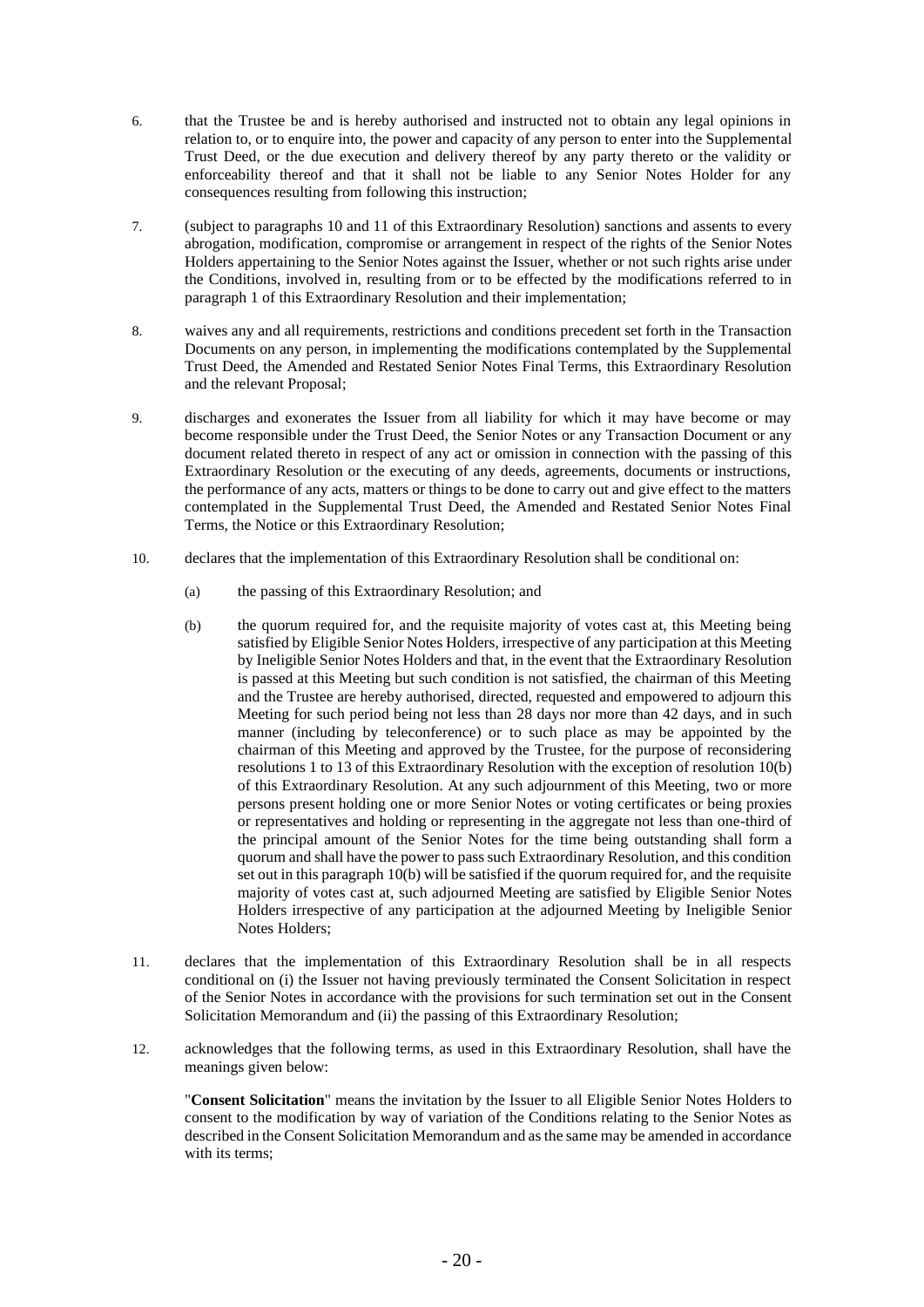"**Consent Solicitation Memorandum**" means the consent solicitation memorandum dated 1 September 2021 prepared by the Issuer in relation to the Consent Solicitation (a copy of which is available for inspection as referred to in the Notice);

"**Eligible Senior Notes Holder**" means each Senior Notes Holder who is (a) an eligible counterparty or a professional client (each as defined in EU MiFID II) or, an eligible counterparty (as defined in the COBS), or a professional client (as defined in UK MiFIR) (as applicable) and, if applicable and acting on a non-discretionary basis, who is acting on behalf of a Beneficial Owner that is also an eligible counterparty or a professional client, (b) located and resident outside the United States and not a U.S. person or acting for the account or benefit of a U.S. person (in each case, as defined in Regulation S under the Securities Act) and (c) otherwise a person to whom the Consent Solicitation can be lawfully made and that may lawfully participate in the Consent Solicitation;

"**Ineligible Senior Notes Holder**" means each Senior Notes Holder who is not an Eligible Senior Notes Holder; and

"**Securities Act**" means the U.S. Securities Act of 1933, as amended.

13. agrees that capitalised terms in this document where not defined herein shall have the meanings given to them in the Consent Solicitation Memorandum."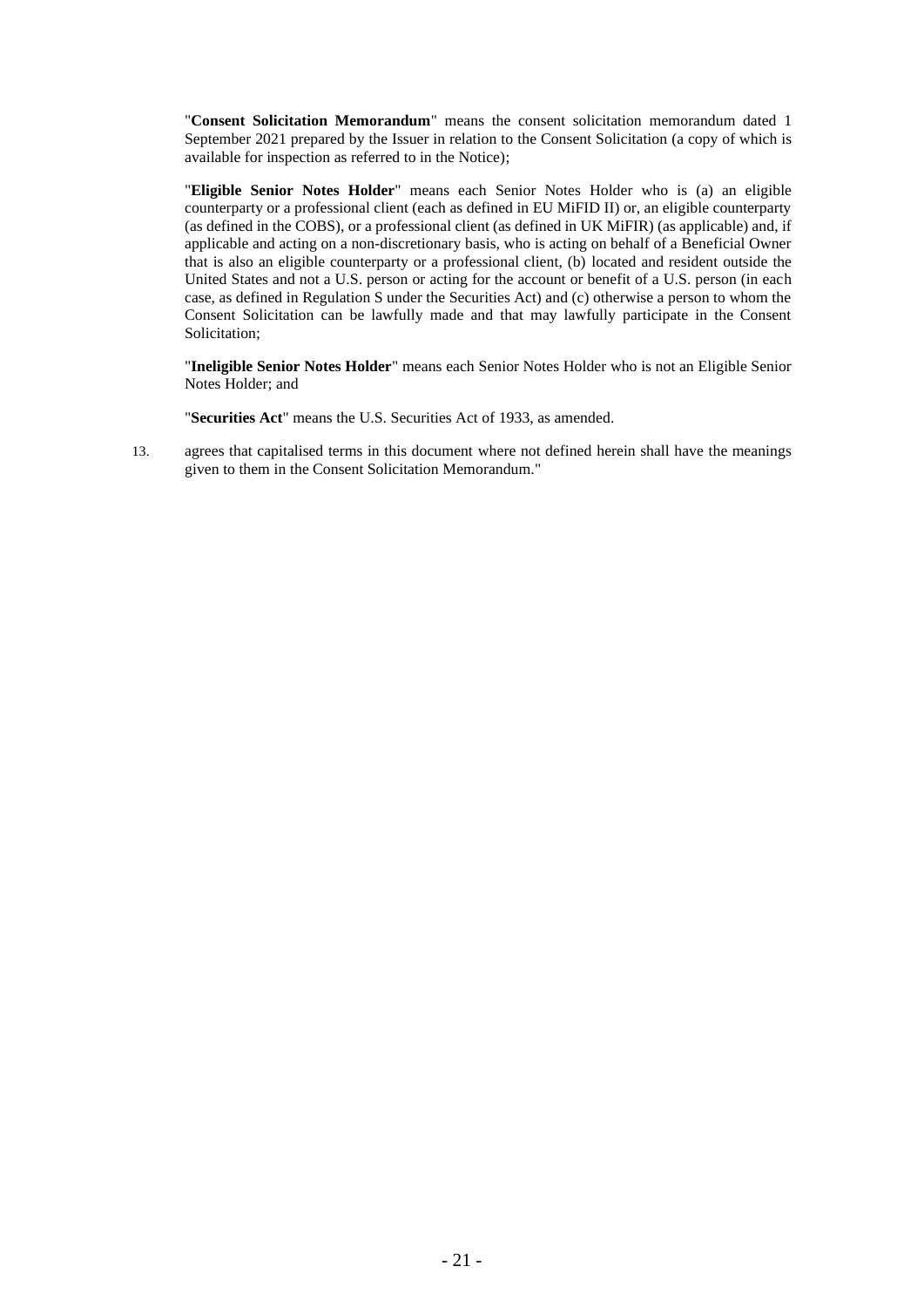#### **INELIGIBLE HOLDERS**

#### **Submission of Ineligible Holder Instructions**

In respect of any Securities held through Euroclear Bank SA/NV ("**Euroclear**") or Clearstream Banking, S.A. ("**Clearstream, Luxembourg**") (together, the "**Clearing Systems**"), the submission of Ineligible Holder Instructions will be deemed to have occurred upon receipt by the Tabulation Agent from Euroclear and Clearstream, Luxembourg, as applicable, of a valid instruction (an "**Ineligible Holder Instruction**") submitted in accordance with the requirements of Euroclear or Clearstream, Luxembourg, as applicable.

In respect of any Securities, each such Ineligible Holder Instruction must specify, among other things, the aggregate principal amount of the relevant Securities of the relevant Series to which such Ineligible Holder Instruction relates, the securities account number at Euroclear or Clearstream, Luxembourg, as applicable, in which the relevant Securities are held and whether the Ineligible Holder wishes to instruct the relevant Principal Paying Agent or the relevant Registrar (as applicable) to appoint one or more representatives of the Tabulation Agent to attend the relevant Meeting (and any such adjourned Meeting) and vote in favour of or against the Relevant Resolution. The receipt of such Ineligible Holder Instruction by Euroclear or Clearstream, Luxembourg, as applicable, will be acknowledged in accordance with the standard practices of Euroclear or Clearstream, Luxembourg, as applicable, and will result in the blocking of the relevant Securities in the relevant Ineligible Holder's account with Euroclear or Clearstream, Luxembourg, as applicable, so that no transfers may be effected in relation to the such Securities until the earlier of (i) the date on which the relevant Ineligible Holder Instruction is validly revoked (including their automatic revocation on the termination of the related Consent Solicitation) and (ii) the conclusion of the relevant Meeting (or, if applicable, any adjourned such Meeting).

Only Direct Participants (as defined under "*Voting and Quorum*" below) may submit Ineligible Holder Instructions. Each Beneficial Owner of Securities who is an Ineligible Holder and is not a Direct Participant, must arrange for the Direct Participant through which such Beneficial Owner of Securities who is an Ineligible Holder holds its Securities to submit an Ineligible Holder Instruction on its behalf to Euroclear or Clearstream, Luxembourg, as applicable, before the deadlines specified by the relevant Clearing System.

By delivering, or arranging for the delivery on its behalf, of an Ineligible Holder Instruction in accordance with the procedures described above, a Holder shall be deemed to agree, undertake, acknowledge and represent to the relevant Issuer, the Trustee or the General Partner (as applicable), the relevant Principal Paying Agent, the relevant Registrar (if applicable), the Tabulation Agent and the Solicitation Agent that at (i) the time of submission of such Ineligible Holder Instruction, (ii) the Expiration Deadline and (iii) the time of the relevant Meeting and at the time of any adjourned Meeting (and if a Holder is unable to make any such acknowledgement or give any such representation or warranty, such Holder or Direct Participant should contact the Tabulation Agent immediately):

- (a) It is an Ineligible Holder.
- (b) It is not a person or entity (a "**Person**") (A) that is, or is directly or indirectly owned or controlled by a Person that is, described or designated in (i) the most current "Specially Designated Nationals and Blocked Persons" list (which as of the date hereof can be found at: https://www.treasury.gov/ofac/downloads/sdnlist.pdf) or (ii) the Foreign Sanctions Evaders List (which as of the date hereof can be found at: http://www.treasury.gov/ofac/downloads/fse/fselist.pdf) or (iii) the most current "Consolidated list of persons, groups and entities subject to EU financial sanctions" (which as of the date hereof can be found at: https://eeas.europa.eu/headquarters/headquartershomepage en/8442/Consolidated%20list%20of%20sanctions); or (B) that is otherwise the subject of any sanctions administered or enforced by any Sanctions Authority, other than solely by virtue of their inclusion in: (i) the most current "Sectoral Sanctions Identifications" list (which as of the date hereof can be found at: https://www.treasury.gov/ofac/downloads/ssi/ssilist.pdf) (the SSI List), (ii) Annexes 3, 4, 5 and 6 of Council Regulation No. 833/2014, as amended from time to time including by Council Regulation No. 960/2014 and Council Regulation (EU) No 1290/2014 and Council Regulation (EU) No 2015/1797 (the "**EU Annexes**"), or (iii) any other list maintained by a Sanctions Authority, with similar effect to the SSI List or the EU Annexes. For these purposes "**Sanctions Authority**" means each of: (i) the United States government; (ii) the United Nations; (iii) the United Kingdom; (iv) the European Union (or any of its member states); (v) any other equivalent governmental or regulatory authority, institution or agency which administers economic,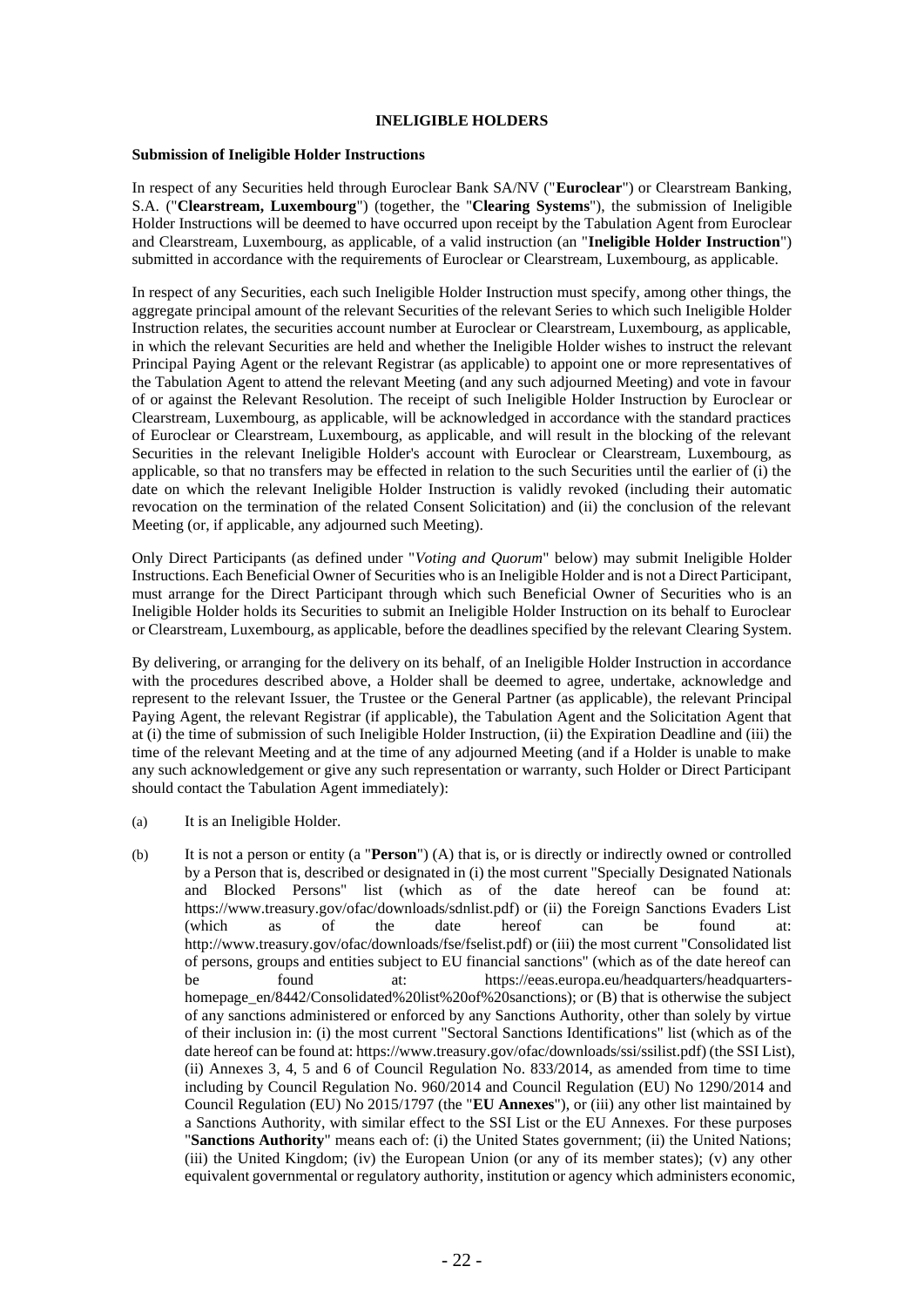financial or trade sanctions; and (vi) the respective governmental institutions and agencies of any of the foregoing including, without limitation, the Office of Foreign Assets Control of the US Department of the Treasury, the United States Department of State, the United States Department of Commerce and Her Majesty's Treasury. The representation set out above shall not be sought or given at any time after such representation is first made if and to the extent that it is or would be unenforceable by reason of breach of (i) any provision of Council Regulation (EC) No 2271/1996 of 22 November 1996 (or any law or regulation implementing such Regulation in any member state of the European Union), (ii) Council Regulation (EC) 2271/96 as it forms part of domestic law of the United Kingdom by virtue of the EUWA or (iii) any similar blocking or anti-boycott law in the European Union or the United Kingdom.

- (c) It is assuming all the risks inherent in participating in the relevant Consent Solicitation and has undertaken all the appropriate analyses of the implications of the relevant Consent Solicitation without reliance on the relevant Issuer, the Trustee or the General Partner (as applicable), the relevant Principal Paying Agent, the relevant Registrar (if applicable), the Solicitation Agent or the Tabulation Agent.
- (d) It has observed the laws of all relevant jurisdictions, obtained all requisite governmental, exchange control or other required consents, complied with all requisite formalities and paid any issue, transfer or other taxes or requisite payments due from it in each respect in connection with any vote in relation to the Relevant Resolution, in any jurisdiction and that it has not taken or omitted to take any action in breach of the representations or which will or may result in the relevant Issuer, the Solicitation Agent, the Tabulation Agent, the Trustee or the General Partner (as applicable), the relevant Principal Paying Agent, the relevant Registrar (if applicable) or any other person acting in breach of the legal or regulatory requirements of any such jurisdiction in connection with any votes in relation to the Relevant Resolution.
- (e) It has full power and authority to vote in the relevant Meeting (or any such adjourned Meeting).
- (f) Each Ineligible Holder Instruction is made on the terms and conditions set out in this notice and therein.
- (g) Each Ineligible Holder Instruction is being submitted in compliance with the applicable laws or regulations of the jurisdiction in which the Holder is located or in which it is resident or located and no registration, approval or filing with any regulatory authority of such jurisdiction is required in connection with each such Ineligible Holder Instruction.
- (h) It holds and will hold, until the earlier of (i) the date on which its Ineligible Holder Instruction is validly revoked, and (ii) conclusion of the relevant Meeting or (if applicable) any relevant adjourned Meeting, as the case may be, the Securities the subject of the Ineligible Holder Instruction, in the relevant Clearing System and, if it holds its Securities through Euroclear, or Clearstream, Luxembourg in accordance with the requirements of the relevant Clearing System and by the deadline required by the relevant Clearing System, it has submitted, or has caused to be submitted, an Ineligible Holder Instruction to the relevant Clearing System, as the case may be, to authorise the blocking of such Securities with effect on and from the date thereof so that no transfers of such Securities may be effected until the occurrence of any of the events listed in (i) or (ii) above.
- (i) It acknowledges that none of the relevant Issuer, the Trustee or the General Partner (as applicable), the Solicitation Agent, the Tabulation Agent, the relevant Principal Paying Agent and/or the relevant Registrar (if applicable) or any of their respective affiliates, directors, officers, employees or agents has made any recommendation as to whether to vote on the Relevant Resolution and it represents that it has made its own decision with regard to voting on the Relevant Resolution based on any independent legal, financial, tax or other advice that it has deemed necessary to seek.
- (j) It acknowledges that all authority conferred or agreed to be conferred pursuant to these acknowledgements, representations, warranties and undertakings and every obligation of the Holder offering to vote on the Relevant Resolution shall to the extent permitted by applicable law be binding upon the successors, assigns, heirs, executors, trustees in bankruptcy and legal representatives of the Holder voting on the Relevant Resolution and shall not be affected by, and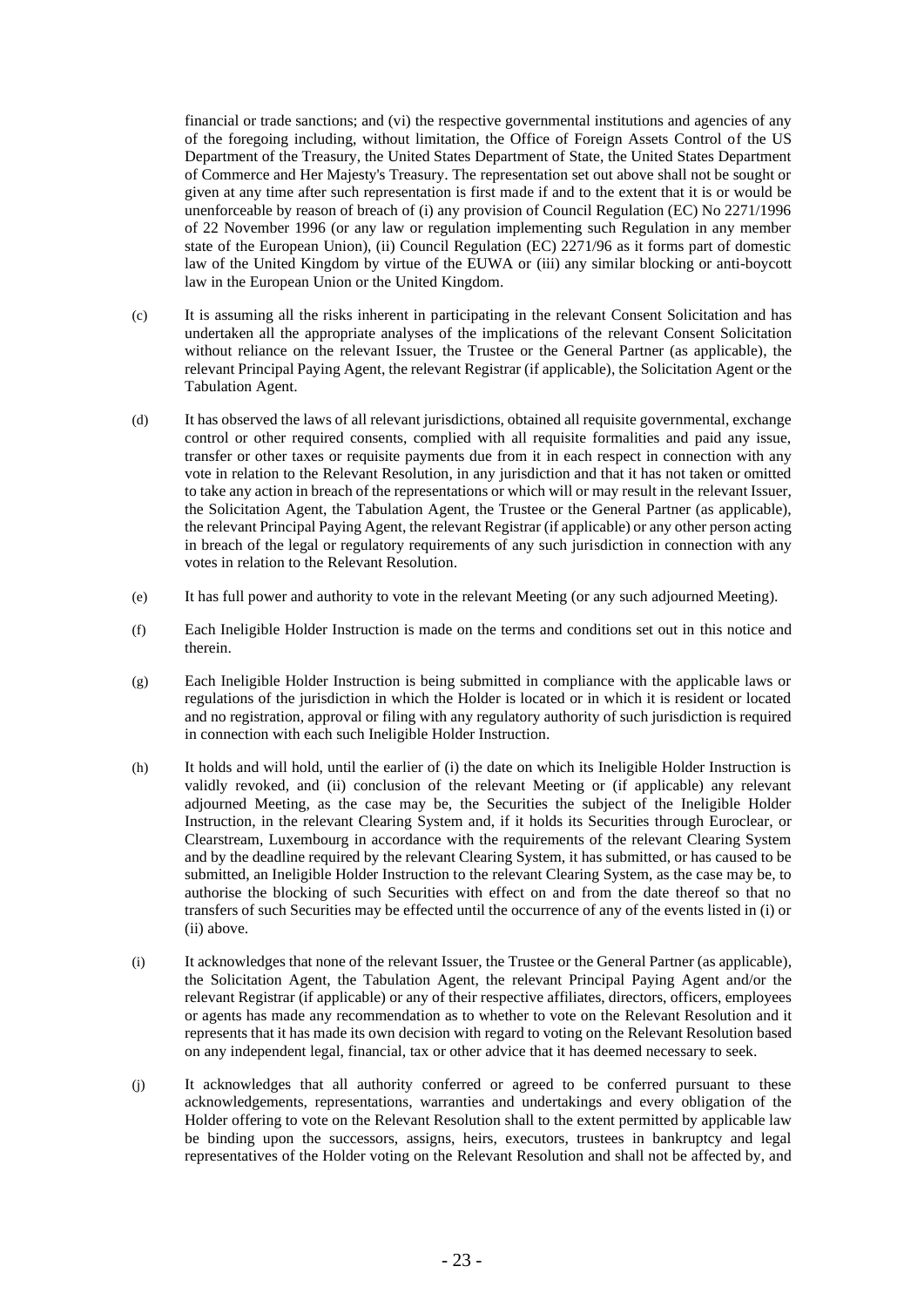shall survive, the death or incapacity of the Holder voting on the Relevant Resolution, as the case may be.

- (k) The Securities have not been and will not be registered under the Securities Act, or the securities laws of any state or other jurisdiction of the United States, and may not be offered or sold in the United States or to, or for the account or benefit of, U.S. persons, unless an exemption from the registration requirements of the Securities Act is available (terms used in this paragraph that are, unless otherwise specified, defined in Regulation S are used as defined in Regulation S).
- (l) The terms and conditions of the relevant Consent Solicitation shall be deemed to be incorporated in, and form a part of, the Ineligible Holder Instruction which shall be read and construed accordingly and that the information given by or on behalf of such Holder in the Ineligible Holder Instruction is true and will be true in all respects at the time of the relevant Meeting (or any relevant adjourned Meeting).
- (m) No information has been provided to it by the relevant Issuer, the Trustee or the General Partner (as applicable), the relevant Principal Paying Agent, the relevant Registrar (if applicable), the Solicitation Agent or the Tabulation Agent, or any of their respective affiliates, directors, officers, agents or employees, with regard to the tax consequences for Holders arising from the participation in any Consent Solicitation, the implementation of any Relevant Resolution, and it acknowledges that it is solely liable for any taxes and similar or related payments imposed on it under the laws of any applicable jurisdiction as a result of its participation in any Consent Solicitation, and agrees that it will not and does not have any right of recourse (whether by way of reimbursement, indemnity or otherwise) against the Issuers, the Trustee or the General Partner (as applicable), the relevant Principal Paying Agent, the relevant Registrar (if applicable), the Solicitation Agent or the Tabulation Agent, or any of their respective affiliates, directors, officers, agents or employees, or any other person in respect of such taxes and payments.

### **If the relevant Ineligible Holder is unable to give any of the representations and warranties described above, such Ineligible Holder should contact the Tabulation Agent.**

Each Ineligible Holder submitting an Ineligible Holder Instruction in accordance with its terms shall be deemed to have agreed to indemnify the relevant Issuer, the Solicitation Agent, the Tabulation Agent, the relevant Principal Paying Agent, the relevant Registrar (if applicable), the Trustee or the General Partner (as applicable) and any of their respective affiliates, directors, officers, employees or agents against all and any losses, costs, fees, claims, liabilities, expenses, charges, actions or demands which any of them may incur or which may be made against any of them as a result of any breach of any of the terms of, or any of the representations, warranties and/or undertakings given pursuant to, such vote by such Holder.

All questions as to the validity, form and eligibility (including the time of receipt) of any Ineligible Holder Instructions or revocation or revision thereof or delivery of Ineligible Holder Instructions will be determined by the relevant Issuer in its sole discretion, which determination will be final and binding. The relevant Issuer reserves the absolute right to reject any and all Ineligible Holder Instructions not in a form which is, in the opinion of such Issuer, lawful. Each Issuer also reserves the absolute right to waive defects in Ineligible Holder Instructions with regard to any Securities. None of the Issuers, the Solicitation Agent, the Trustee or the General Partner (as applicable), the Registrars, the Principal Paying Agents or the Tabulation Agent shall be under any duty to give notice to Holders or Beneficial Owners of any irregularities in Ineligible Holder Instructions; nor shall any of them incur any liability for failure to give notification of any material amendments to the terms and conditions of the Consent Solicitations.

### **REQUIREMENTS OF U.S. SECURITIES LAWS**

If a Relevant Resolution is passed and implemented in respect of any Series, any Supplemental Trust Deed or the Supplemental Partnership Agreement (as applicable) relating to the relevant Series will contain a statement that, until the expiry of the period of 40 days after the date of any Supplemental Trust Deed or the Supplemental Partnership Agreement (as applicable), sales of the relevant Securities may not be made in the United States or to U.S. persons unless made outside the United States pursuant to Rules 903 and 904 of Regulation S.

*Holders who have submitted and not revoked a valid Consent Instruction or Ineligible Holder Instruction in respect of the Relevant Resolution by 10.00 a.m. (London time) on 22 September 2021 (such time and*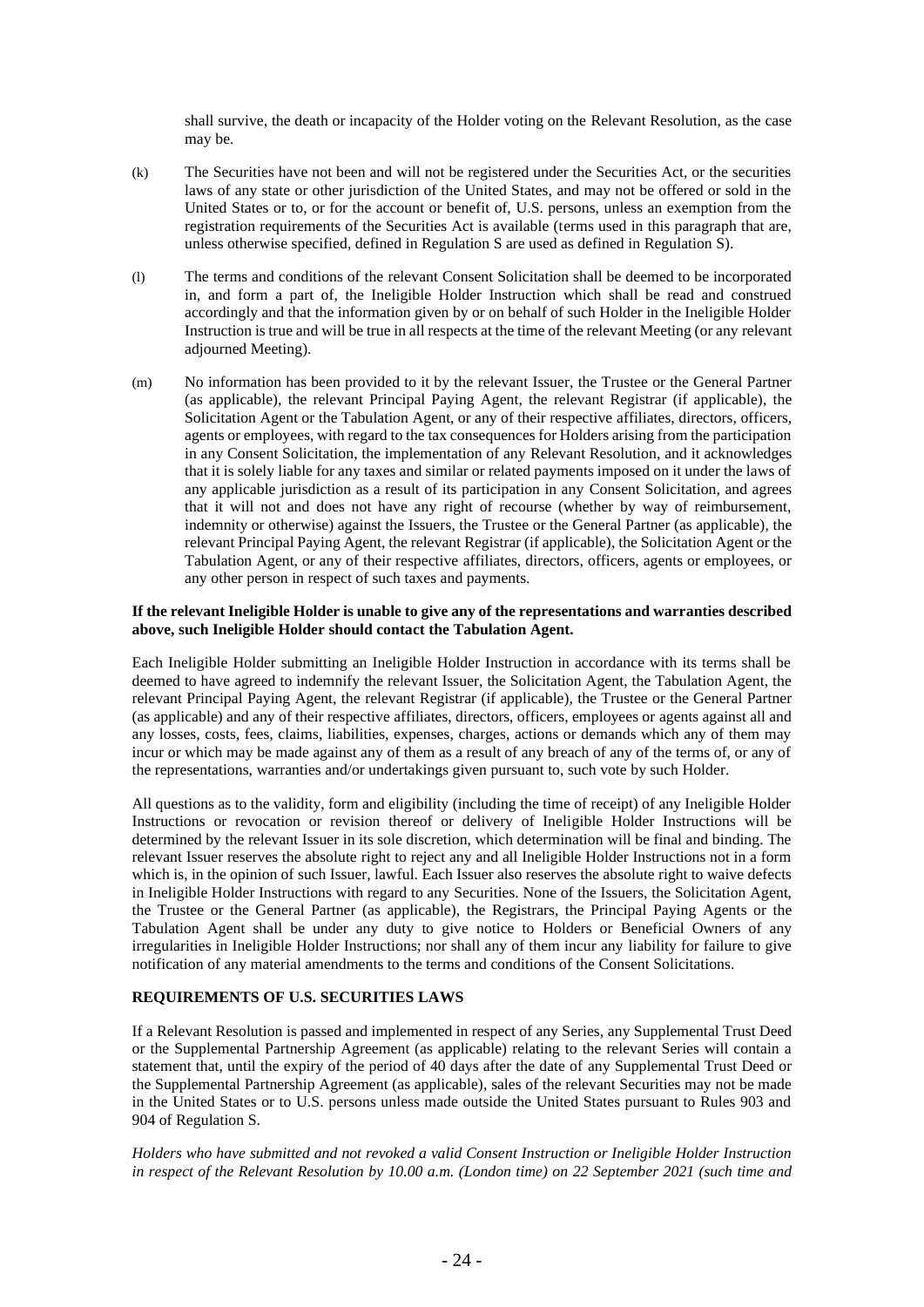*date with respect to each Series, the "Expiration Deadline") by which they will have given instructions for the appointment of one or more representatives of the Tabulation Agent by the relevant Principal Paying Agent or the relevant Registrar (as applicable) as their proxy to vote in favour of or against (as specified in the relevant Consent Instruction or Ineligible Holder Instruction) the Relevant Resolution at the relevant Meeting (or any adjourned such relevant Meeting), need take no further action to be represented at the relevant Meeting (or any such adjourned such Meeting).*

### **GENERAL INFORMATION**

**The attention of Holders is particularly drawn to the quorum required for the relevant Meeting and for any adjourned Meeting which is set out in paragraphs 1, 2, 3, 4 and 5 of "***Voting and Quorum***" below. Having regard to such requirements, Holders are strongly urged either to attend the relevant Meeting or to take steps to be represented at the Meeting, as referred to below, as soon as possible.**

**Neither the Trustee nor any of its directors, officers, employees, agents or affiliates has been involved in the formulation of the Relevant Resolutions, the Consent Solicitations or the Proposals.**

**None of the Issuers, the Solicitation Agent, the Tabulation Agent, the Principal Paying Agents, the Registrars or the Trustee or the General Partner (as applicable) expresses any opinion and makes no representation as to the merits of the Relevant Resolutions, the Consent Solicitations, the Proposals or on whether Holders would be acting in their best interests in participating in any Consent Solicitation or otherwise participating in the Proposals, and nothing in this Notice should be construed as a recommendation to Holders from any of the Issuers, the Solicitation Agent, the Tabulation Agent, the Principal Paying Agents, the Registrars or the Trustee or the General Partner (as applicable) to vote in favour of, or against, any Relevant Resolution or to participate in any Consent Solicitation or otherwise participate in the Proposals.** 

**Holders should take their own independent financial and legal advice on the merits and on the consequences of voting in favour of, or against, a Relevant Resolution, including as to any tax consequences. Neither the Trustee nor any of its directors, officers, employees, agents or affiliates has verified, or assumes any responsibility for the accuracy or completeness of, any of the information concerning the Consent Solicitations, the Proposals, the Issuers or the factual statements contained in, or the effect or effectiveness of, the Consent Solicitation Memorandum, this Notice or any other documents referred to in the Consent Solicitation Memorandum or this Notice or assumes any responsibility for any failure by the Issuers to disclose events that may have occurred and may affect the significance or accuracy of such information or the terms of any amendment (if any) to the Consent Solicitations or the Proposals. On the basis of the information set out in the Consent Solicitation Memorandum and this Notice, the Trustee has, however, authorised for it to be stated that the Trustee has no objection to the Relevant Resolutions being put to Holders for their consideration.**

### **VOTING AND QUORUM**

1. The provisions governing the convening and holding of the Meeting are set out in Schedule 3 to the relevant Trust Deed for each of the SGD AT1 Securities, the Subordinated Notes and the Senior Notes and in clause 17 and Schedule 3 to the Partnership Agreement for the GBP Tier 1 Securities, copies of which are available for inspection by the Holders during normal business hours upon request from the relevant Principal Paying Agent and the Tabulation Agent on any weekday (public holidays excepted) up to and including the date of the Meetings (such copies to be in electronic form).

All of the Securities (other than the Senior Notes) are represented by a global Security and are held by a common depositary for Euroclear Bank SA/NV ("**Euroclear**") and Clearstream Banking, S.A. ("**Clearstream, Luxembourg**"). The Senior Notes are represented by a global Security held by a common safekeeper for Euroclear and Clearstream, Luxembourg. For the purpose of the Meetings, a "**Holder**" shall mean each person who is for the time being shown in the records of Euroclear or Clearstream, Luxembourg as the holder of a particular principal amount outstanding of the relevant Securities.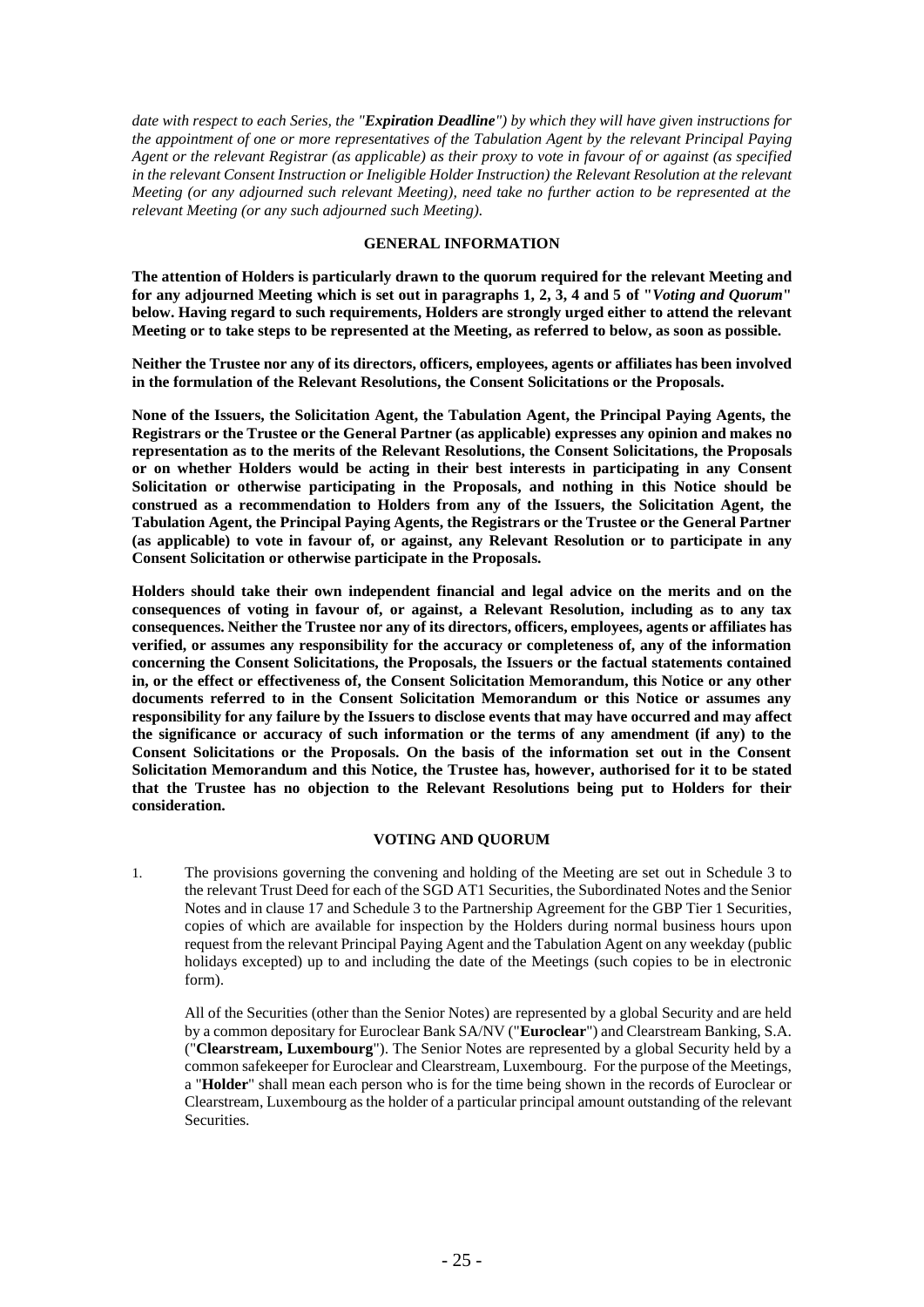A Holder wishing to attend the relevant Meeting (via teleconference) must produce at the Meeting a valid form of proxy (or a document to that effect) issued by the relevant Principal Paying Agent or relevant Registrar (as applicable) relating to the Securities in respect of which it wishes to vote.

Any Holder who wishes to vote in respect of the Relevant Resolution but does not wish to attend the relevant Meeting should: (i) in the case of a Beneficial Owner whose Securities are held in book-entry form by a custodian, request such Beneficial Owner's custodian to vote on the Relevant Resolution in accordance with the procedures set out in the section entitled "*Procedures in connection with the Consent Solicitations*" of the Consent Solicitation Memorandum, or (ii) in the case of a Holder whose Securities are held in book-entry form directly in the relevant Clearing System, vote on the Relevant Resolution in accordance with the procedures set out in the section entitled "*Procedures in connection with the Consent Solicitations*" of the Consent Solicitation Memorandum.

Holders should note that the timings and procedures set out below reflect the requirements for the relevant Meetings set out in the relevant Trust Deed or the Partnership Agreement (as applicable), but that the Clearing Systems and the relevant intermediaries may have their own additional requirements as to timings and procedures for voting on the Relevant Resolution. Accordingly, Holders wishing to vote in respect of the Relevant Resolution are strongly urged either to contact their custodian (in the case of a Beneficial Owner whose Securities are held in book-entry form by a custodian) or the relevant Clearing System (in the case of a Holder whose Securities are held in book-entry form directly in the relevant Clearing System), as soon as possible.

- 2. The quorum for each Meeting shall be:
	- (i) in respect of the GBP Tier 1 Securities, one or more persons present holding at least onethird in nominal amount of the issued GBP Tier 1 Securities or being proxies or representatives and holding or representing in the aggregate not less than one-third in nominal amount of the principal amount of the GBP Tier 1 Securities for the time being outstanding;
	- (ii) in respect of each Series of SGD AT1 Securities, one or more persons present holding one or more SGD AT1 Securities or being proxies or representatives and holding or representing in the aggregate not less than two-thirds of the principal amount of such Series of SGD AT1 Securities for the time being outstanding; and
	- (iii) in respect of the Subordinated Notes and the Senior Notes, two or more persons present holding one or more Securities or voting certificates or being proxies or representatives and holding or representing in aggregate not less than two-thirds of the principal amount of the Securities for the time being outstanding.

If a quorum is not present within 30 minutes (in respect of the GBP Tier 1 Securities) or 20 minutes (in respect of all of the other Securities) after the time fixed for a Meeting, the relevant Meeting will be adjourned:

- (i) in respect of the GBP Tier 1 Securities, to such other day, time and place as the General Partner shall determine on reasonable grounds; and
- (ii) in respect of all the Securities (other than the GBP Tier 1 Securities), for a period of not less than 28 days nor more than 42 days, at such time as may be appointed by the chairman of the relevant Meeting and approved by the Trustee,

and in each case, such adjourned Meeting shall be held via teleconference.

In addition, in the event that the quorum required for, and the requisite majority of votes cast at, a Meeting is satisfied but the Eligibility Condition in respect of such Meeting is not satisfied, the chairman of such Meeting and the Trustee or the General Partner (as applicable) will adjourn that Meeting for such period mentioned in the paragraph above, and such Meeting shall be held via teleconference at such time as may be appointed by the chairman of such Meeting and approved by the Trustee or as may be appointed by the General Partner (as applicable). The Relevant Resolution will be considered at an adjourned Meeting (notice of which will be given to the Holders of the relevant Series of Securities).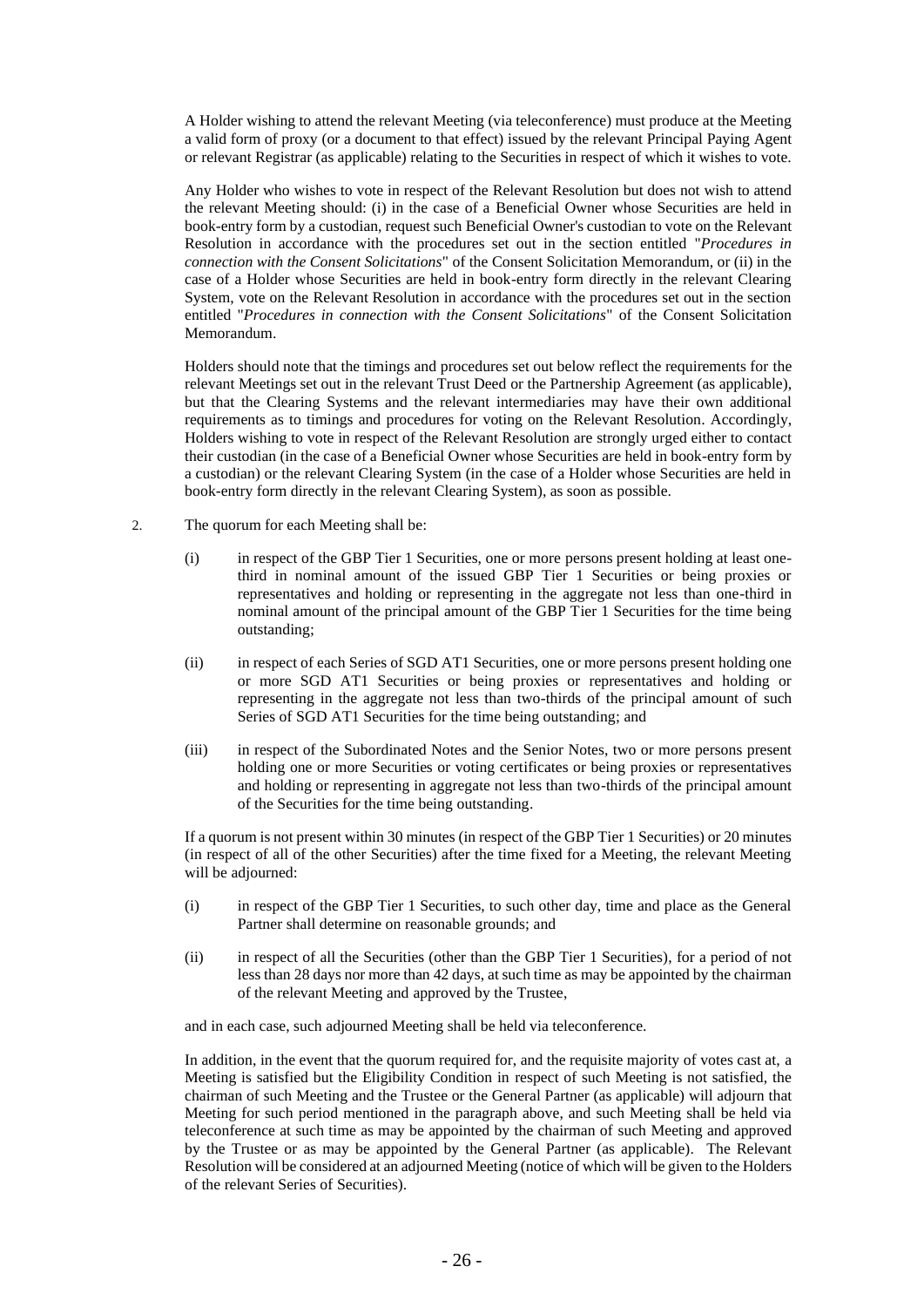At any adjourned Meeting:

- (i) in respect of all of the Securities (other than the Subordinated Notes and the Senior Notes), one or more persons holding one or more Securities or being proxies or representatives and holding or representing in the aggregate not less than one-third of the principal or nominal amount (as applicable) of the Securities for the time being outstanding, shall form a quorum and shall have the power to pass the Relevant Resolution; and
- (ii) in respect of the Senior Notes the Subordinated Notes and, two or more persons present holding one or more Securities or voting certificates or being proxies or representatives and holding or representing in the aggregate not less than one-third of the principal amount of the Securities for the time being outstanding shall (subject as provided below) form a quorum and shall have the power to pass the Relevant Resolution.
- 3. To be passed at the relevant Meeting, the Relevant Resolution requires a majority in favour of not less than 75 per cent. of the votes cast at such Meeting.

The question submitted to the relevant Meeting shall be decided in the first instance by a show of hands (which, as each Meeting will be held by teleconference, will be done by way of oral confirmations communicated on the teleconference), unless a poll is (before, or on the declaration of, the result of the show of hands) demanded by:

- (i) in respect of the GBP Tier 1 Securities, the chairman or any Partner or Holder;
- (ii) in respect of each Series of SGD AT1 Securities, the chairman or one or more persons holding one or more Securities or being proxies for or representing such person or persons; or
- (iii) in the case of the Subordinated Notes Meeting and the Senior Notes Meeting, the chairman of such Meeting or by one or more persons holding one or more Securities or voting certificates or being proxies for or representing such person or persons.

In each case, a declaration by the chairman of such Meeting that a resolution has been carried or carried by a particular majority or lost or not carried by a particular majority shall be conclusive evidence of the fact without proof of the number or proportion of the votes recorded in favour of or against such resolution.

- 4. On a show of hands every person who is present and who produces a Security or voting certificate (as applicable ) or is a proxy or representative shall have one vote. On a poll, such person shall have one vote in respect of each:
	- $(1)$   $\pounds$ 1,000 (in respect of the GBP Tier 1 Securities) in nominal amount of the Securities produced or in respect of which he is proxy or a representative or he is the holder;
	- (ii) SGD1.00 (in respect of the SGD AT1 Securities) in principal amount of the Securities so produced or in respect of which he is proxy or a representative or he is the holder; or
	- (iii) £1.00 (in respect of the Subordinated Notes and the Senior Notes) in principal amount of Securities or voting certificate in respect thereof so produced or in respect of which he is proxy or representative or he is the holder.
- 5. The implementation of each Consent Solicitation and the related Relevant Resolution will be conditional on:
	- (a) the passing of the Relevant Resolution; and
	- (b) the quorum required for, and the requisite majority of votes cast at, the relevant Meeting being satisfied by Eligible Holders, irrespective of any participation at the relevant Meeting by Ineligible Holders (including the satisfaction of such condition at an adjourned Meeting) (the "**Eligibility Condition**"),

(together, the "**Consent Conditions**").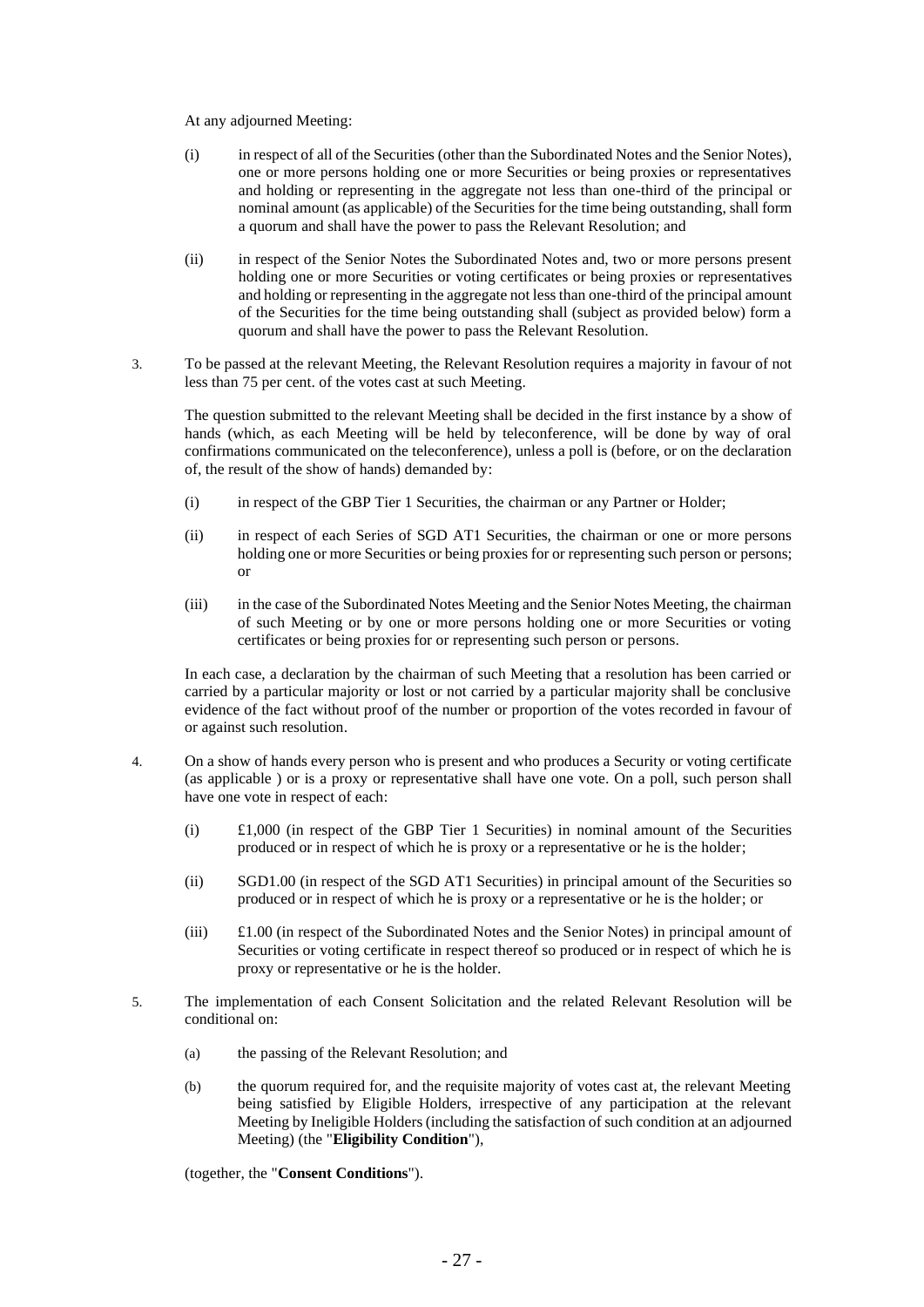6. If passed, the Relevant Resolution passed at the relevant Meeting (subject to the relevant Issuer not having previously terminated the relevant Consent Solicitation in accordance with the provisions for such termination set out in "*Amendment and Termination*" in the Consent Solicitation Memorandum) will be binding upon all the Holders of the relevant Series whether or not present or voting at the Meeting.

### **NO CONSENT FEE**

No consent fee will be payable in connection with any Consent Solicitation.

### **DOCUMENTS AVAILABLE FOR INSPECTION**

Electronic copies of items (a) to (i) below (together, the "**Holder Information**") will be available for inspection by Holders, upon request, from the date of this Notice from the relevant Principal Paying Agent and the Tabulation Agent during normal business hours on any week day (public holidays excepted) up to and including the date of the relevant Meeting.

- (a) this Notice;
- (b) the Consent Solicitation Memorandum;
- (c) the current drafts of each Supplemental Trust Deed as referred to in the relevant Extraordinary Resolution set out above (the "**Supplemental Trust Deeds**");
- (d) the current drafts of each Amended and Restated Pricing Supplement, in respect of the SGD AT1 Securities Proposed Amendments and the Subordinated Notes Proposed Amendments;
- (e) the Amended and Restated Senior Notes Final Terms, in respect of the Senior Notes Proposed Amendments;
- (f) the current draft of the Supplemental Partnership Agreement as referred to in the Partnership Resolution set out above;
- (g) the current draft of the Deed of Confirmation, in respect of the GBP Tier 1 Securities Proposed Amendments; and
- (h) the current draft of the supplemental trust deed implementing the Subordinated Note Amendments as referred to in the Partnership Resolution set out above; and
- (i) such other ancillary documents as may be approved by the Trustee or the General Partner (as applicable) and/or such other relevant party as are necessary or desirable to give effect to the relevant Proposal in full,

**provided that**, in each case, a Holder will be required to produce evidence satisfactory to the relevant Principal Paying Agent or the Tabulation Agent (as applicable) as to his or her status as a Holder before being provided with copies of the Holder Information.

This Notice should be read in conjunction with the Holder Information.

The Holder Information may be supplemented from time to time. Existing Holders should note that the current draft of each Supplemental Trust Deed or the draft Supplemental Partnership Agreement (as applicable), each Amended and Restated Pricing Supplement, the Amended and Restated Senior Notes Final Terms, the Deed of Confirmation, the Subordinated Note Supplemental Trust Deed or the documents listed in paragraph (i) above (as applicable) may be subject to amendment (where such amendments are in line with the relevant Proposed Amendments) up until 7 days prior to the date fixed for the relevant Meeting. Should such amendments be made, blacklined copies (showing the changes from the originally available Supplemental Trust Deeds or Supplemental Partnership Agreement (as applicable), each Amended and Restated Pricing Supplement, the Amended and Restated Senior Notes Final Terms, the Deed of Confirmation, the Subordinated Note Supplemental Trust Deed or the documents listed in paragraph (i) above (as applicable)) and clean versions will be available for inspection (in electronic form) upon request from the relevant Principal Paying Agent and the Tabulation Agent.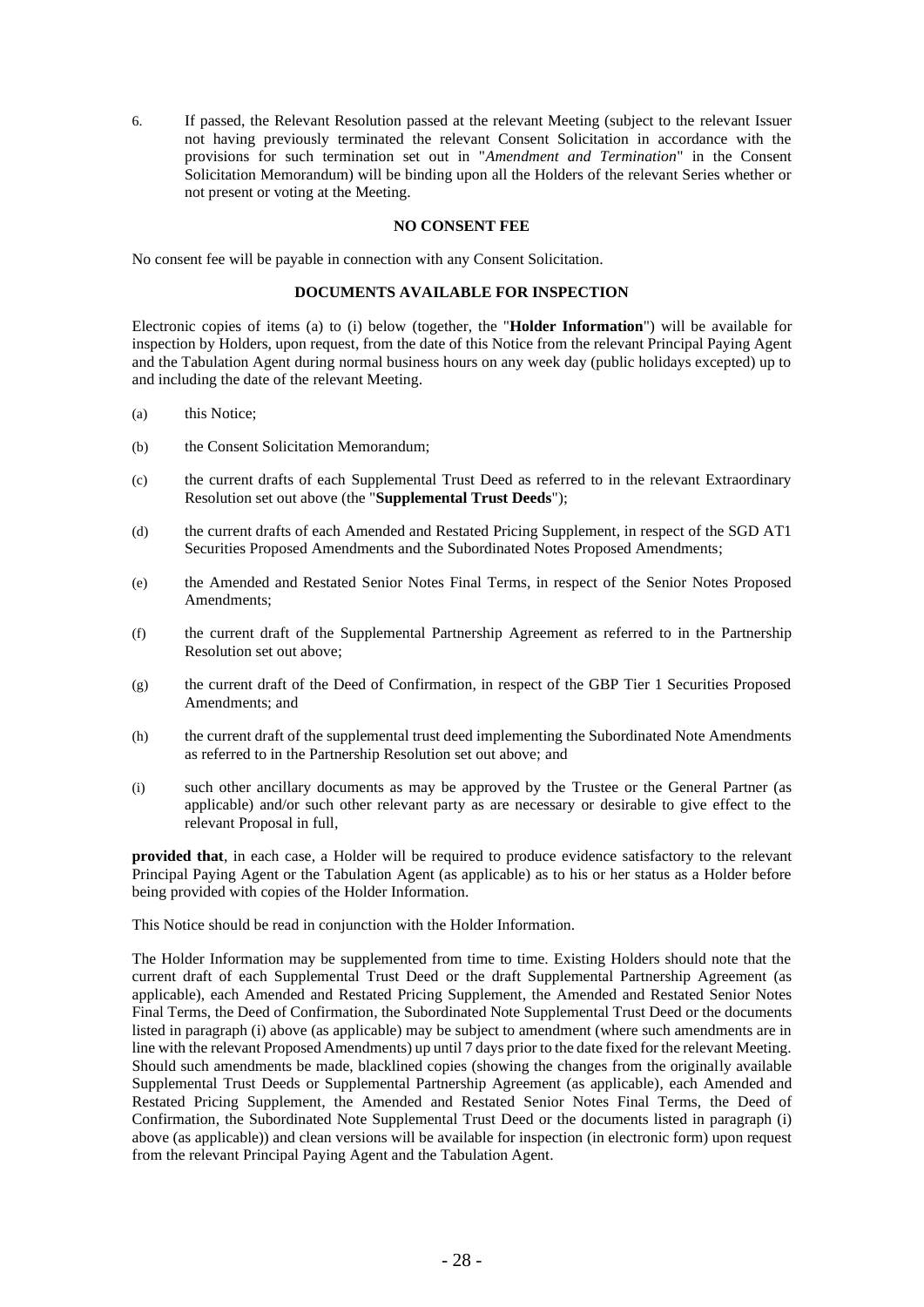Existing Holders will be informed of any such amendments to the Supplemental Trust Deeds or the Supplemental Partnership Agreement (as applicable), each Amended and Restated Pricing Supplement, the Amended and Restated Senior Notes Final Terms, the Deed of Confirmation, the Subordinated Note Supplemental Trust Deed or the documents listed in paragraph (i) above (as applicable) by (i) notices to the Clearing Systems for communication to the Holders; (ii) an announcement released through (a) the regulatory news service of the London Stock Exchange in respect of all the Securities, (b) the website of the Luxembourg Stock Exchange in respect of the GBP Tier 1 Securities and (c) a regulatory information service available on Euronext Dublin in respect of the SGD AT1 Securities and (iii) notices mailed to the holders of record at their respective addresses in the register of holders in respect of the GBP Tier 1 Securities.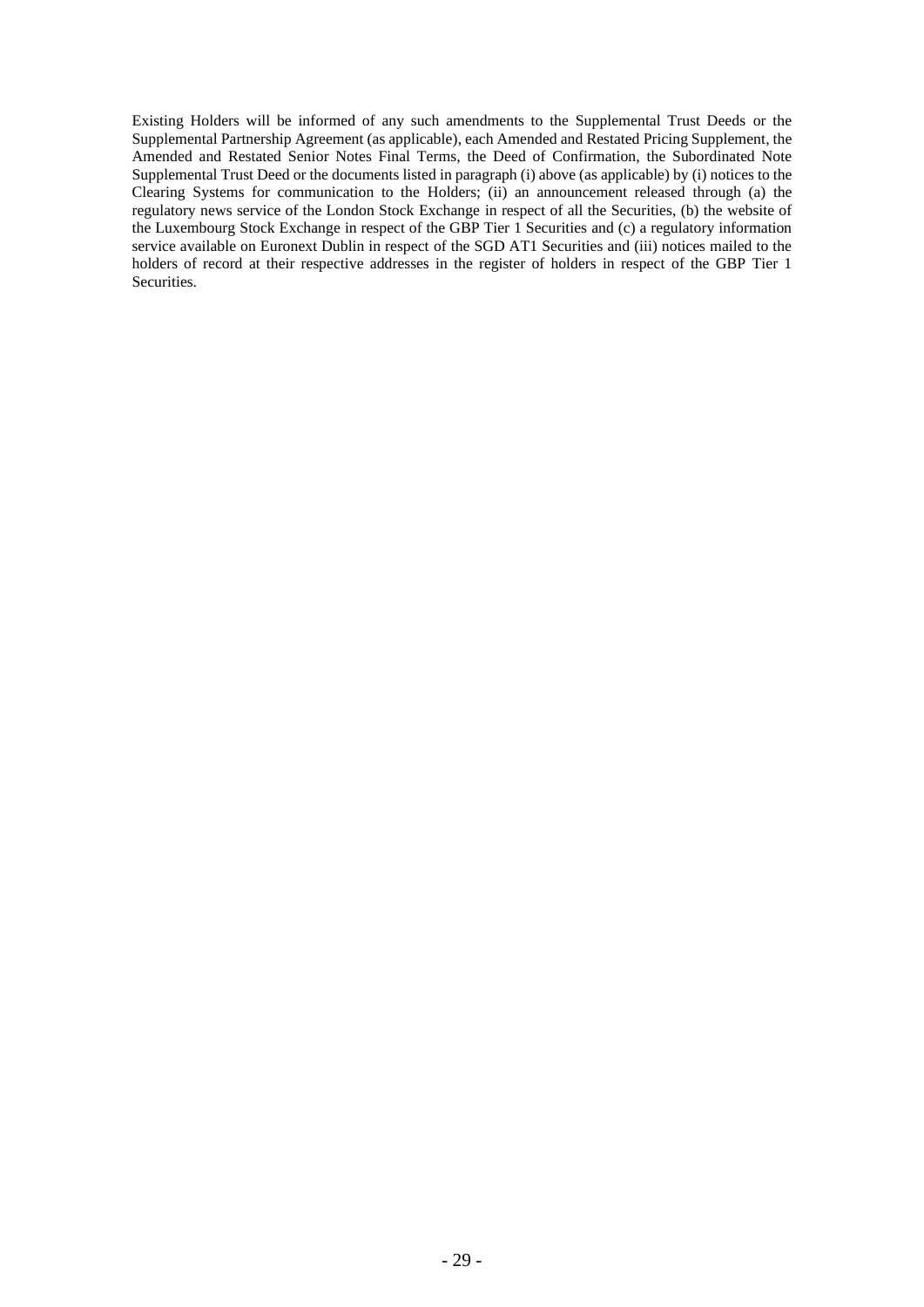### **CONTACT INFORMATION**

Holders should contact the following for further information:

#### **The Solicitation Agent**

HSBC Bank plc (in its capacity as Solicitation Agent), 8 Canada Square, London E14 5HQ, United Kingdom

(Attention: Liability Management, Telephone: +44 20 7992 6237, Email: [LM\\_EMEA@hsbc.com\)](mailto:LM_EMEA@hsbc.com)

### **The Tabulation Agent**

Lucid Issuer Services Limited, The Shard, 32 London Bridge Street, London, SE1 9SG, United Kingdom (Attention: Arlind Bytyqi / Mu-yen Lo, Telephone: +44 20 7704 0880, Email: hsbc@lucid-is.com)

### **The Principal Paying Agents**

HSBC Bank plc (in its capacity as Principal Paying Agent), 8 Canada Square, London E14 5HQ, United Kingdom (Attention: Manager, Client Services, Issuer Services, Telephone: +44 20 7991 3742, [ctlondon.conventional@hsbc.com;](mailto:ctlondon.conventional@hsbc.com) [ctla.corporateactions@hsbc.com\)](mailto:ctla.corporateactions@hsbc.com)

HSBC Bank plc, Guernsey Branch, St Julian's Avenue, St Peter Port, Guernsey, GY1 3NF (Attention: David Stoddart, Telephone: +44 1481 759100, Email[: david.j.stoddart@hsbcpb.com\)](mailto:david.j.stoddart@hsbcpb.com)

### **The Registrars**

HSBC Bank plc (in its capacity as Registrar), 8 Canada Square, London E14 5HQ, United Kingdom (Attention: Manager, Client Services, Issuer Services, Telephone: +44 20 7991 3742, [ctlondon.conventional@hsbc.com;](mailto:ctlondon.conventional@hsbc.com) [ctla.corporateactions@hsbc.com\)](mailto:ctla.corporateactions@hsbc.com)

HSBC Trustee (C.I.) Limited, HSBC House, Esplanade, St Helier, Jersey JE1 1GT (Attention: Manager, Corporate Services, Telephone: +44 1534 672671, Email[: jacki.f.braid@hsbcpb.com\)](mailto:jacki.f.braid@hsbcpb.com)

Holders whose Securities are held by Euroclear or Clearstream, Luxembourg should contact the Tabulation Agent at the address details above for further information on the process for voting at the Meeting.

#### **ANNOUNCEMENTS**

If the relevant Issuer is required to make an announcement relating to matters set out in this Notice, any such announcement will be made in accordance with all applicable rules and regulations via (i) notices to the Clearing Systems for communication to the Holders; (ii) an announcement released through (a) the regulatory news service of the London Stock Exchange in respect of all the Securities, (b) the website of the Luxembourg Stock Exchange in respect of the GBP Tier 1 Securities and (c) a regulatory information service available on Euronext Dublin in respect of the SGD AT1 Securities and (iii) notices mailed to the holders of record at their respective addresses in the register of holders in respect of the GBP Tier 1 Securities.

This Notice is given by: **HSBC BANK CAPITAL FUNDING (STERLING 1) L.P. (acting by HSBC Bank (General Partner) Limited) HSBC HOLDINGS PLC AND HSBC BANK PLC** Dated 1 September 2021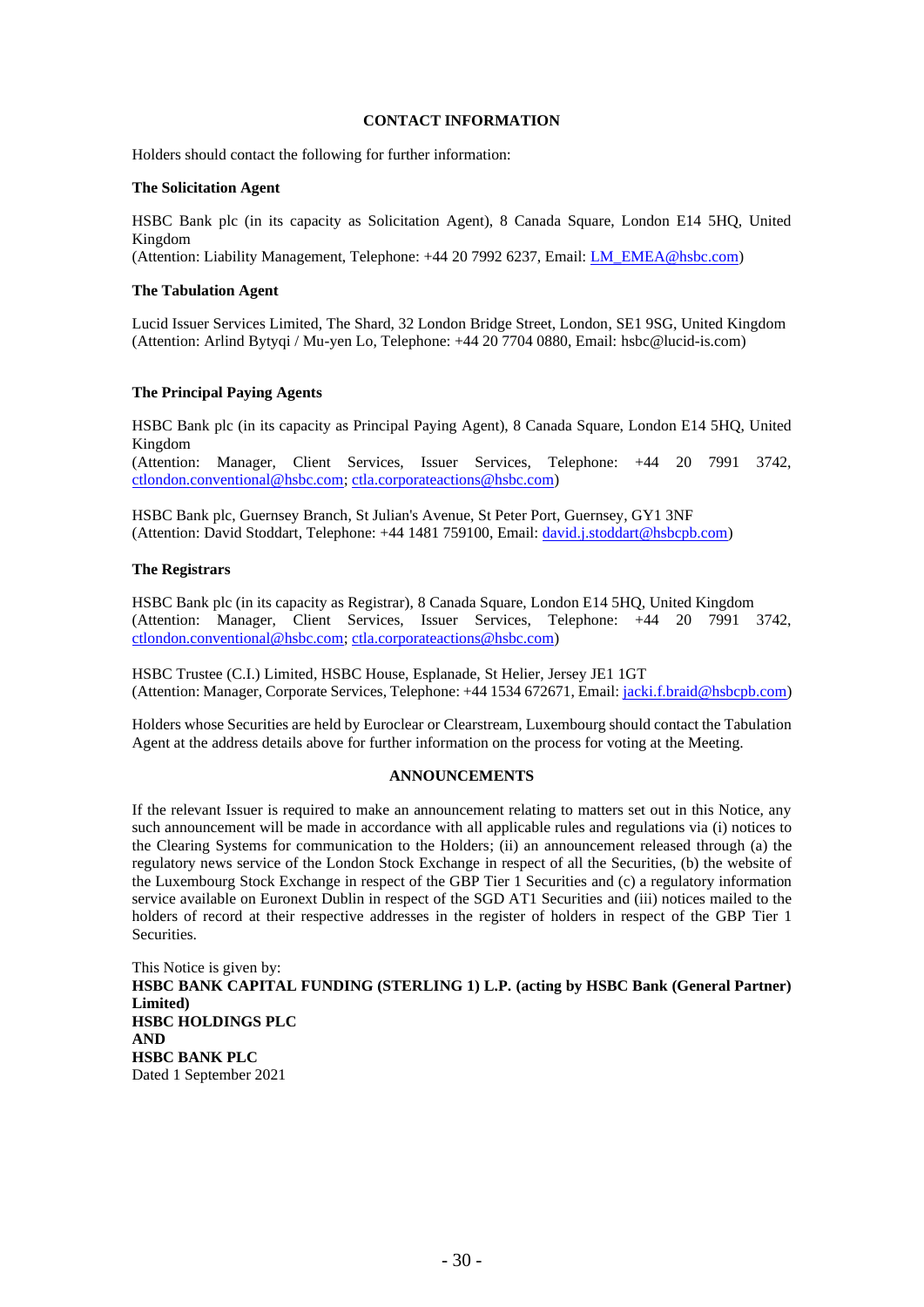#### **SCHEDULE A**

### **AMENDMENTS TO THE CONDITIONS AND TRUST DEED OR PARTNERSHIP AGREEMENT (AS APPLICABLE) OF EACH OF THE SECURITIES**

### **PART 1 - GBP TIER 1 SECURITIES**

*£700,000,000 5.844 per cent. Non-cumulative Step-up Perpetual Preferred Securities – XS0179407910*

### **Amendments to the Conditions of the GBP Tier 1 Securities by way of variation**

- 1. Paragraph 1 shall be amended as follows:
- 1.1 The definition for "Distribution Rate" shall be deleted and replaced with the following definition, in the appropriate place in alphabetic order:

"**Distribution Rate**" means in respect of the Preferred Securities, (i) for each Distribution Period until the First Optional Redemption Date, 5.844% per annum and, (ii) for each Distribution Period thereafter, the sum of (A) the Margin for such Distribution Period, (B) Compounded Daily SONIA and (C) the Adjustment Rate;

1.2 The following definitions will be added in appropriate places in alphabetical order:

"**Adjustment Rate**" means 0.2766 per cent. per annum;

"**Compounded Daily SONIA**" means, with respect to a Distribution Period, the rate calculated by the Calculation Agent on the relevant Distribution Determination Date as follows, with the resulting percentage rounded, if necessary, to the nearest one ten-thousandth of a percentage point (0.0001%), with 0.00005% being rounded upwards:

$$
\left(\frac{Index_{End}}{Index_{Start}}-1\right) \times \frac{365}{d_c}
$$

where:

"dc" means the number of calendar days from (and including) Index<sub>Start</sub> to (but excluding) IndexEnd.

"**IndexEnd**" means, in relation to any Distribution Period, the Index Value on the day falling five Business Days prior to (i) the Distribution Date for such Distribution Period or (ii) if Distributions are required to be paid in respect of a period other than a full Distribution Period, such other date on which the relevant payment of Distributions falls due.

"**IndexStart**" means, in relation to any Distribution Period, the Index Value on the day falling five Business Days prior to the first day of the relevant Distribution Period.

"**Index Value**" means, in relation to any Business Day, the value of the SONIA Compounded Index for such Business Day as published by authorised redistributors on such Business Day or, if the value of the SONIA Compounded Index cannot be obtained from such authorised redistributors, as published on the Bank of England's Website at [www.bankofengland.co.uk/boeapps/database/](http://www.bankofengland.co.uk/boeapps/database/) (or on such other page or website as may replace such page for the purposes of publishing the SONIA Compounded Index) on the next following Business Day; provided, however, that in the event that the value originally so published is corrected on such Business Day, then such corrected value, instead of the value that was originally published, shall be deemed the Index Value in relation to such Business Day.

"**Distribution Determination Date**" means the date falling five Business Days prior to the Distribution Date for such Distribution Period (or the date falling five Business Days prior to such earlier date, if any, on which the Preferred Securities become due and payable).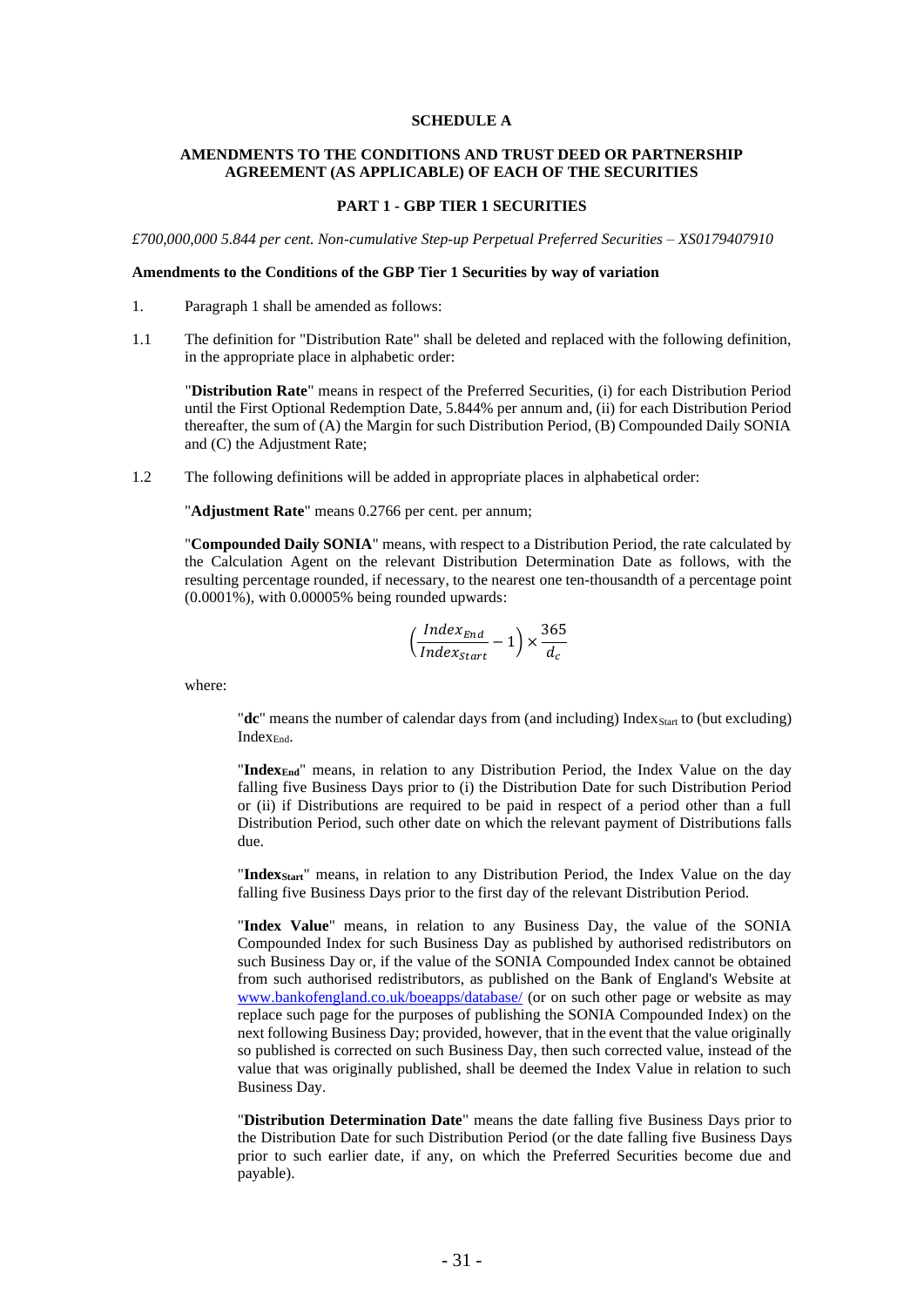"**SONIA Compounded Index**" means the index known as the SONIA Compounded Index administered by the Bank of England (or any successor administrator thereof).

If the Calculation Agent is unable for any reason to determine  $Index_{End}$  or Index<sub>Start</sub> in relation to any Distribution Period, Compounded Daily SONIA shall be calculated by the Calculation Agent for such Distribution Period on the Distribution Determination Date as the rate of return of a daily compound interest investment (with the SONIA Reference Rate as reference rate for the calculation of interest) calculated as follows, with the resulting percentage rounded, if necessary, to the nearest one ten-thousandth of a percentage point (0.0001%), with 0.00005% being rounded upwards:

$$
\left[\prod_{i=1}^{d_0} \left(1 + \frac{SONIA_i \times n_i}{365}\right) - 1\right] \times \frac{365}{d}
$$

unless otherwise defined above, where:

**"d**" means, in relation to any Distribution Period, the number of calendar days in the Observation Period relating to such Distribution Period.

"**d0**" means, in relation to any Distribution Period, the number of Business Days in the Observation Period relating to such Distribution Period.

"**i**" means a series of whole numbers from one to d<sub>0</sub>, each representing the relevant Business Day in the Observation Period in chronological order from (and including) the first Business Day in the Observation Period (each a "**Business Day(i)**").

"**ni**" means, in relation to any Business Day(i), the number of calendar days from (and including) such Business Day(i) up to (but excluding) the next following Business Day.

"**Observation Period**" means, in relation to a Distribution Period, the period from (and including) the date which is five Business Days prior to the first day of such Distribution Period and ending on (but excluding) the date which is five Business Days prior to the Distribution Date for such Distribution Period (or the date falling five Business Days prior to such earlier date, if any, on which the Preferred Securities become due and payable).

"**SONIAi**" means, in relation to any Business Day(i), the SONIA Reference Rate for such Business Day(i).

"**SONIA Reference Rate**" means, in respect of any Business Day, a reference rate equal to the daily Sterling Overnight Index Average ("**SONIA**") rate for such Business Day as provided by the administrator of SONIA to authorised distributors and as then published on Bloomberg SONIO/N Index page (or, if that page is unavailable, as otherwise published by such authorised distributors) (the "**Screen Page**") on the Business Day immediately following such Business Day.

Subject to the operation of paragraph 2.10:

- (A) if, in respect of any Business Day(i) in the relevant Observation Period, the SONIA Reference Rate is not available on the Screen Page or has not otherwise been published by the relevant authorised distributors in respect of such Business Day(i), SONIA**<sup>i</sup>** in respect of such Business Day(i) shall be the sum of: (A) the Bank of England's Bank Rate (the "**Bank Rate**") prevailing at close of business on such Business Day(i); plus (B) the mean of the spread of the SONIA Reference Rate to the Bank Rate over five days preceding the Business Day(i) on which the SONIA Reference Rate has been published, excluding the highest spread (or, if there is more than one highest spread, one only of those highest spreads) and lowest spread (or, if there is more than one lowest spread, one only of those lowest spreads); and
- (B) if the Distribution Rate cannot be determined in accordance with the foregoing provisions, the Distribution Rate shall be (A) that determined as at the last preceding Distribution Determination Date in respect of a Distribution Period commencing on or after the First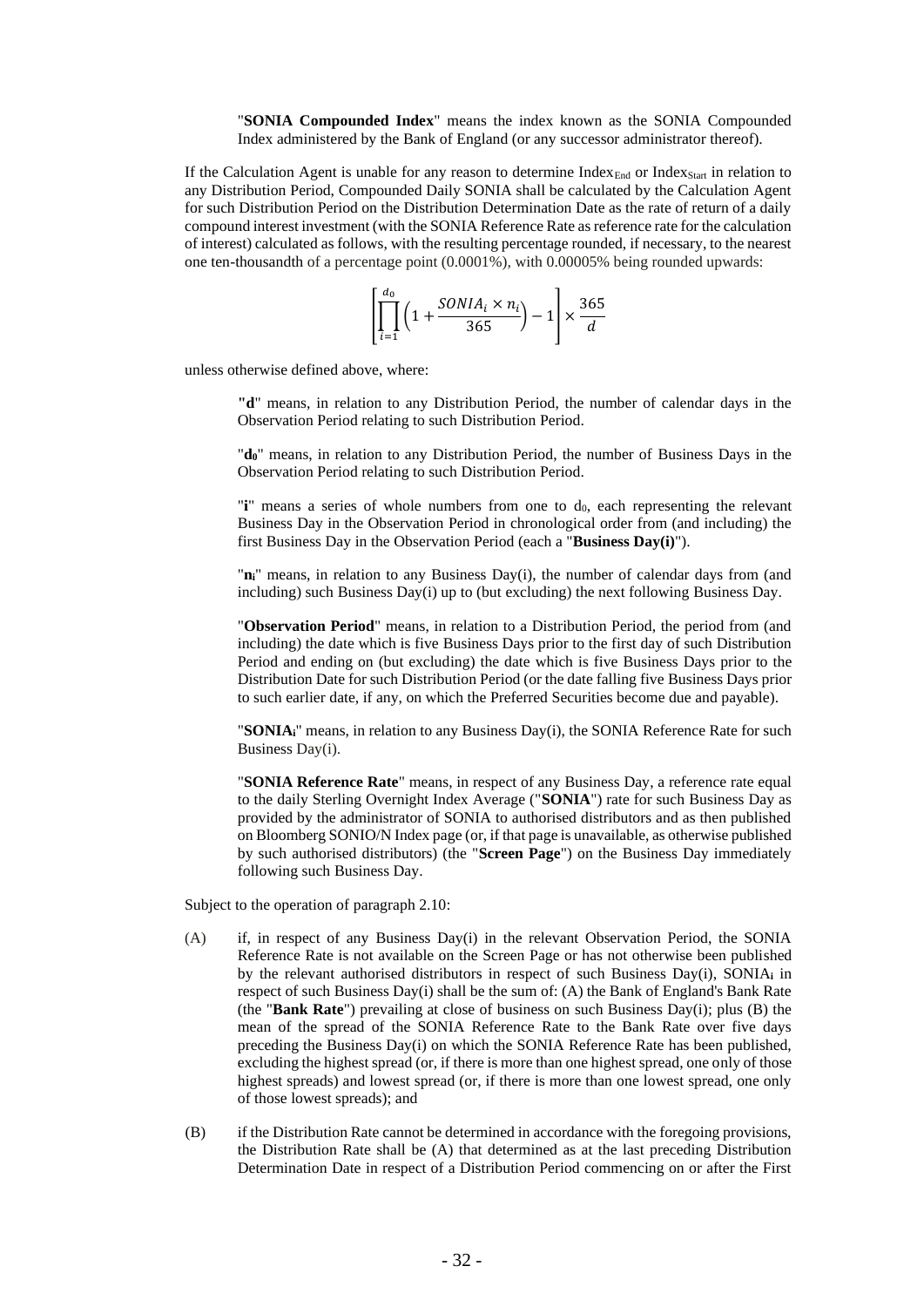Optional Redemption Date or (B) if there is no such preceding Distribution Determination Date, 5.844 per cent.

- 2. Paragraph 2 shall be amended as follows:
- 2.1 The following provision shall be added as a new paragraph 2.10:
	- 2.10 Notwithstanding the provisions of paragraph 2.2 and related definitions, if the Issuer (in consultation, to the extent practicable, with the Calculation Agent) determines that a Benchmark Event has occurred in relation to an Original Reference Rate when any Distribution Rate (or the relevant component part thereof) remains to be determined by reference to that Original Reference Rate, then the following provisions shall apply:
		- (i)
- (A) the Issuer shall use reasonable endeavours to appoint, as soon as reasonably practicable, an Independent Adviser to determine (acting in good faith and in a commercially reasonable manner), no later than five (5) Business Days prior to the relevant Distribution Determination Date relating to the next succeeding Distribution Period (the "**IA Determination Cut-off Date**"), a Successor Rate (as defined below) or, alternatively, if the Independent Adviser determines that there is no Successor Rate, an Alternative Reference Rate (as defined below) for purposes of determining the Distribution Rate (or the relevant component part thereof) applicable to the Preferred Securities; or
- (B) if the Issuer is unable to appoint an Independent Adviser, or the Independent Adviser appointed by it fails to determine a Successor Rate or an Alternative Reference Rate prior to the IA Determination Cut-off Date, the Issuer (in consultation, to the extent practicable, with the Calculation Agent and acting in good faith and in a commercially reasonable manner) may determine a Successor Rate or, if the Issuer determines that there is no Successor Rate, an Alternative Reference Rate;
- (ii) if a Successor Rate or, failing which, an Alternative Reference Rate (as applicable) is determined in accordance with the preceding provisions, such Successor Rate or, failing which, an Alternative Reference Rate (as applicable) shall subsequently be used in place of such Original Reference Rate to determine the Distribution Rate (or the relevant component part thereof) for each of the future Distribution Periods (subject to the subsequent operation of, and to adjustment as provided in, this paragraph 2.10); provided, however, that if subparagraph (i)(B) applies and the Issuer is unable to or does not determine a Successor Rate or an Alternative Reference Rate prior to the relevant Distribution Determination Date, the Distribution Rate applicable to the next succeeding Distribution Period shall be equal to the Distribution Rate applicable to the Preferred Securities in respect of the Distribution Period preceding such Distribution Period; for the avoidance of doubt, the proviso in this sub-paragraph (ii) shall apply to the relevant Distribution Period only and any subsequent Distribution Periods shall be subject to the subsequent operation of, and to adjustment as provided in, this paragraph 2.10;
- (iii) if the Independent Adviser (in consultation with the Issuer) or (if the Issuer is unable to appoint an Independent Adviser, or the Independent Adviser appointed by it fails to determine whether an Adjustment Spread should be applied) the Issuer (in consultation, to the extent practicable, with the Calculation Agent and acting in good faith and in a commercially reasonable manner) determines that an Adjustment Spread should be applied to the relevant Successor Rate or the relevant Alternative Reference Rate (as applicable) then such Adjustment Spread shall be applied to such Successor Rate or Alternative Reference Rate (as applicable). If the Independent Adviser or the Issuer (as applicable) is unable to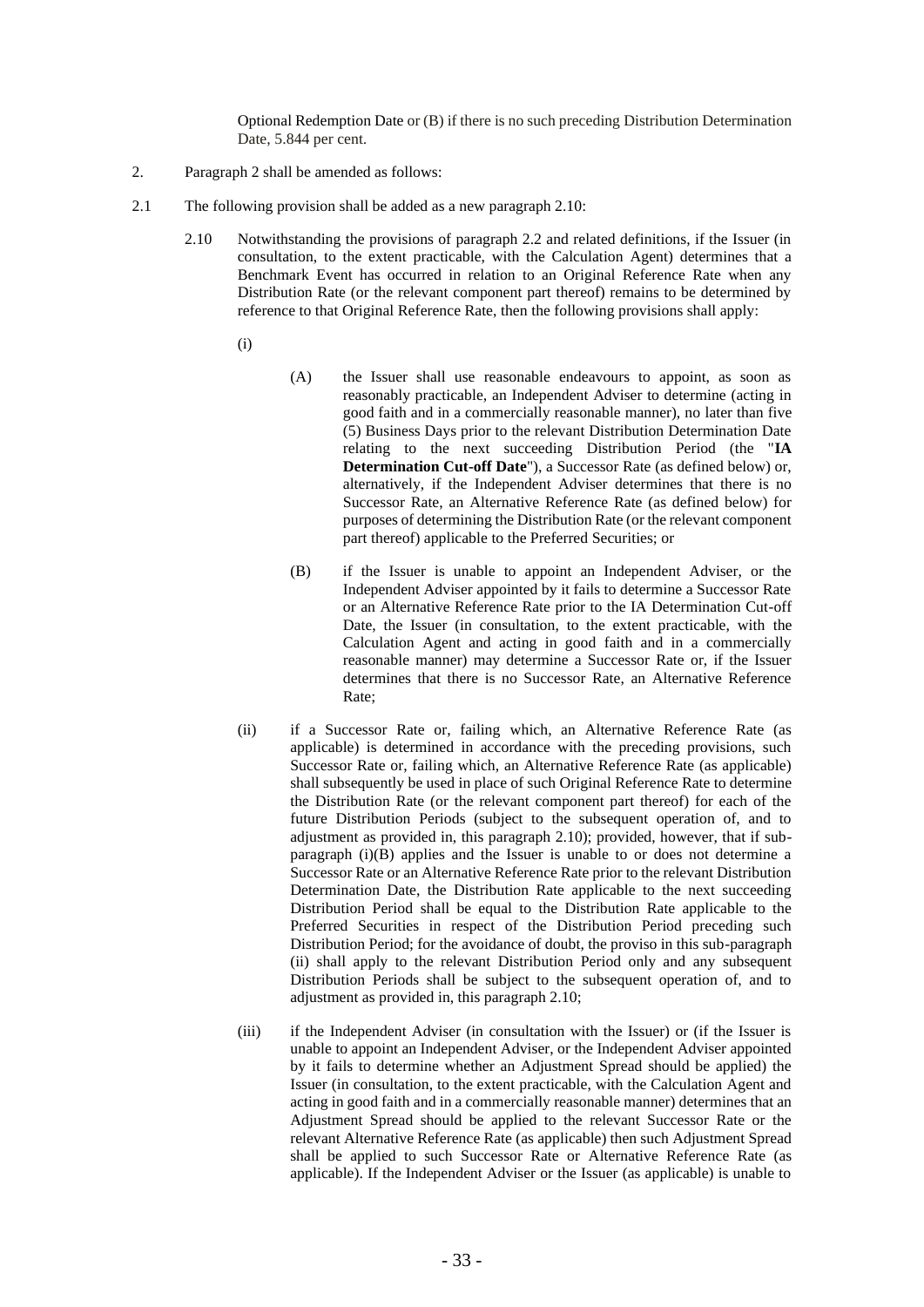determine the quantum of, or a formula or methodology for determining such Adjustment Spread, then the Successor Rate or Alternative Reference Rate (as applicable) will apply without an Adjustment Spread;

- (iv) if the Independent Adviser or the Issuer determines a Successor Rate or, failing which, an Alternative Reference Rate (as applicable) and, in each case, any Adjustment Spread in accordance with the above provisions, the Independent Adviser or the Issuer (in consultation, to the extent practicable, with the Calculation Agent) (as applicable), may also specify changes to these Conditions, including but not limited to the Day Count Fraction, Screen Page, Original Reference Rate, Business Day and/or Distribution Determination Date applicable to the Preferred Securities, and the method for determining the fallback rate in relation to the Preferred Securities, in order to follow market practice in relation to the Successor Rate, the Alternative Reference Rate (as applicable) and/or the Adjustment Spread, which changes shall apply to the Preferred Securities for all future Distribution Periods (subject to the subsequent operation of this paragraph 2.10). No consent of the Holders shall be required in connection with implementing the Successor Rate, Alternative Reference Rate (as applicable) and/or any Adjustment Spread or such other changes, including for the execution of any documents, amendments or other steps by the Issuer, the General Partner or any of the parties to the Partnership Agreement and/or Agency Agreement (if required). The Successor Rate, Alternative Reference Rate (as applicable) and/or any Adjustment Spread and such other changes shall be binding on the Issuer, the General Partner, the Registrar, the Paying Agents, the Calculation Agent and the Holders;
- (v) the Issuer shall promptly, following the determination of any Successor Rate, Alternative Reference Rate (as applicable) and/or any Adjustment Spread, give notice thereof to the General Partner, the Registrar, the Paying Agents, the Calculation Agent and the Holders (in accordance with paragraph 10 (*Notices*)), which notice shall specify the effective date(s) for such Successor Rate, Alternative Reference Rate (as applicable) and/or any Adjustment Spread and any consequential changes made to these terms of the Preferred Securities;
- (vi) No later than notifying the Fiscal Agent of the same, the Issuer shall deliver to the Fiscal Agent a certificate signed by two authorised signatories of the Issuer confirming (A) that a Benchmark Event has occurred, (B) the relevant Successor Rate or Alternative Reference Rate (as applicable) and (C) where applicable, any relevant Adjustment Spread and/or any consequential changes made to these terms of the Preferred Securities, in each case as determined in accordance with the provisions of this paragraph 2.10. The Fiscal Agent shall make such certificate available for inspection by the Holders at its specified office at all reasonable times during normal business hours; and
- (vii) the Issuer shall procure that the corresponding changes are made to the Subordinated Note so that the economic terms remain in all material respects equivalent to those of the Preferred Securities, save that (A) the interest payable on the Subordinated Note is cumulative and (B) the Subordinated Note is due on 30 November 2048. In addition, the Issuer shall procure that the Bank executes a deed poll confirming that the Guarantee shall remain in full force and effect following the implementation of such changes to the terms of the Preferred Securities.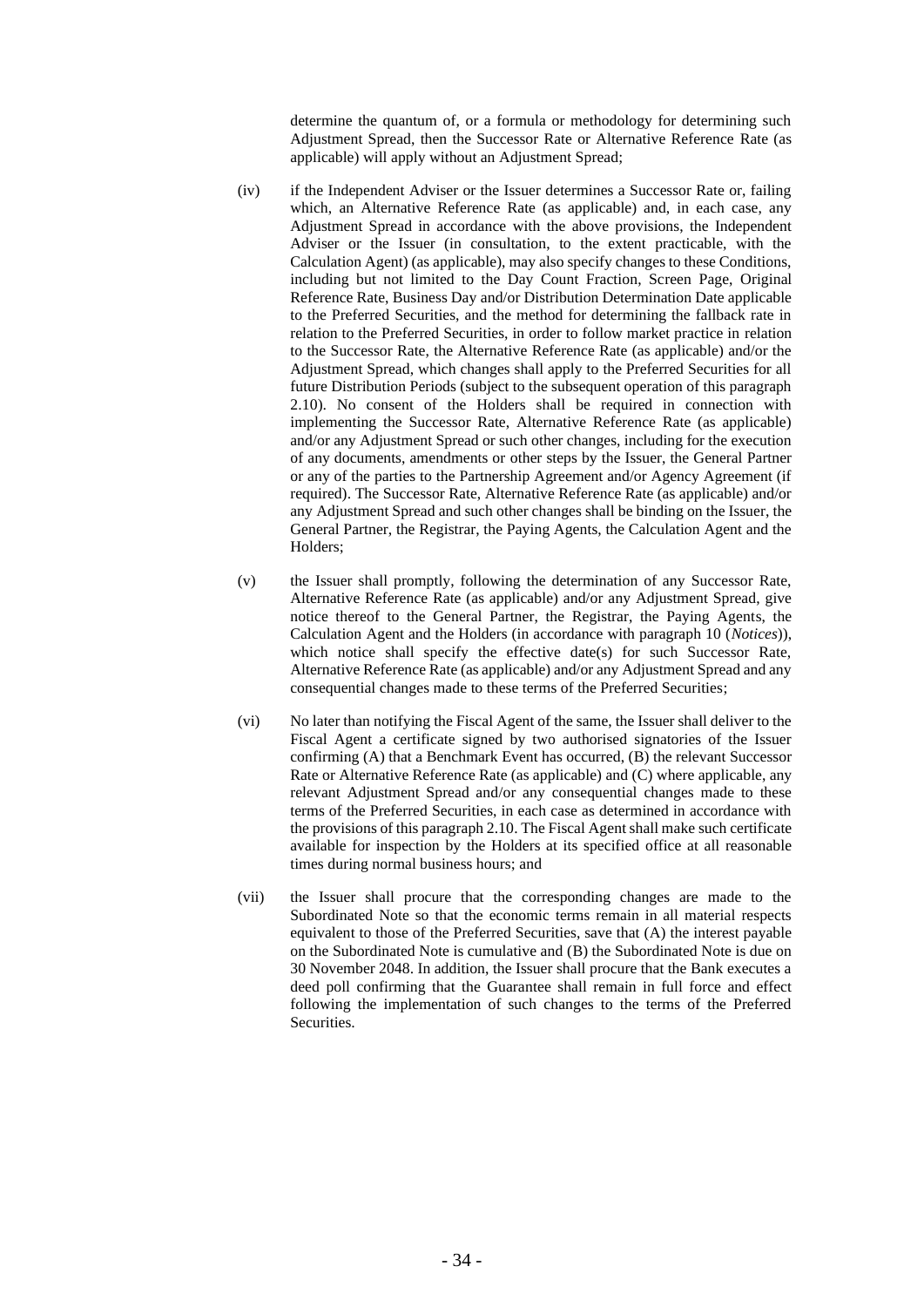For the purposes of this paragraph 2.10:

"**Adjustment Spread**" means a spread (which may be positive or negative or zero) or formula or methodology for calculating a spread, in each case to be applied to the Successor Rate or the Alternative Reference Rate (as the case may be), and is the spread, formula or methodology which:

- (i) in the case of a Successor Rate, is formally recommended, or formally provided as an option for parties to adopt, in relation to the replacement of the Original Reference Rate with the Successor Rate by any Relevant Nominating Body; or
- (ii) (if no such recommendation has been made, or in the case of an Alternative Reference Rate), the Independent Adviser (in consultation with the Issuer) or the Issuer (in consultation, to the extent practicable, with the Calculation Agent) (as applicable) determines is customarily applied to the relevant Successor Rate or Alternative Reference Rate (as the case may be) in international debt capital markets transactions to produce an industry-accepted replacement rate for the Original Reference Rate; or
- (iii) (if the Independent Adviser or the Issuer determines that there is no customarily applied spread in relation to the Successor Rate or Alternative Reference Rate (as the case may be) as envisaged by limb (ii) above), the Independent Adviser (in consultation with the Issuer) or the Issuer (in consultation, to the extent practicable, with the Calculation Agent) (as applicable) determines is recognised or acknowledged as being the industry standard for over-the-counter derivative transactions which reference the Original Reference Rate, where such rate has been replaced by the Successor Rate or the Alternative Reference Rate (as the case may be);

"**Alternative Reference Rate**" means the rate that the Independent Adviser or the Issuer (as applicable) determines (acting in good faith and in a commercially reasonable manner) has replaced the Original Reference Rate in customary market usage in the international debt capital markets for the purposes of determining rates of interest in respect of bonds denominated in pounds sterling and of a comparable duration to the relevant Distribution Period;

#### "**Benchmark Event**" means:

- (i) (A) the Original Reference Rate has ceased to be published for a period of at least 5 Business Days or has ceased to exist; (B) the making of a public statement by the administrator of the Original Reference Rate that it has ceased publishing the Original Reference Rate permanently or indefinitely (in circumstances where no successor administrator has been appointed that will continue publication of the Original Reference Rate); or (C) the making of a public statement by the supervisor of the administrator of the Original Reference Rate that the Original Reference Rate has been permanently or indefinitely discontinued; or
- (ii) the later of (A) the making of a public statement by the administrator of the Original Reference Rate that it will, on or before a specified date, cease publishing the Original Reference Rate permanently or indefinitely (in circumstances where no successor administrator has been appointed that will continue publication of the Original Reference Rate) and (B) the date falling six months prior to such date specified in (A); or
- (iii) the later of (A) the making of a public statement by the supervisor of the administrator of the Original Reference Rate that the Original Reference Rate will, on or before a specified date, be permanently or indefinitely discontinued and (B) the date falling six months prior to the date specified in (A); or
- (iv) the later of (A) the making of a public statement by the supervisor of the administrator of the Original Reference Rate as a consequence of which the Original Reference Rate will, on or before a specified date, be prohibited from being used or that its use will be subject to restrictions or adverse consequences, either generally, or in respect of the Preferred Securities and (B) the date falling six months prior to the date specified in (A); or
- (v) the later of (A) the making of a public statement by the supervisor of the administrator of the Original Reference Rate that, in the view of such supervisor, the Original Reference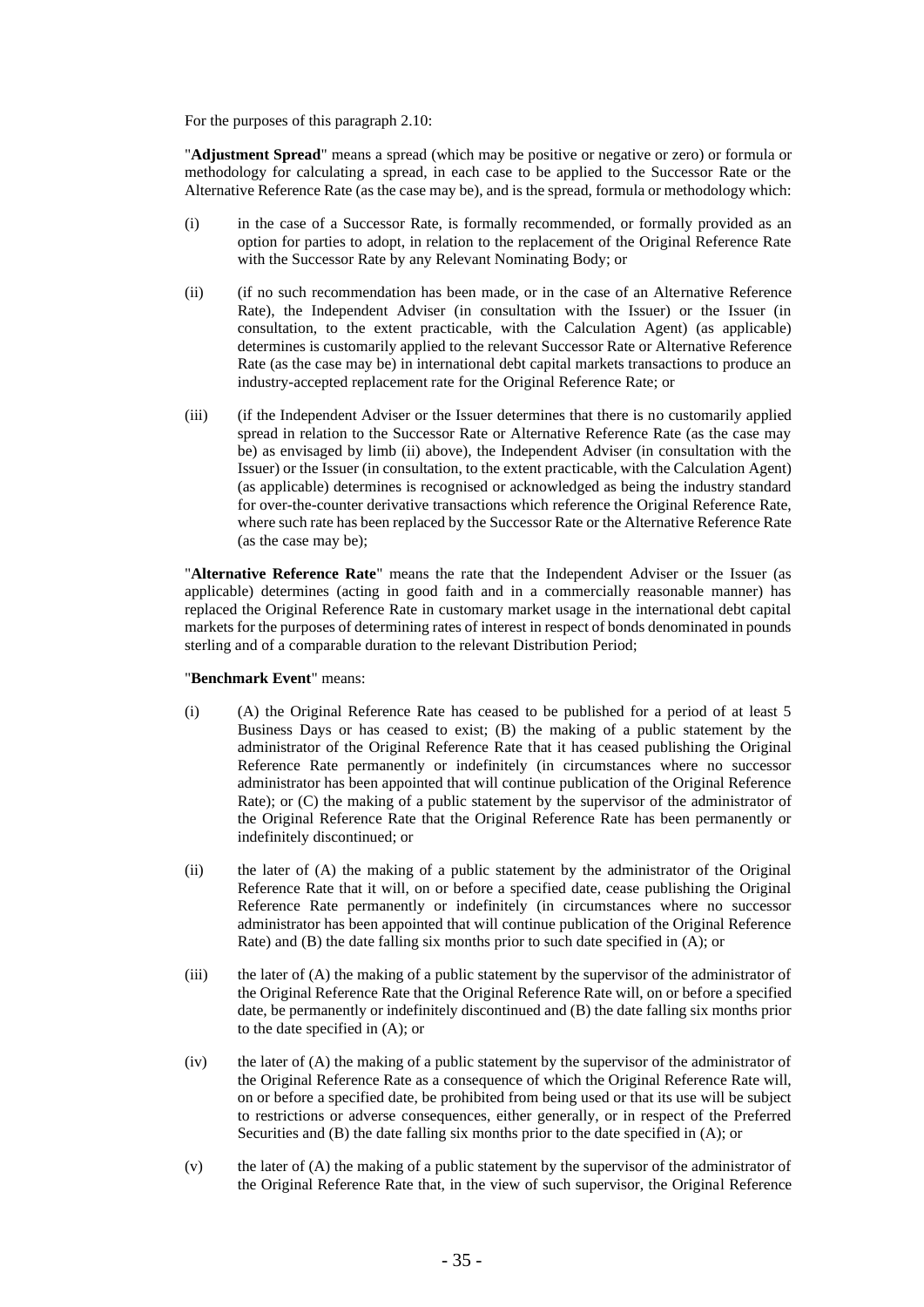Rate is or will, on or before a specified date, be no longer representative of an underlying market or, in any case, should be used for informational purposes only rather than as a benchmark reference rate for securities such as the Preferred Securities and (B) the date falling six months prior to the date specified in (A); or

(vi) it has or will prior to the next Distribution Determination Date become unlawful for the Calculation Agent or the Issuer to calculate any payments due to be made to any Holder using the Original Reference Rate (including, without limitation, under Regulation (EU) 2016/1011 as it forms part of domestic law in the United Kingdom by virtue of the European Union (Withdrawal) Act 2018, as amended, if applicable);

"**Original Reference Rate**" means (A) SONIA or (B) (if applicable) any other Successor Rate or Alternative Reference Rate (or any component part(s) thereof) determined and applicable to the Preferred Securities pursuant to the earlier operation of this paragraph 2.10;

"**Relevant Nominating Body**" means, in respect of a benchmark or screen rate (as applicable):

- (i) the central bank, reserve bank, monetary authority or any similar institution for the currency to which the benchmark or screen rate (as applicable) relates, or any other central bank or other supervisory authority which is responsible for supervising the administrator of the benchmark or screen rate (as applicable); or
- (ii) any working group or committee sponsored by, chaired or co-chaired by or constituted at the request of (A) the central bank, reserve bank, monetary authority or any similar institution for the currency to which the benchmark or screen rate (as applicable) relates, (B) any other central bank or other supervisory authority which is responsible for supervising the administrator of the benchmark or screen rate (as applicable), (C) a group of the aforementioned central banks or other supervisory authorities, (D) the International Swaps and Derivatives Association, Inc. or any part thereof, or (E) the Financial Stability Board or any part thereof; and

"**Successor Rate**" means a successor to or replacement of the Original Reference Rate (for the avoidance of doubt, whether or not such Original Reference Rate (as applicable) has ceased to be available) which is formally recommended by any Relevant Nominating Body.

3. Paragraph 8.3 shall be deleted and replaced with the following:

Other than a change expressly permitted without the consent of Holders pursuant to these Terms, the consent in writing of the Holders of at least one-third of the outstanding Preferred Securities or the sanction of a resolution, passed by a majority of at least three-quarters of those present in person or by proxy at a separate meeting of the Holders at which the quorum shall be one or more Holders holding at least one-third in nominal amount of the issued Preferred Securities, shall be required in order to give effect to any variation or abrogation of the rights, preferences and privileges of the Preferred Securities by way of amendment of the Partnership Agreement or otherwise (including, without limitation, the authorisation or creation of any securities or ownership interests of the Issuer ranking, as to participation in the profits or assets of the Issuer, senior to the Preferred Securities), unless otherwise required by applicable law. No such sanction shall be required if the change is solely of a formal, minor or technical nature or is to correct an error or cure an ambiguity, provided that the change does not reduce the amounts payable to Holders, impose any obligation on the Holders or adversely affect their voting rights.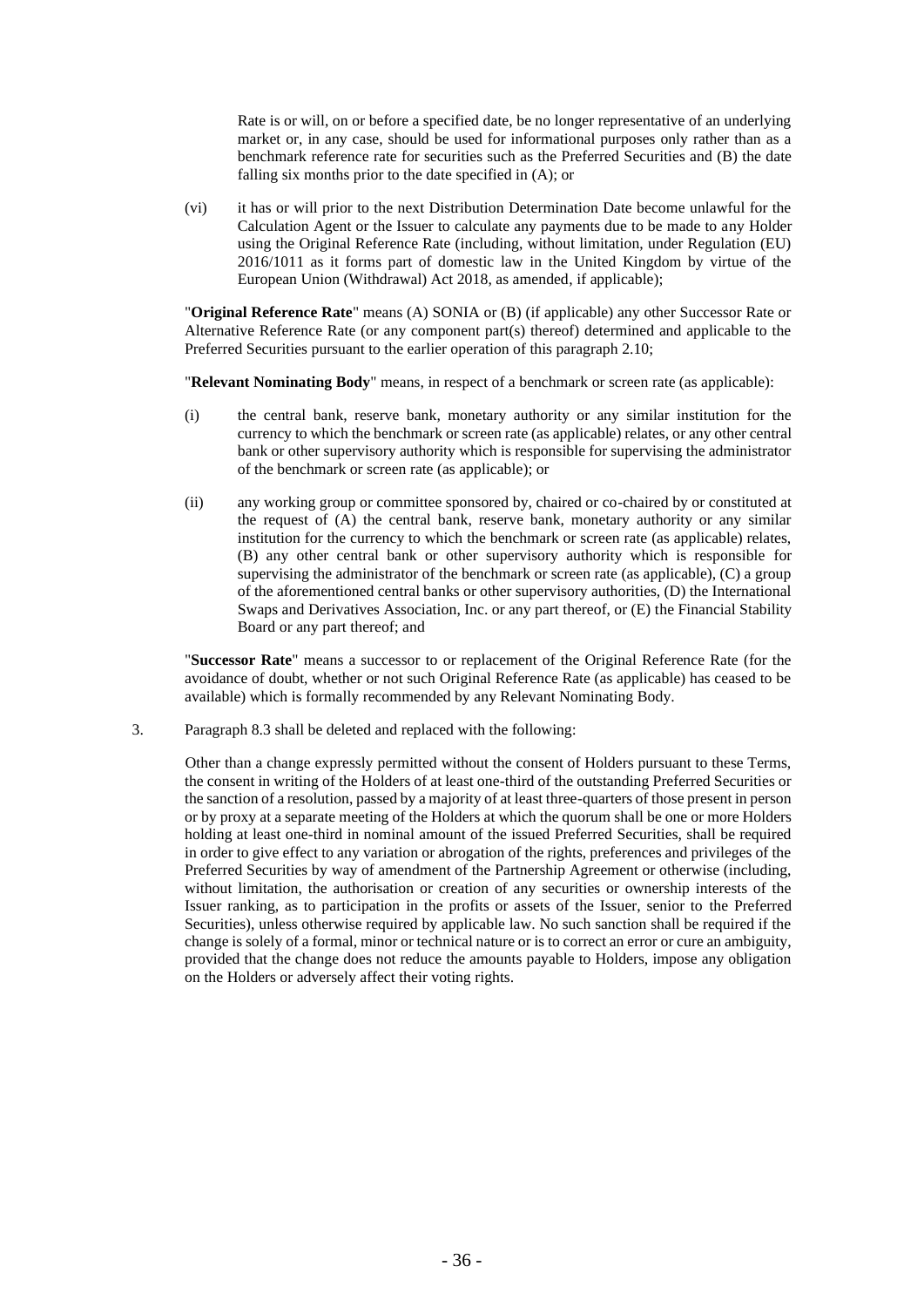### **PART 2 - 2017 SGD AT1 SECURITIES**

*SGD 1,000,000,000 4.70% Perpetual Subordinated Contingent Convertible Securities under the USD 50,000,000,000 Programme for Issuance of Perpetual Subordinated Contingent Convertible Securities– ISIN XS1624509300*

### **Amendments to the 2017 SGD AT1 Securities Pricing Supplement**

1. Paragraph 12 (*Resettable Security Provisions*) of the 2017 SGD AT1 Securities Pricing Supplement shall be deleted and replaced with the following:

| 12. |                    | <b>Resettable Security provisions:</b><br>Condition 3(b)     | Applicable                                                                                                                                                                                                                                                                        |  |  |
|-----|--------------------|--------------------------------------------------------------|-----------------------------------------------------------------------------------------------------------------------------------------------------------------------------------------------------------------------------------------------------------------------------------|--|--|
|     | (i)                | Initial Rate of Interest:                                    | 4.70 per cent. per annum payable semi-<br>annually in arrear                                                                                                                                                                                                                      |  |  |
|     | (ii)               | <b>Resettable Coupon Amounts:</b>                            | Not Applicable                                                                                                                                                                                                                                                                    |  |  |
|     | (iii)              | <b>Resettable Security Margin:</b>                           | +2.87 per cent. per annum                                                                                                                                                                                                                                                         |  |  |
|     | (iv)               | <b>Resettable Security Interest</b><br>Payment Date(s):      | 8 June and 8 December in each year<br>commencing on 8 December 2017                                                                                                                                                                                                               |  |  |
|     | (v)                | <b>First Resettable Security Reset</b><br>Date:              | The Resettable Security Interest Payment<br>Date falling on 8 June 2022                                                                                                                                                                                                           |  |  |
|     | (vi)               | Second Resettable Security Reset<br>Date:                    | The Resettable Security Interest Payment<br>Date falling on 8 June 2027                                                                                                                                                                                                           |  |  |
|     | (vii)              | <b>Subsequent Resettable Security</b><br><b>Reset Dates:</b> | The Resettable Security Interest Payment<br>Date falling on 8 June 2032 and thereafter<br>each Resettable Security Interest Payment<br>Date falling on 8 June in each year falling 5<br>years after the immediately preceding<br><b>Subsequent Resettable Security Reset Date</b> |  |  |
|     | (viii)             | Day Count Fraction:                                          | Actual/365 (Fixed)                                                                                                                                                                                                                                                                |  |  |
|     | (ix)               | Determination Date(s):                                       | Not Applicable                                                                                                                                                                                                                                                                    |  |  |
|     | (x)                | Business Day Centre(s):                                      | London, New York, Singapore                                                                                                                                                                                                                                                       |  |  |
|     | $(x_i)$            | <b>Business Day Convention:</b>                              | Not Applicable                                                                                                                                                                                                                                                                    |  |  |
|     | (xii)              | <b>Resettable Security Reference</b><br>Rate:                | The Resettable Security Reference Rate for<br>each Reset Period shall be determined in<br>accordance<br>with<br>Annex<br>1<br>hereto.<br>notwithstanding any other provisions of the<br>Conditions                                                                                |  |  |
|     | (xiii)             | Relevant Screen Page:                                        | Bloomberg SDSOA5 BGN Curncy                                                                                                                                                                                                                                                       |  |  |
|     | (xiv)              | Mid-Swap Rate:                                               | Not Applicable                                                                                                                                                                                                                                                                    |  |  |
|     | $\left( xy\right)$ | Mid-Swap Maturity:                                           | Not Applicable                                                                                                                                                                                                                                                                    |  |  |
|     | (xvi)              | Fixed Leg Swap Duration:                                     | Semi-Annual                                                                                                                                                                                                                                                                       |  |  |
|     | (xvii)             | Benchmark:                                                   | Not Applicable                                                                                                                                                                                                                                                                    |  |  |
|     | (xviii)            | <b>Relevant Period:</b>                                      | Not Applicable                                                                                                                                                                                                                                                                    |  |  |
|     | (xix)              | <b>Alternative Reference Rates:</b>                          | Applicable                                                                                                                                                                                                                                                                        |  |  |
|     |                    |                                                              |                                                                                                                                                                                                                                                                                   |  |  |

2. Annex 1 (*Determination of Resettable Security Reference Rate*) of the 2017 SGD AT1 Securities Pricing Supplement shall be deleted and replaced with the following:

The "**Resettable Security Reference Rate**" in relation to any Reset Period means the rate per annum (expressed as a percentage) which appears on the Relevant Screen Page appearing under the column headed "Ask" (or if the Calculation Agent in consultation with the Issuer determines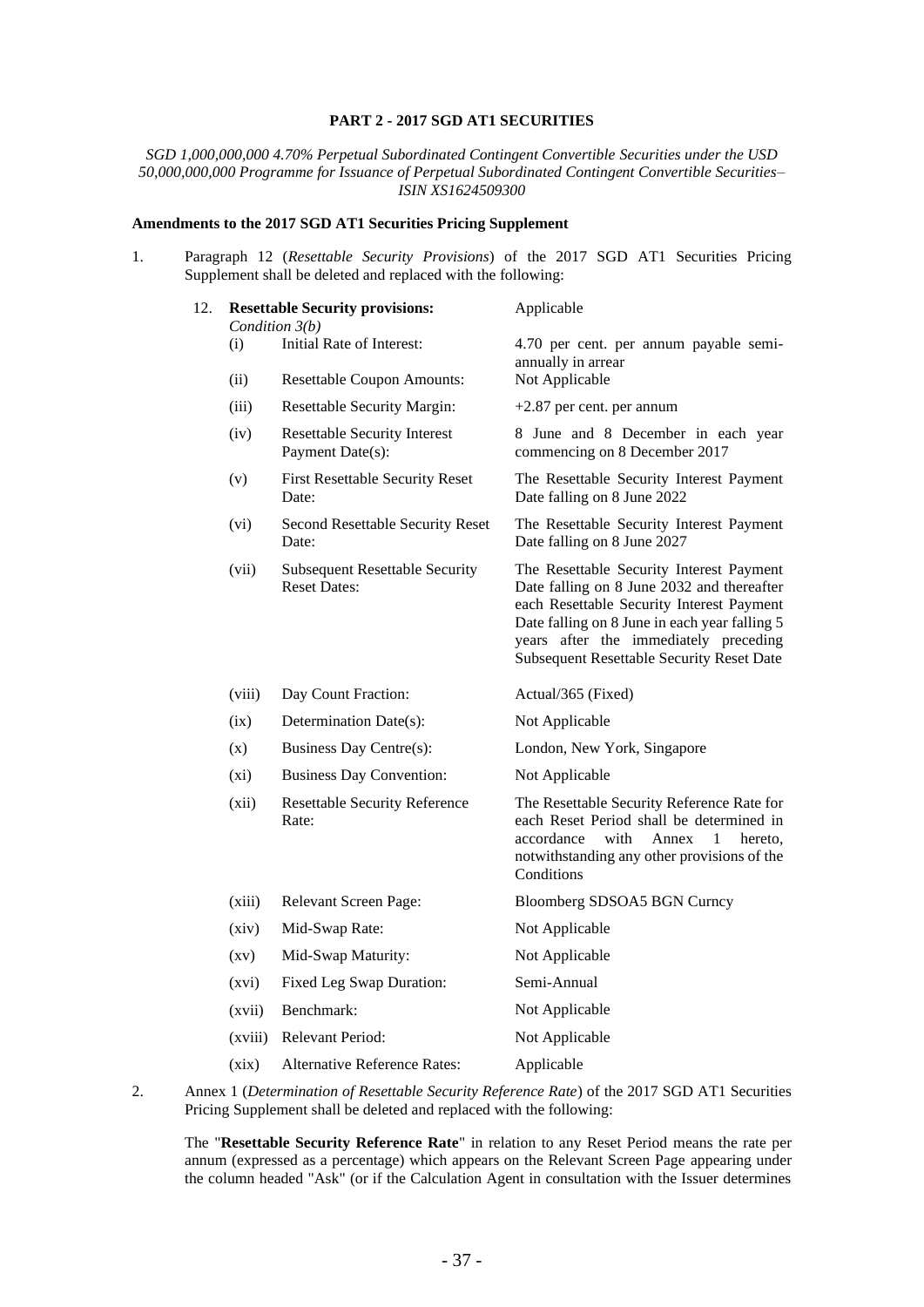that such page has ceased to be the generally accepted page for determining Singapore Overnight Rate Average (SORA) Overnight Indexed Swap rates, such other screen page which the Calculation Agent determines is the generally accepted page used by market participants for such purpose) for a duration of 5 years (the "**Primary SORA Screen Rate**") at or about 11.00 a.m. (London time) on the Reset Determination Date, as determined by the Calculation Agent.

Notwithstanding Condition 3(c) (*Fallback Provision for Resettable Securities*) but subject to Condition 3(j) (*Alternative Reference Rates*), if on the Reset Determination Date for any Reset Period the Relevant Screen Page is not available or the Primary SORA Screen Rate does not appear, the Calculation Agent shall request the principal Singapore offices of three major banks in the Singapore interbank market selected by the Calculation Agent in consultation with the Issuer to provide the Calculation Agent with quotation(s) of their swap offer rates for a duration of 5 years at the close of business in Singapore on the Business Day immediately following the Reset Determination Date and determine the arithmetic mean (rounded up, if necessary, to the nearest four decimal places) of such offered quotations or, if only one of such banks provides the Calculation Agent with such a quotation, such rate quoted by that bank, and the Resettable Security Reference Rate in relation to such Reset Period shall be the arithmetic mean of the rates or the rate so determined (as applicable). If none of such banks provides the Calculation Agent with such quotation, the Subsequent Reset Rate of Interest shall be determined to be the rate of interest for the last preceding Reset Period or, in the case of the first Reset Determination Date, the First Reset Rate of Interest shall be the Initial Rate of Interest.

### **Amendments to the Conditions of the 2017 SGD AT1 Securities by way of variation**

- 1. Condition 20 (*Definitions*) shall be amended as follows:
- 1.1 The definitions for "First Reset Rate of Interest" and "Subsequent Reset Rate of Interest" shall be deleted and replaced with the following respective definitions, in the appropriate places in alphabetical order:

"**First Reset Rate of Interest**" means, subject to Condition 3(c) (*Fallback Provision for Resettable Securities*), the rate of interest being determined by the Calculation Agent on the relevant Reset Determination Date as the sum, converted from a basis equivalent to the Fixed Leg Swap Duration specified in the relevant Pricing Supplement to a basis equivalent to the frequency with which scheduled interest payments are payable on the Securities during the relevant Reset Period (such calculation to be made by the Issuer in conjunction with a leading financial institution selected by it (which may be the Calculation Agent)), of (A) the Resettable Security Margin plus (B) the relevant Resettable Security Reference Rate and (C) the Adjustment Rate;

"**Subsequent Reset Rate of Interest**" means, in respect of any Subsequent Reset Period and subject to Condition 3(c) (*Fallback Provision for Resettable Securities*), the rate of interest determined by the Calculation Agent on the relevant Reset Determination Date as the sum, converted from a basis equivalent to the Fixed Leg Swap Duration specified in the relevant Pricing Supplement to a basis equivalent to the frequency with which scheduled interest payments are payable on the Securities during the relevant Reset Period (such calculation to be made by the Issuer in conjunction with a leading financial institution selected by it (which may be the Calculation Agent)), of (A) the Resettable Security Margin plus (B) the relevant Resettable Security Reference Rate and (C) the Adjustment Rate;

1.2 The following definitions will be added in appropriate places in alphabetical order:

"**Adjustment Rate**" means [ $\cdot$ ] per cent. per annum<sup>3</sup>;

"**Reset Rate of Interest**" means the First Reset Rate of Interest or any Subsequent Reset Rate of Interest, as applicable.

2. Condition 3 (*Interest on Fixed Rate Securities and Resettable Securities*) shall be amended as follows:

<sup>&</sup>lt;sup>3</sup> Amount to be determined on the Pricing Date in accordance with Annex B to the Form of Notice of Holder Meetings.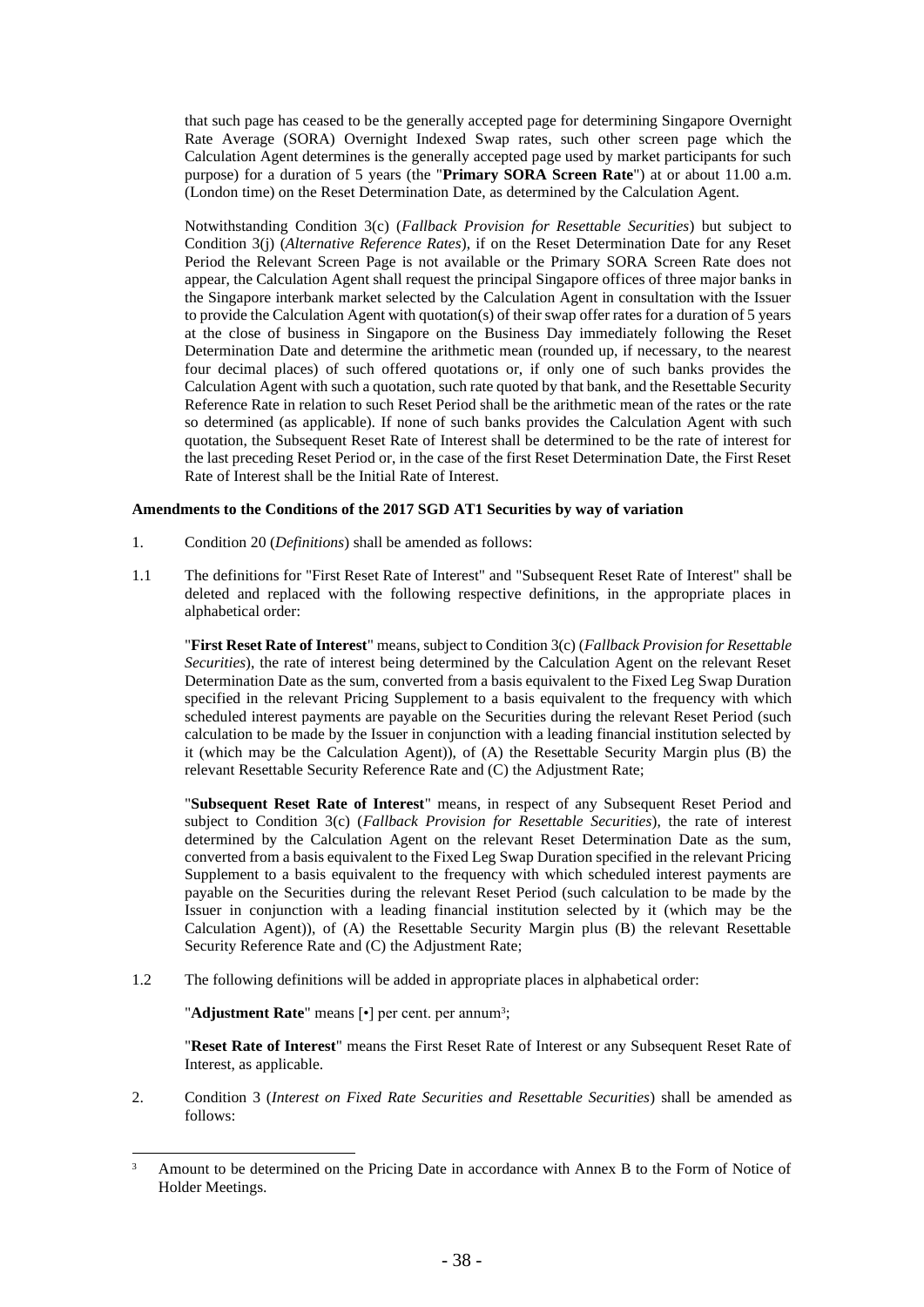2.1 The following provision shall be added as a new Condition 3(j) (*Interest on Fixed Rate Securities and Resettable Securities – Alternative Reference Rates*):

### (j) *Alternative Reference Rates*

If Alternative Reference Rates is specified as applicable in the relevant Pricing Supplement then notwithstanding the provisions of Condition 3(b) (*Interest on Resettable Securities*) and Condition 3(c) (*Fallback Provision for Resettable Securities*), if the Issuer (in consultation, to the extent practicable, with the Calculation Agent) determines that a Benchmark Event has occurred in relation to an Original Reference Rate when any Reset Rate of Interest (or the relevant component part thereof) remains to be determined by reference to that Original Reference Rate, then the following provisions shall apply:

(i) (A) the Issuer shall use reasonable endeavours to appoint, as soon as reasonably practicable, an Independent Adviser to determine (acting in good faith and in a commercially reasonable manner), no later than five (5) Business Days prior to the relevant Reset Determination Date relating to the next succeeding Reset Period (the "**IA Determination Cut-off Date**"), a Successor Rate (as defined below) or, alternatively, if the Independent Adviser determines that there is no Successor Rate, an Alternative Reference Rate (as defined below) for purposes of determining the Reset Rate of Interest (or the relevant component part thereof) applicable to the Securities; or

(B) if the Issuer is unable to appoint an Independent Adviser, or the Independent Adviser appointed by it fails to determine a Successor Rate or an Alternative Reference Rate prior to the IA Determination Cut-off Date, the Issuer (in consultation, to the extent practicable, with the Calculation Agent and acting in good faith and in a commercially reasonable manner) may determine a Successor Rate or, if the Issuer determines that there is no Successor Rate, an Alternative Reference Rate;

- (ii) if a Successor Rate or, failing which, an Alternative Reference Rate (as applicable) is determined in accordance with the preceding provisions, such Successor Rate or, failing which, an Alternative Reference Rate (as applicable) shall subsequently be used in place of such Original Reference Rate to determine the Reset Rate of Interest (or the relevant component part thereof) for each of the future Reset Periods (subject to the subsequent operation of, and to adjustment as provided in, this Condition 3(j) (*Alternative Reference Rates*)); provided, however, that if sub-paragraph (i)(B) applies and the Issuer is unable to or does not determine a Successor Rate or an Alternative Reference Rate prior to the relevant Reset Determination Date, the Reset Rate of Interest applicable to the next succeeding Reset Period shall be equal to the Reset Rate of Interest applicable to the Securities in respect of the Reset Period preceding such Reset Period (or alternatively, in respect of the First Resettable Security Reset Date, the First Reset Rate of Interest shall be the Initial Rate of Interest); for the avoidance of doubt, the proviso in this sub-paragraph (ii) shall apply to the relevant Reset Period only and any subsequent Reset Periods shall be subject to the subsequent operation of, and to adjustment as provided in, this Condition 3(j) (*Alternative Reference Rates*);
- (iii) if the Independent Adviser (in consultation with the Issuer) or (if the Issuer is unable to appoint an Independent Adviser, or the Independent Adviser appointed by it fails to determine whether an Adjustment Spread should be applied) the Issuer (in consultation, to the extent practicable, with the Calculation Agent and acting in good faith and in a commercially reasonable manner) determines that an Adjustment Spread should be applied to the relevant Successor Rate or the relevant Alternative Reference Rate (as applicable) then such Adjustment Spread shall be applied to such Successor Rate or Alternative Reference Rate (as applicable). If the Independent Adviser or the Issuer (as applicable) is unable to determine the quantum of, or a formula or methodology for determining such Adjustment Spread, then the Successor Rate or Alternative Reference Rate (as applicable) will apply without an Adjustment Spread;
- (iv) if the Independent Adviser or the Issuer determines a Successor Rate or, failing which, an Alternative Reference Rate (as applicable) and, in each case, any Adjustment Spread in accordance with the above provisions, the Independent Adviser or the Issuer (in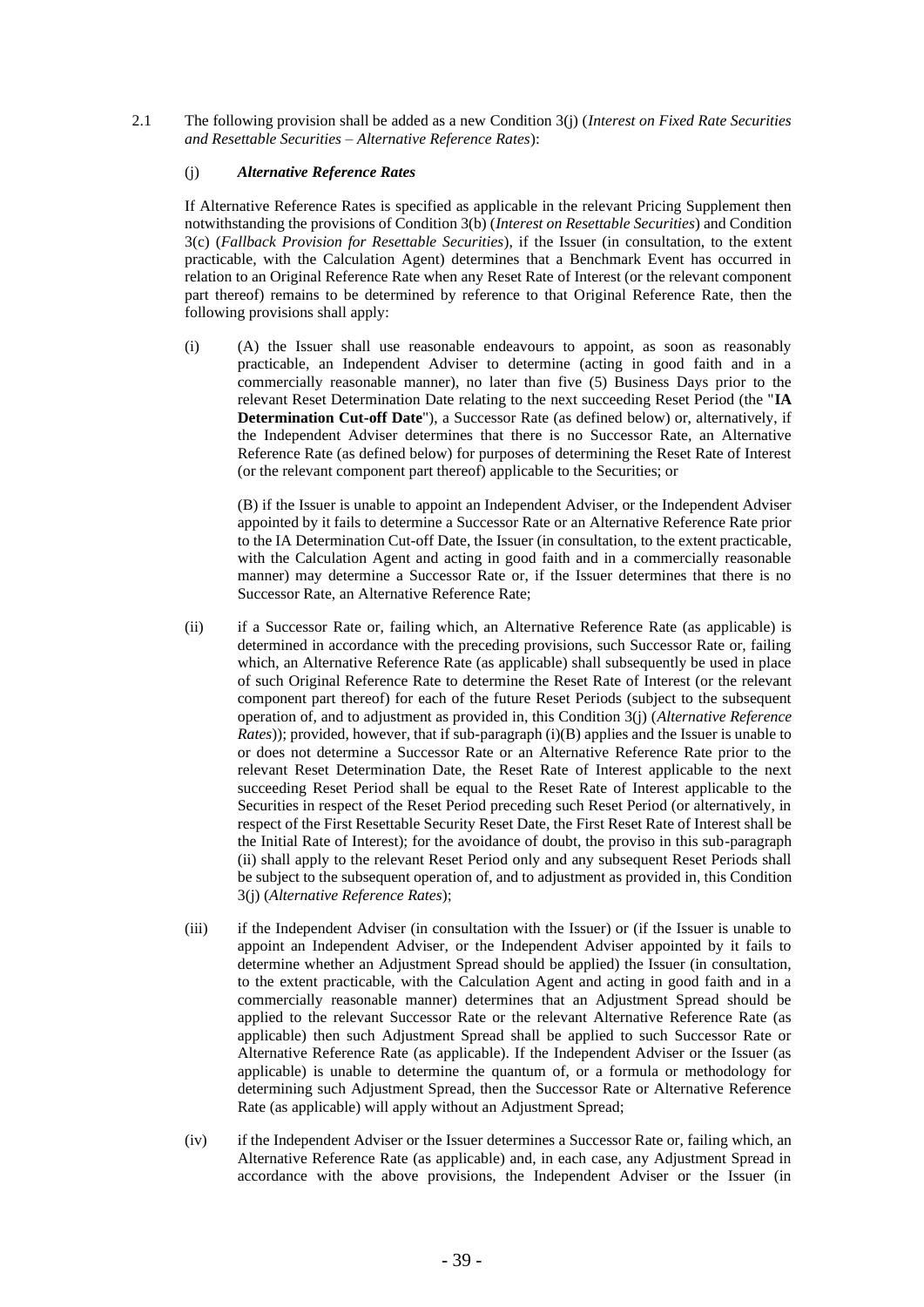consultation, to the extent practicable, with the Calculation Agent) (as applicable), may also specify changes to these Conditions, including but not limited to the Relevant Screen Page, Day Count Fraction, Business Day Convention, Business Days Centre and/or Reset Determination Date applicable to the Securities, and the method for determining the fallback rate in relation to the Securities, in order to follow market practice in relation to the Successor Rate, the Alternative Reference Rate (as applicable) and/or the Adjustment Spread, which changes shall apply to the Securities for all future Reset Periods (subject to the subsequent operation of this Condition 3(j) (*Alternative Reference Rates*)). For the avoidance of doubt, the Trustee shall, at the direction and expense of the Issuer, and having received a certificate from the Issuer, signed by two Authorised Signatories, confirming that the Issuer or the Independent Adviser has made the relevant determinations in accordance with this Condition 3(j) (*Alternative Reference Rates*); and attaching the proposed amendments to the Conditions, be obliged to concur with the Issuer to effect such amendments to the Conditions together with such consequential amendments to the Trust Deed and the Agency Agreement as the Trustee may deem appropriate in order to give effect to this Condition 3(j) (*Alternative Reference Rates*); and the Trustee shall not be liable to any person for any consequences thereof, save as provided in the Trust Deed. No consent of the Securityholders of the relevant Series shall be required in connection with implementing the Successor Rate, Alternative Reference Rate (as applicable) and/or any Adjustment Spread or such other changes, including for the execution of any documents, amendments or other steps by the Trustee, the Issuer or any of the parties to the Agency Agreement (if required). The Trustee shall not be obliged to agree to any amendments which in the sole opinion of the Trustee would have the effect of (A) exposing the Trustee to any liabilities against which it has not been indemnified and/or secured and/or pre-funded to its satisfaction or (B) increasing the obligations or duties, or decreasing the rights or protection, of the Trustee in the documents to which it is a party and/or these Conditions; and

(v) the Issuer shall promptly, following the determination of any Successor Rate, Alternative Reference Rate (as applicable) and/or any Adjustment Spread, give notice thereof to the Trustee, the Principal Paying and Conversion Agent, the Calculation Agent and the Securityholders (in accordance with Condition 15 (*Notices*)), which notice shall specify the effective date(s) for such Successor Rate, Alternative Reference Rate (as applicable) and/or any Adjustment Spread and any consequential changes made to these Conditions.

Notwithstanding any other provision of this Condition 3(j) (*Alternative Reference Rates*), no Successor Rate or Alternative Rate will be adopted, nor will the applicable Adjustment Spread be applied, nor will any Benchmark Amendments be made, if in the determination of the Issuer:

- (i) the same could reasonably be expected to result in the exclusion of the Securities in whole or in part from the regulatory capital of the Group (other than as a consequence of their conversion pursuant to Condition 10(b) (*Conversion upon occurrence of Capital Adequacy Trigger*)); or
- (ii) the same could reasonably be expected to result in the reclassification of the Securities in whole or in part as a form of regulatory capital of the Group that is lower than Additional Tier 1 capital.

For the purposes of this Condition 3(j) (*Alternative Reference Rates*):

"**Adjustment Spread**" means a spread (which may be positive or negative or zero) or formula or methodology for calculating a spread, in each case to be applied to the Successor Rate or the Alternative Reference Rate (as the case may be), and is the spread, formula or methodology which:

- (i) in the case of a Successor Rate, is formally recommended, or formally provided as an option for parties to adopt, in relation to the replacement of the Original Reference Rate with the Successor Rate by any Relevant Nominating Body; or
- (ii) (if no such recommendation has been made, or in the case of an Alternative Reference Rate), the Independent Adviser (in consultation with the Issuer) or the Issuer (in consultation, to the extent practicable, with the Calculation Agent) (as applicable)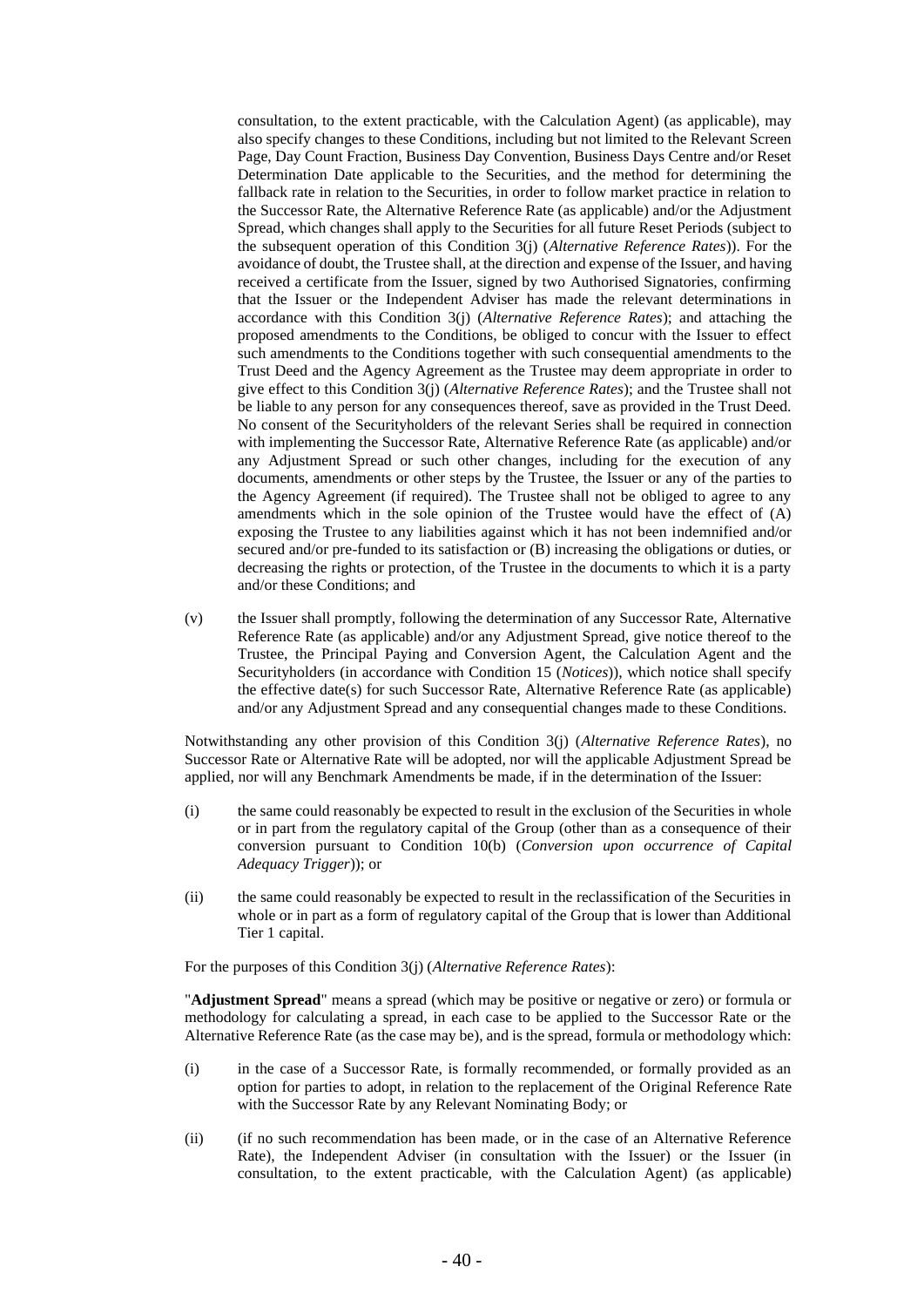determines is customarily applied to the relevant Successor Rate or Alternative Reference Rate (as the case may be) in international debt capital markets transactions to produce an industry-accepted replacement rate for the Original Reference Rate; or

(iii) (if the Independent Adviser or the Issuer determines that there is no customarily applied spread in relation to the Successor Rate or Alternative Reference Rate (as the case may be) as envisaged by limb (ii) above), the Independent Adviser (in consultation with the Issuer) or the Issuer (in consultation, to the extent practicable, with the Calculation Agent) (as applicable) determines is recognised or acknowledged as being the industry standard for over-the-counter derivative transactions which reference the Original Reference Rate, where such rate has been replaced by the Successor Rate or the Alternative Reference Rate (as the case may be);

"**Alternative Reference Rate**" means the rate that the Independent Adviser or the Issuer (as applicable) determines (acting in good faith and in a commercially reasonable manner) has replaced the Original Reference Rate in customary market usage in the international debt capital markets for the purposes of determining rates of interest in respect of bonds denominated in the Specified Currency and of a comparable duration to the relevant Reset Period;

### "**Benchmark Event**" means:

- (i) (A) the Original Reference Rate has ceased to be published for a period of at least 5 Business Days or has ceased to exist; (B) the making of a public statement by the administrator of the Original Reference Rate that it has ceased publishing the Original Reference Rate permanently or indefinitely (in circumstances where no successor administrator has been appointed that will continue publication of the Original Reference Rate); or (C) the making of a public statement by the supervisor of the administrator of the Original Reference Rate that the Original Reference Rate has been permanently or indefinitely discontinued; or
- (ii) the later of (A) the making of a public statement by the administrator of the Original Reference Rate that it will, on or before a specified date, cease publishing the Original Reference Rate permanently or indefinitely (in circumstances where no successor administrator has been appointed that will continue publication of the Original Reference Rate) and (B) the date falling six months prior to such date specified in (A); or
- (iii) the later of (A) the making of a public statement by the supervisor of the administrator of the Original Reference Rate that the Original Reference Rate will, on or before a specified date, be permanently or indefinitely discontinued and (B) the date falling six months prior to the date specified in (A); or
- (iv) the later of (A) the making of a public statement by the supervisor of the administrator of the Original Reference Rate as a consequence of which the Original Reference Rate will, on or before a specified date, be prohibited from being used or that its use will be subject to restrictions or adverse consequences, either generally, or in respect of the Securities and (B) the date falling six months prior to the date specified in (A); or
- (v) the later of (A) the making of a public statement by the supervisor of the administrator of the Original Reference Rate that, in the view of such supervisor, the Original Reference Rate is or will, on or before a specified date, be no longer representative of an underlying market or, in any case, should be used for informational purposes only rather than as a benchmark reference rate for securities such as the Securities and (B) the date falling six months prior to the date specified in (A); or
- (vi) it has or will prior to the next Reset Determination Date become unlawful for the Calculation Agent or the Issuer to calculate any payments due to be made to any Securityholder using the Original Reference Rate (including, without limitation, under Regulation (EU) 2016/1011 as it forms part of domestic law in the United Kingdom by virtue of the European Union (Withdrawal) Act 2018, as amended, if applicable);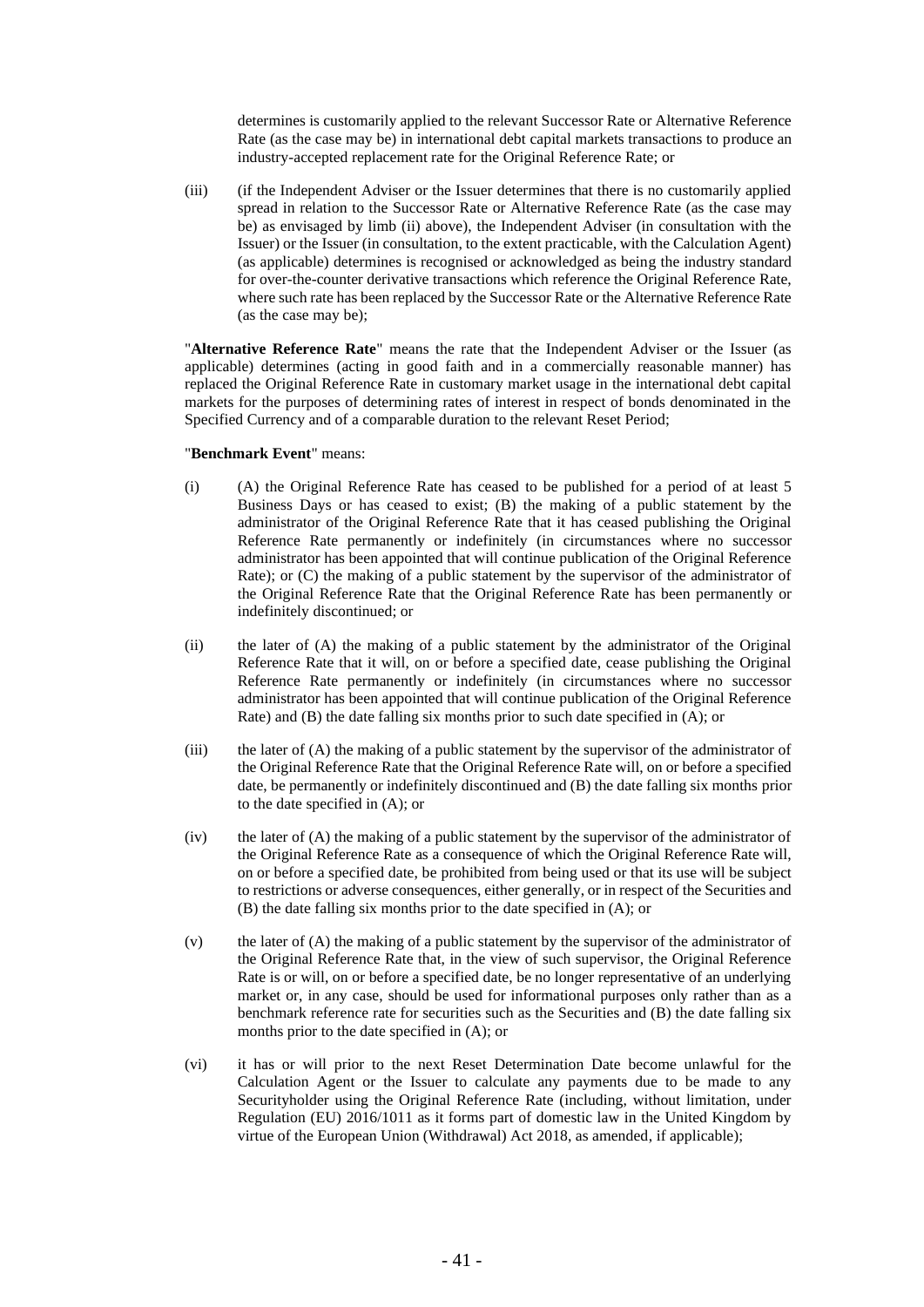"**Original Reference Rate"** means (A) the benchmark or screen rate (as applicable) originally specified in the applicable Pricing Supplement for the purposes of determining the relevant Reset Rate of Interest (or any component part(s) thereof) in respect of the Securities or (B) (if applicable) any other Successor Rate or Alternative Reference Rate (or any component part(s) thereof) determined and applicable to the Securities pursuant to the earlier operation of this Condition 3(j) (*Alternative Reference Rates*);

"**Relevant Nominating Body**" means, in respect of a benchmark or screen rate (as applicable):

- (i) the central bank, reserve bank, monetary authority or any similar institution for the currency to which the benchmark or screen rate (as applicable) relates, or any other central bank or other supervisory authority which is responsible for supervising the administrator of the benchmark or screen rate (as applicable); or
- (ii) any working group or committee sponsored by, chaired or co-chaired by or constituted at the request of (A) the central bank, reserve bank, monetary authority or any similar institution for the currency to which the benchmark or screen rate (as applicable) relates, (B) any other central bank or other supervisory authority which is responsible for supervising the administrator of the benchmark or screen rate (as applicable), (C) a group of the aforementioned central banks or other supervisory authorities, (D) the International Swaps and Derivatives Association, Inc. or any part thereof, or (E) the Financial Stability Board or any part thereof; and

"**Successor Rate**" means a successor to or replacement of the Original Reference Rate (for the avoidance of doubt, whether or not such Original Reference Rate (as applicable) has ceased to be available) which is formally recommended by any Relevant Nominating Body.

3. The following paragraph shall be added at the end of Condition 16 (*Modification of Terms, Waiver and Substitution*):

In addition, the Trustee shall be obliged to agree to such modifications to the Trust Deed, the Agency Agreement and these Conditions as may be required in order to give effect to Condition 3(j) (*Alternative Reference Rates*) in connection with effecting any Alternative Reference Rate, Successor Rate and/or Adjustment Spread, without requirement for the consent or sanction of the Securityholders (provided, however that the Trustee shall not be obliged to agree to any such amendments or modifications which in the opinion of the Trustee would have the effect of (i) exposing the Trustee to any liabilities against which it has not been indemnified and/or secured and/or pre-funded to its satisfaction or (ii) changing, increasing or adding to the obligations or duties, or removing or amending any protection or indemnity afforded to, or other provision in favour of, the Trustee in the documents to which it is a party and/or these Conditions). Any such modification, waiver, authorisation or determination shall be binding on the Securityholders and, unless the Trustee agrees otherwise, shall be notified to the Securityholders of that Series as soon as practicable thereafter.

## **Amendments to the Trust Deed of the 2017 SGD AT1 Securities by way of variation**

- 1. The following paragraph shall be added at the end of Clause 19 (*Modifications*):
	- 19.3 The Trustee shall be obliged to agree to such modifications to this Trust Deed, the Agency Agreement and the Conditions as may be required in order to give effect to Condition 3(j) (*Alternative Reference Rates*) in connection with effecting any Alternative Reference Rate, Successor Rate and/or Adjustment Spread, without requirement for the consent or sanction of the Securityholders (provided, however that the Trustee shall not be obliged to agree to any such amendments or modifications which in the opinion of the Trustee would have the effect of (i) exposing the Trustee to any liabilities against which it has not been indemnified and/or secured and/or pre-funded to its satisfaction or (ii) changing, increasing or adding to the obligations or duties, or removing or amending any protection or indemnity afforded to, or other provision in favour of, the Trustee in the documents to which it is a party and/or the Conditions). Any such modification, waiver, authorisation or determination shall be binding on the Securityholders and, unless the Trustee agrees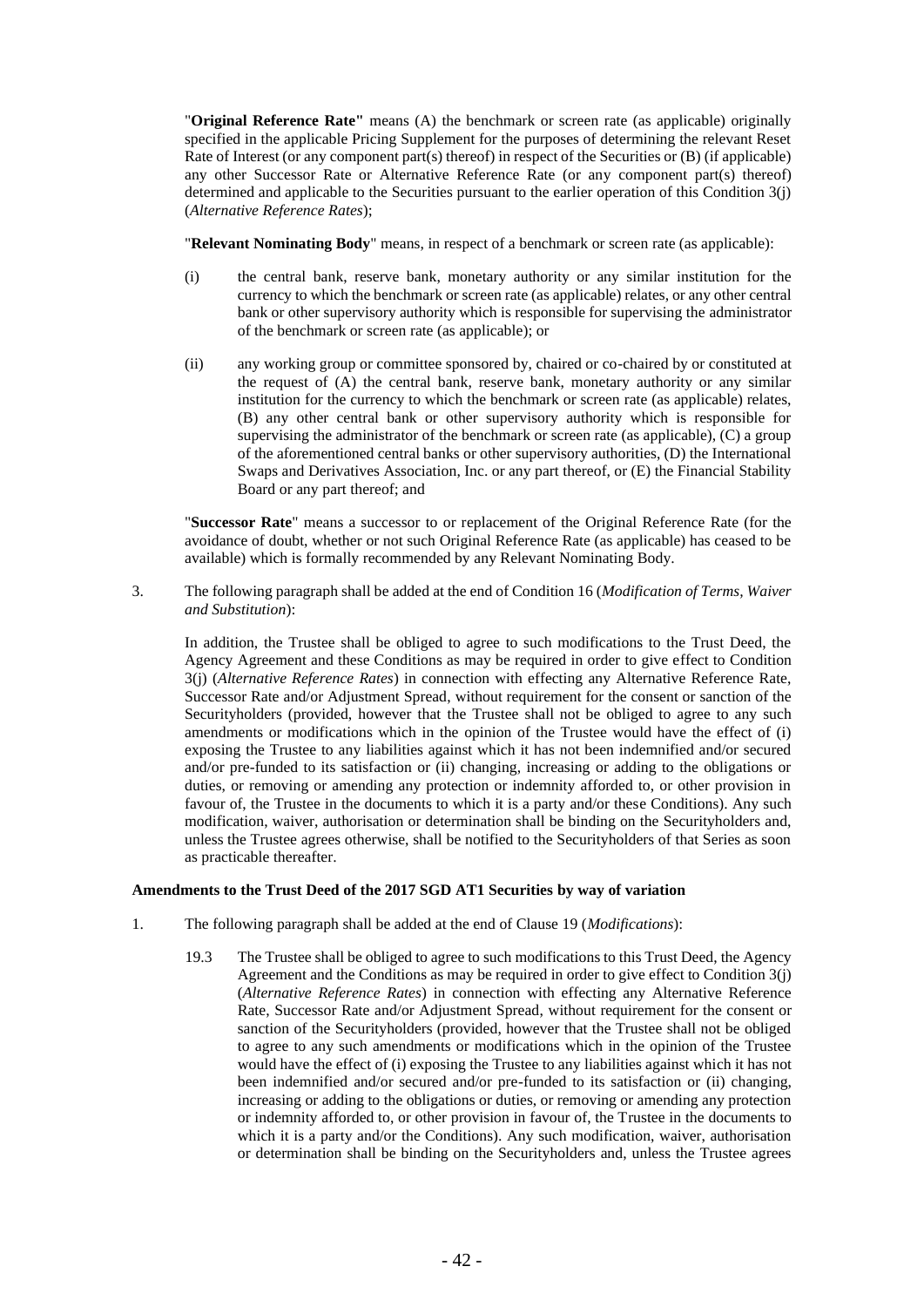otherwise, shall be notified to the Securityholders of that Series as soon as practicable thereafter.

- 2. Item (c) in the proviso to paragraph 18 of Schedule 3 (*Provisions concerning Meetings for Securityholders*) shall be deleted and replaced with the following:
	- (c) other than a change expressly permitted without the consent of Securityholders pursuant to the Conditions, modification of the method of calculating the amount payable in respect of any Coupons;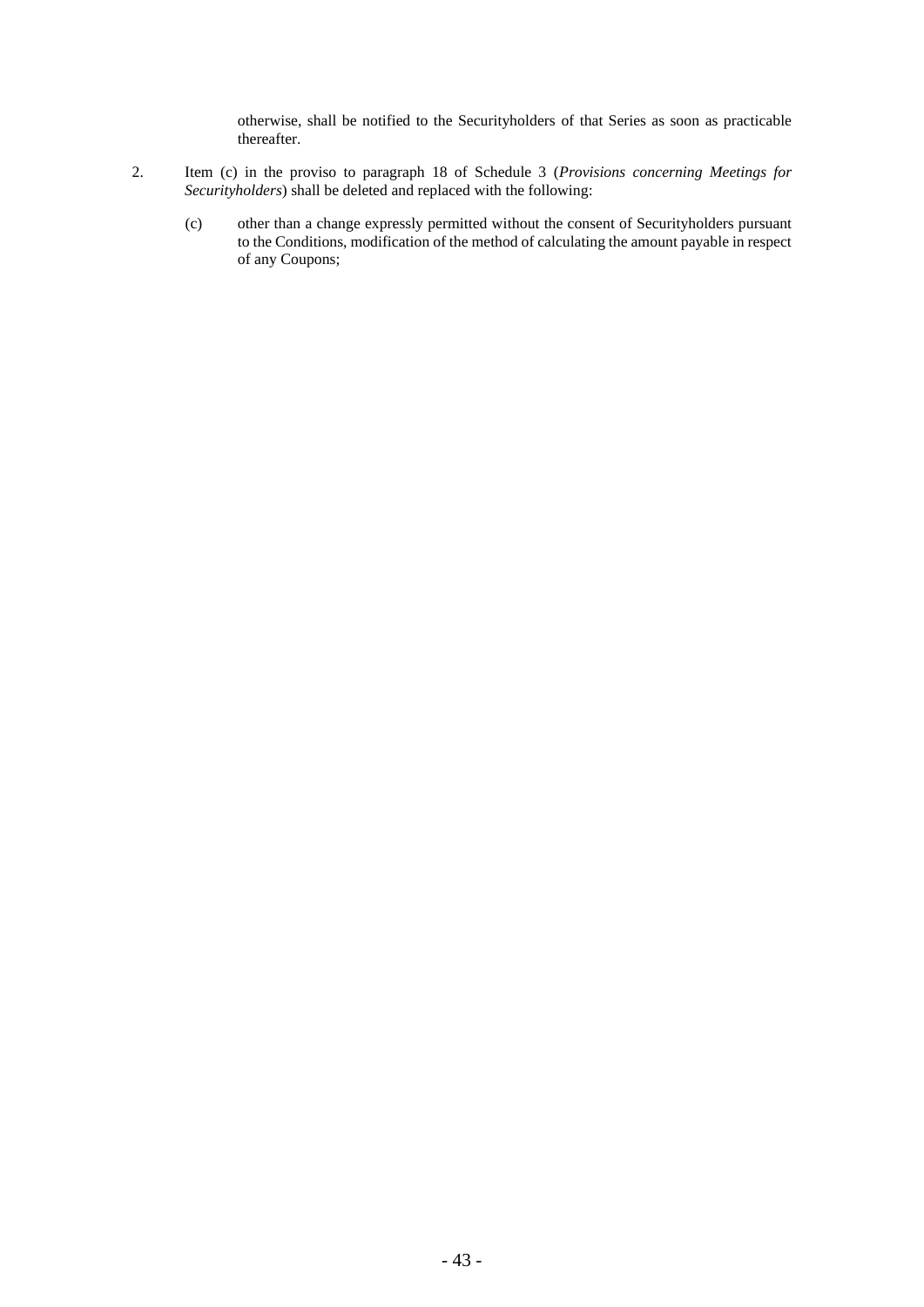### **PART 3 - 2018 SGD AT1 SECURITIES**

*SGD 750,000,000 5.00 per cent. Perpetual Subordinated Contingent Convertible Securities under the USD 50,000,000,000 Programme for Issuance of Perpetual Subordinated Contingent Convertible Securities– ISIN XS1882693036*

# **Amendments to the 2018 SGD AT1 Securities Pricing Supplement**

1. Paragraph 12 (*Resettable Security provisions*) of the 2018 SGD AT1 Securities Pricing Supplement shall be deleted and replaced with the following:

| 12. |        | <b>Resettable Security provisions:</b><br>(Condition 3(b))          | Applicable                                                                                                                                                                                                                                                                            |  |  |
|-----|--------|---------------------------------------------------------------------|---------------------------------------------------------------------------------------------------------------------------------------------------------------------------------------------------------------------------------------------------------------------------------------|--|--|
|     |        |                                                                     | The Securities are Resettable Securities.                                                                                                                                                                                                                                             |  |  |
|     | (i)    | Initial Rate of Interest:                                           | 5.00 per cent. per annum payable semi-<br>annually in arrear                                                                                                                                                                                                                          |  |  |
|     | (ii)   | <b>Resettable Coupon Amounts:</b>                                   | Not Applicable                                                                                                                                                                                                                                                                        |  |  |
|     | (iii)  | <b>Resettable Security Margin:</b>                                  | $+2.665$ per cent. per annum                                                                                                                                                                                                                                                          |  |  |
|     | (iv)   | Resettable<br>Security<br>Interest Payment<br>$Date(s)$ :           | 24 March and 24 September in each year<br>commencing on 24 March 2019                                                                                                                                                                                                                 |  |  |
|     | (v)    | First Reset Date:                                                   | The Resettable Security Interest<br>Payment Date falling on 24 September<br>2023                                                                                                                                                                                                      |  |  |
|     | (vi)   | Second Reset Date:                                                  | The Resettable Security Interest<br>Payment Date falling on 24 September<br>2028                                                                                                                                                                                                      |  |  |
|     | (vii)  | <b>Subsequent Reset Dates:</b>                                      | The Resettable Security Interest<br>Payment Date falling on 24 September<br>2033 and thereafter each Resettable<br>Security Interest Payment Date falling on<br>24 September in each year falling 5 years<br>after<br>the<br>immediately<br>preceding<br><b>Subsequent Reset Date</b> |  |  |
|     | (viii) | Day Count Fraction:                                                 | Actual/365 (Fixed)                                                                                                                                                                                                                                                                    |  |  |
|     | (ix)   | Determination Date(s):                                              | Not Applicable                                                                                                                                                                                                                                                                        |  |  |
|     | (x)    | Business Day Centre(s):                                             | London, New York, Singapore                                                                                                                                                                                                                                                           |  |  |
|     | (xi)   | <b>Business Day Convention:</b>                                     | No Adjustment                                                                                                                                                                                                                                                                         |  |  |
|     | (xii)  | Resettable Security Reference Rate:                                 | Resettable Security Interbank Rate                                                                                                                                                                                                                                                    |  |  |
|     | (xiii) | Mid-Swap Rate:                                                      | Not Applicable                                                                                                                                                                                                                                                                        |  |  |
|     | (xiv)  | Reference Rate applicable to Resettable<br>Security Interbank Rate: | <b>SORA</b>                                                                                                                                                                                                                                                                           |  |  |
|     |        | <b>Relevant Period:</b><br>(a)                                      | 5 years                                                                                                                                                                                                                                                                               |  |  |
|     |        | Relevant Screen Page:<br>(b)                                        | Bloomberg SDSOA5 BGN Curncy under<br>the column headed "Ask" (or if the<br>Calculation Agent in consultation with<br>the Issuer determines that such page has                                                                                                                         |  |  |

ceased to be the generally accepted page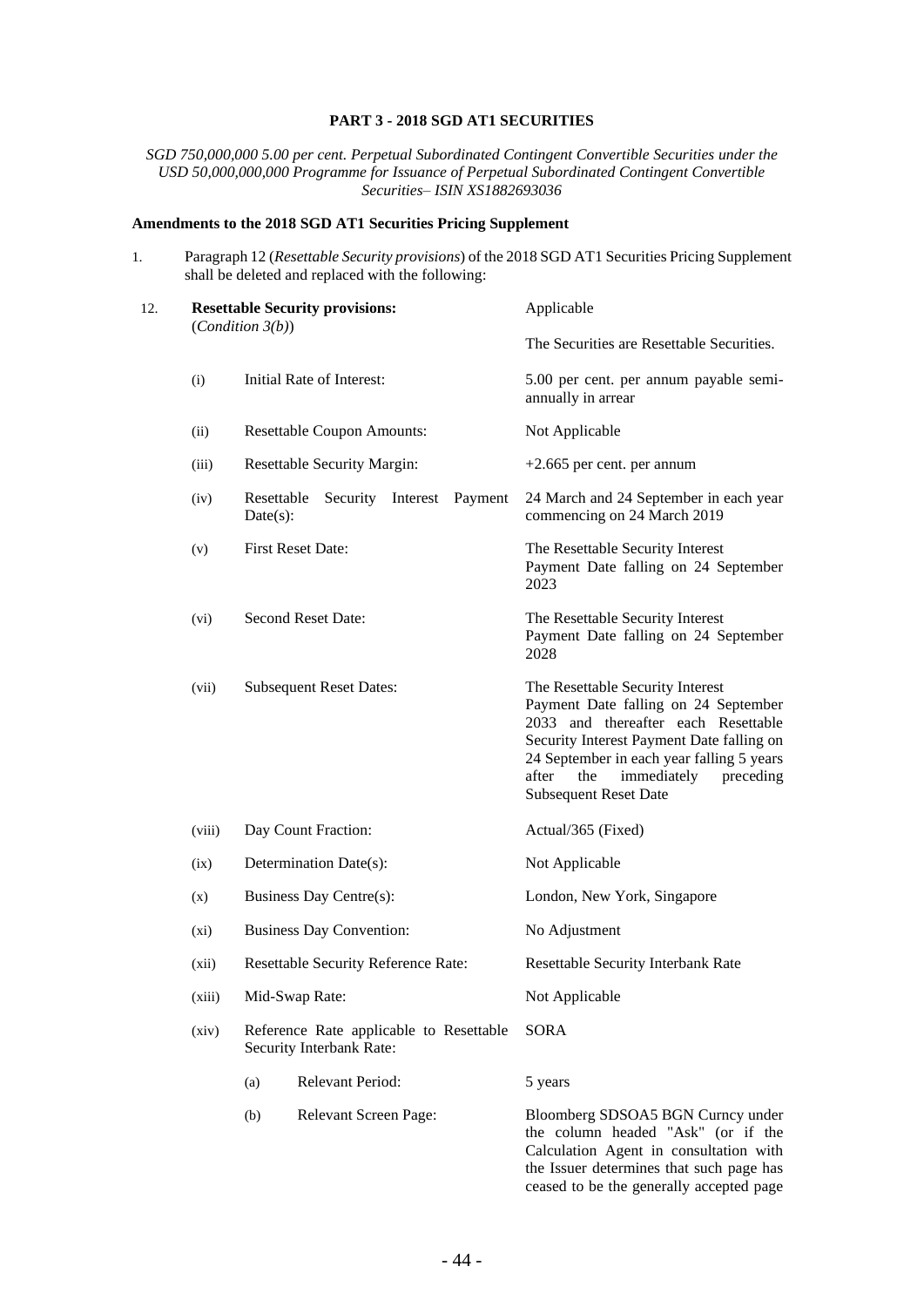for determining SORA Overnight Indexed Swap rates, such other screen page which the Calculation Agent determines is the generally accepted page used by market participants for such purpose)

|      | (c) | Relevant Time:                                        | 11:00 a.m. (London time) |
|------|-----|-------------------------------------------------------|--------------------------|
|      | (d) | <b>Relevant Financial Centre:</b>                     | As per the Conditions    |
|      | (e) | <b>ISDA</b> Determination for Fallback<br>provisions: | Not Applicable           |
|      | (f) | Reference Banks:                                      | Not Applicable           |
|      | (g) | <b>Relevant Number of Quotations:</b>                 | Not Applicable           |
|      | (h) | Leading Banks:                                        | Not Applicable           |
|      | (i) | <b>Alternative Reference Rates:</b>                   | Applicable               |
| (xv) |     | <b>Benchmark Duration:</b>                            | Semi-annual              |

#### **Amendments to the Conditions of the 2018 SGD AT1 Securities by way of variation**

- 1. Condition 3 (*Interest on Fixed Rate Securities and Resettable Securities*) shall be amended as follows:
- 1.1 Condition 3(c)(ii) (*Determination of Resettable Security Reference Rate, First Reset Rate of Interest and Subsequent Reset Rate of Interest – Resettable Security Interbank Rate*) shall be deleted and replaced with the following:
	- (ii) *Resettable Security Interbank Rate*

if Resettable Security Interbank Rate is specified in the relevant Pricing Supplement as the Resettable Security Reference Rate, then the Calculation Agent will, in respect of a Reset Period, determine the rate or arithmetic mean of the rates (as the case may be) for the relevant Reference Rate for such Reset Period in accordance with the provisions of Condition 4(c) (*Screen Rate Determination*) (but excluding sub-paragraph (ii) thereof) and Condition 4(d) (*Alternative Reference Rates*), but as if:

- (A) references therein to 'Rate of Interest' were to 'First Reset Rate of Interest' or 'Subsequent Reset Rate of Interest' (as applicable);
- (B) references therein to 'Interest Determination Date' were to 'Reset Determination Date;' and
- (C) references therein to 'Interest Period' were to 'Reset Period',

and the First Reset Rate of Interest or the Subsequent Reset Rate of Interest (as applicable) for the relevant Reset Period shall be the sum of (A) the Resettable Security Margin, (B) the rate or (as the case may be) arithmetic mean of the rates so determined and (C) the Adjustment Rate, with such sum converted as set out in the definition of First Reset Rate of Interest or Subsequent Reset Rate of Interest (as applicable), all as determined by the Calculation Agent, **provided, however, that** if the Calculation Agent is unable to determine such rate or (as the case may be) the arithmetic mean of such rates for a Reset Period in accordance with such provisions, the Subsequent Reset Rate of Interest shall be determined to be the rate of interest for the last preceding Reset Period or, in the case of the first Reset Determination Date, the First Reset Rate of Interest shall be the Initial Rate of Interest;

2. Condition 4 (*Interest on Floating Rate Securities*) shall be amended as follows: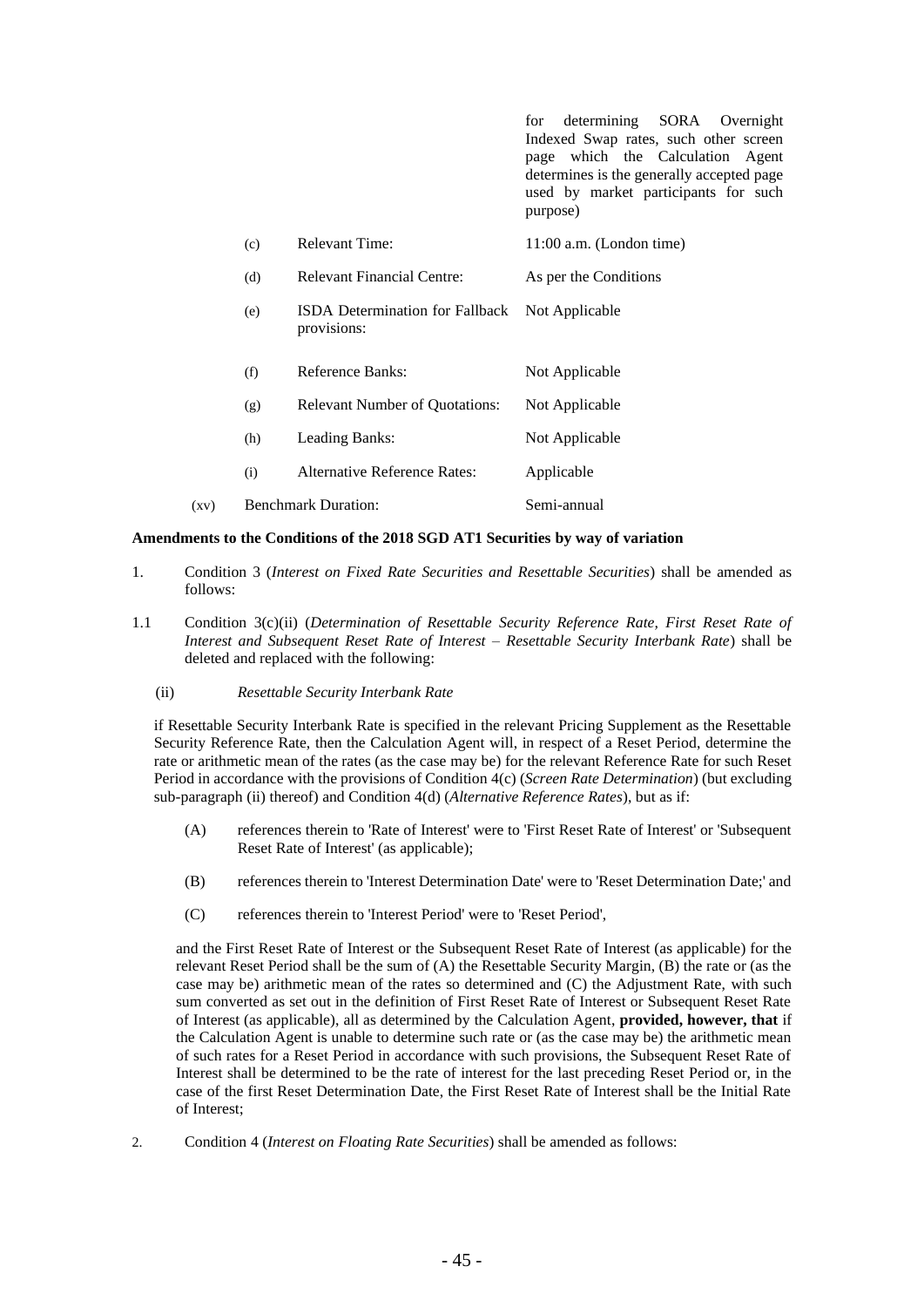- 2.1 The reference to "SOR" in Condition 4(c)(iv)(E) (*Screen Rate Determination*) shall be deleted and replaced with a reference to "SORA".
- 2.2 Condition 4(d) (*Alternative Reference Rates*) shall be deleted and replaced with the following:

### (d) *Alternative Reference Rates*

If Alternative Reference Rates is specified as applicable in the relevant Pricing Supplement then notwithstanding the provisions of Condition 3(c) (*Interest on Fixed Rate Securities and Resettable Securities - Determination of Resettable Security Reference Rate, First Reset Rate of Interest and Subsequent Reset Rate of Interest*) and Condition 4(c) (*Screen Rate Determination*), if the Issuer (in consultation, to the extent practicable, with the Calculation Agent) determines that a Benchmark Event has occurred in relation to an Original Reference Rate when any Reset Rate of Interest (or the relevant component part thereof) remains to be determined by reference to that Original Reference Rate, then the following provisions shall apply:

(i) (A) the Issuer shall use reasonable endeavours to appoint, as soon as reasonably practicable, an Independent Adviser to determine (acting in good faith and in a commercially reasonable manner), no later than five (5) Business Days prior to the relevant Reset Determination Date relating to the next succeeding Reset Period (the "**IA Determination Cut-off Date**"), a Successor Rate (as defined below) or, alternatively, if the Independent Adviser determines that there is no Successor Rate, an Alternative Reference Rate (as defined below) for purposes of determining the Reset Rate of Interest (or the relevant component part thereof) applicable to the Securities; or

(B) if the Issuer is unable to appoint an Independent Adviser, or the Independent Adviser appointed by it fails to determine a Successor Rate or an Alternative Reference Rate prior to the IA Determination Cut-off Date, the Issuer (in consultation, to the extent practicable, with the Calculation Agent and acting in good faith and in a commercially reasonable manner) may determine a Successor Rate or, if the Issuer determines that there is no Successor Rate, an Alternative Reference Rate;

- (ii) if a Successor Rate or, failing which, an Alternative Reference Rate (as applicable) is determined in accordance with the preceding provisions, such Successor Rate or, failing which, an Alternative Reference Rate (as applicable) shall subsequently be used in place of such Original Reference Rate to determine the Reset Rate of Interest (or the relevant component part thereof) for each of the future Reset Periods (subject to the subsequent operation of, and to adjustment as provided in, this Condition 4(d) (*Alternative Reference Rates*)); provided, however, that if sub-paragraph  $(i)(B)$  applies and the Issuer is unable to or does not determine a Successor Rate or an Alternative Reference Rate prior to the relevant Reset Determination Date, the Reset Rate of Interest applicable to the next succeeding Reset Period shall be equal to the Reset Rate of Interest applicable to the Securities in respect of the Reset Period preceding such Reset Period (or alternatively, in respect of the First Resettable Security Reset Date, the First Reset Rate of Interest shall be the Initial Rate of Interest); for the avoidance of doubt, the proviso in this sub-paragraph (ii) shall apply to the relevant Reset Period only and any subsequent Reset Periods shall be subject to the subsequent operation of, and to adjustment as provided in, this Condition 4(d) (*Alternative Reference Rates*);
- (iii) if the Independent Adviser (in consultation with the Issuer) or (if the Issuer is unable to appoint an Independent Adviser, or the Independent Adviser appointed by it fails to determine whether an Adjustment Spread should be applied) the Issuer (in consultation, to the extent practicable, with the Calculation Agent and acting in good faith and in a commercially reasonable manner) determines that an Adjustment Spread should be applied to the relevant Successor Rate or the relevant Alternative Reference Rate (as applicable) then such Adjustment Spread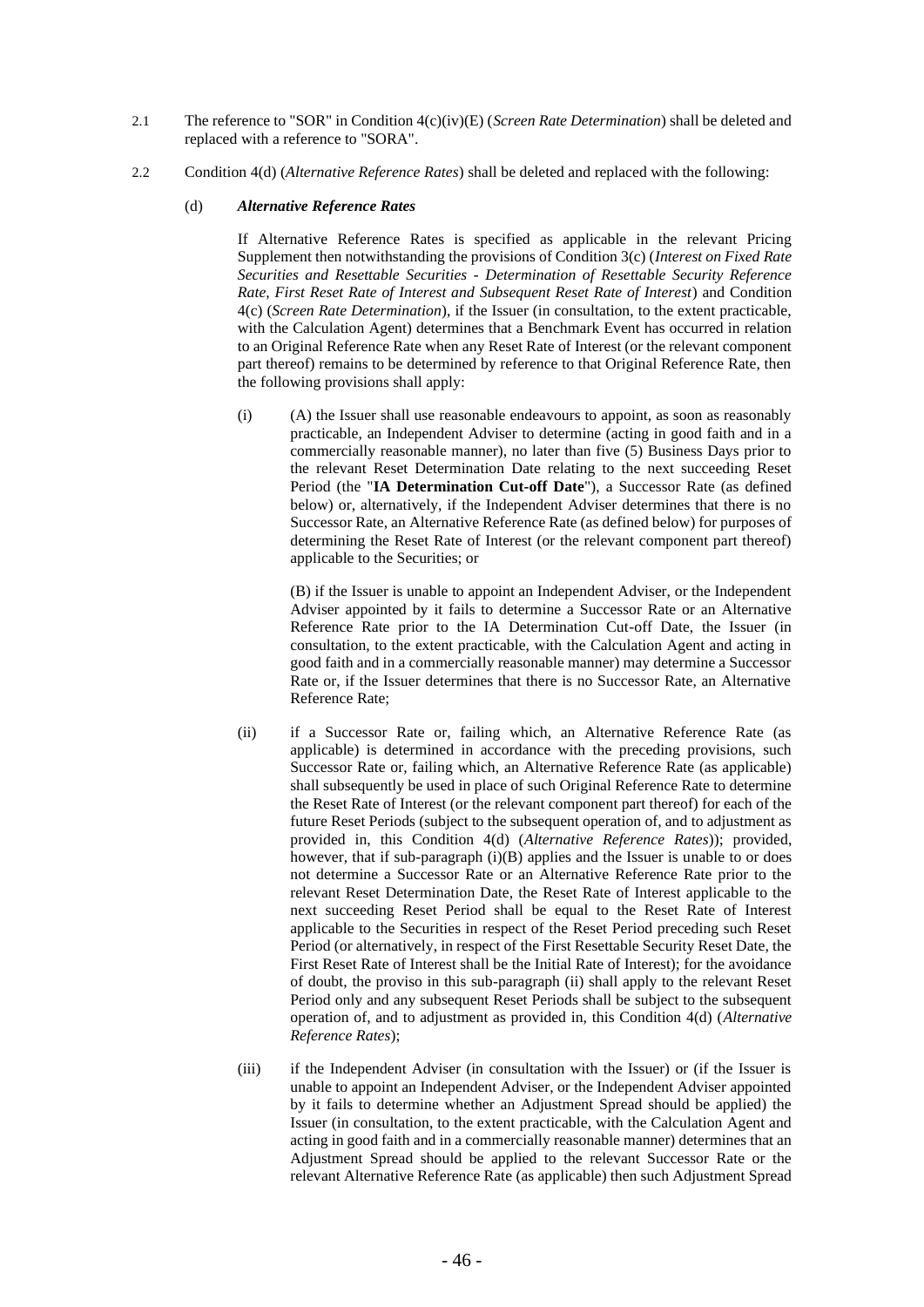shall be applied to such Successor Rate or Alternative Reference Rate (as applicable). If the Independent Adviser or the Issuer (as applicable) is unable to determine the quantum of, or a formula or methodology for determining such Adjustment Spread, then the Successor Rate or Alternative Reference Rate (as applicable) will apply without an Adjustment Spread;

- (iv) if the Independent Adviser or the Issuer determines a Successor Rate or, failing which, an Alternative Reference Rate (as applicable) and, in each case, any Adjustment Spread in accordance with the above provisions, the Independent Adviser or the Issuer (in consultation, to the extent practicable, with the Calculation Agent) (as applicable), may also specify changes to these Conditions, including but not limited to the Relevant Screen Page, Day Count Fraction, Business Day Convention, Business Days Centre and/or Reset Determination Date applicable to the Securities, and the method for determining the fallback rate in relation to the Securities, in order to follow market practice in relation to the Successor Rate, the Alternative Reference Rate (as applicable) and/or the Adjustment Spread, which changes shall apply to the Securities for all future Reset Periods (subject to the subsequent operation of this Condition 4(d) (*Alternative Reference Rates*)). For the avoidance of doubt, the Trustee shall, at the direction and expense of the Issuer, and having received a certificate from the Issuer, signed by two Authorised Signatories, confirming that the Issuer or the Independent Adviser has made the relevant determinations in accordance with this Condition 4(d) (*Alternative Reference Rates*); and attaching the proposed amendments to the Conditions, be obliged to concur with the Issuer to effect such amendments to the Conditions together with such consequential amendments to the Trust Deed and the Agency Agreement as the Trustee may deem appropriate in order to give effect to this Condition 4(d) (*Alternative Reference Rates*); and the Trustee shall not be liable to any person for any consequences thereof, save as provided in the Trust Deed. No consent of the Securityholders of the relevant Series shall be required in connection with implementing the Successor Rate, Alternative Reference Rate (as applicable) and/or any Adjustment Spread or such other changes, including for the execution of any documents, amendments or other steps by the Trustee, the Issuer or any of the parties to the Agency Agreement (if required). The Trustee shall not be obliged to agree to any amendments which in the sole opinion of the Trustee would have the effect of  $(A)$ exposing the Trustee to any liabilities against which it has not been indemnified and/or secured and/or pre-funded to its satisfaction or (B) increasing the obligations or duties, or decreasing the rights or protection, of the Trustee in the documents to which it is a party and/or these Conditions; and
- (v) the Issuer shall promptly, following the determination of any Successor Rate, Alternative Reference Rate (as applicable) and/or any Adjustment Spread, give notice thereof to the Trustee, the Principal Paying and Conversion Agent, the Calculation Agent and the Securityholders (in accordance with Condition 14 (*Notices*)), which notice shall specify the effective date(s) for such Successor Rate, Alternative Reference Rate (as applicable) and/or any Adjustment Spread and any consequential changes made to these Conditions.

Notwithstanding any other provision of this Condition 4(d) (*Alternative Reference Rates*), no Successor Rate or Alternative Rate will be adopted, nor will the applicable Adjustment Spread be applied, nor will any Benchmark Amendments be made, if in the determination of the Issuer:

- (i) the same could reasonably be expected to result in the exclusion of the Securities in whole or in part from the regulatory capital of the Group (other than as a consequence of their conversion pursuant to Condition 9(b) (*Conversion upon occurrence of Capital Adequacy Trigger*)); or
- (ii) the same could reasonably be expected to result in the reclassification of the Securities in whole or in part as a form of regulatory capital of the Group that is lower than Additional Tier 1 capital.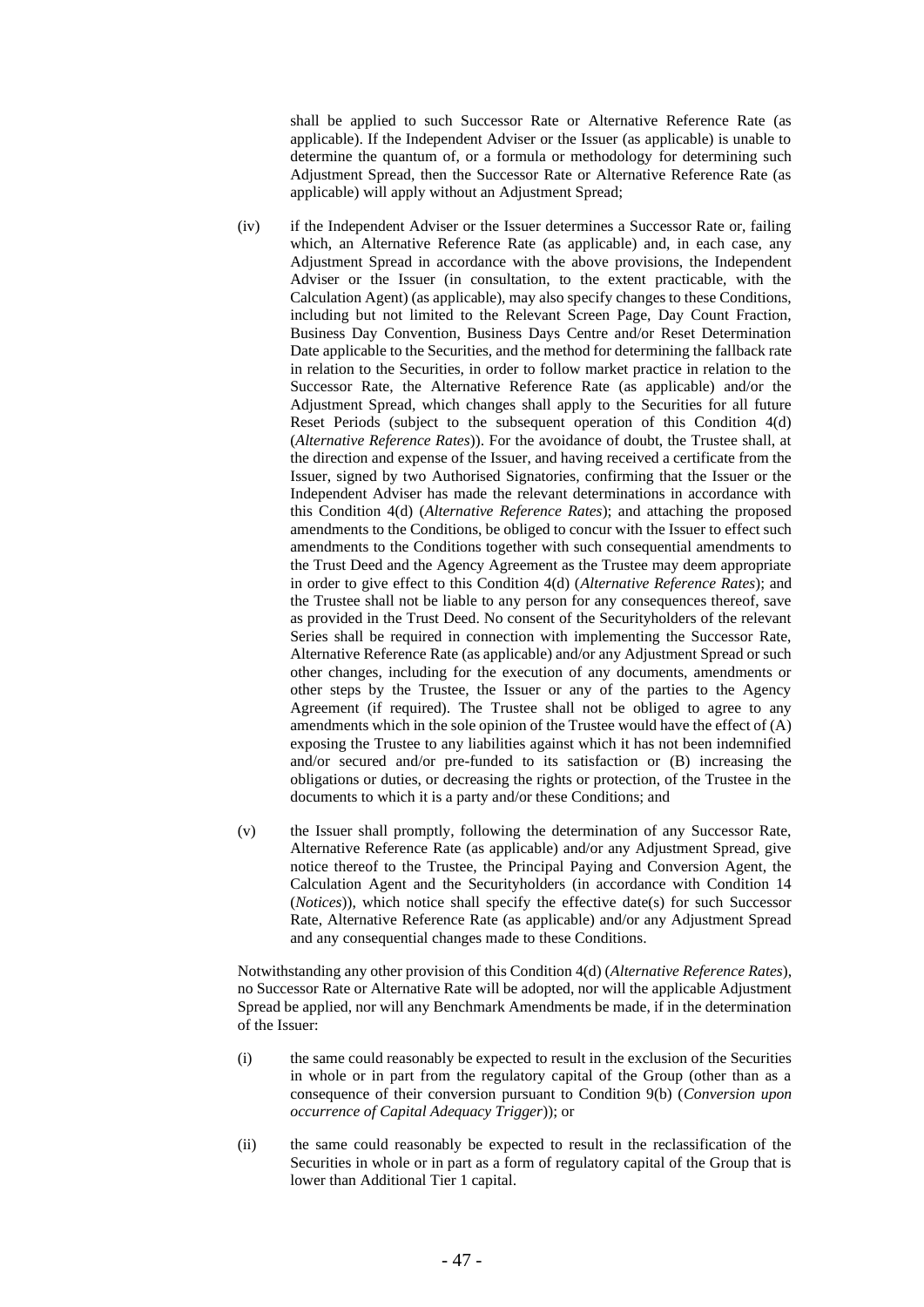For the purposes of this Condition 4(d) (*Alternative Reference Rates*):

"**Adjustment Spread**" means a spread (which may be positive or negative or zero) or formula or methodology for calculating a spread, in each case to be applied to the Successor Rate or the Alternative Reference Rate (as the case may be), and is the spread, formula or methodology which:

- (i) in the case of a Successor Rate, is formally recommended, or formally provided as an option for parties to adopt, in relation to the replacement of the Original Reference Rate with the Successor Rate by any Relevant Nominating Body; or
- (ii) (if no such recommendation has been made, or in the case of an Alternative Reference Rate), the Independent Adviser (in consultation with the Issuer) or the Issuer (in consultation, to the extent practicable, with the Calculation Agent) (as applicable) determines is customarily applied to the relevant Successor Rate or Alternative Reference Rate (as the case may be) in international debt capital markets transactions to produce an industry-accepted replacement rate for the Original Reference Rate; or
- (iii) (if the Independent Adviser or the Issuer determines that there is no customarily applied spread in relation to the Successor Rate or Alternative Reference Rate (as the case may be) as envisaged by limb (ii) above), the Independent Adviser (in consultation with the Issuer) or the Issuer (in consultation, to the extent practicable, with the Calculation Agent) (as applicable) determines is recognised or acknowledged as being the industry standard for over-the-counter derivative transactions which reference the Original Reference Rate, where such rate has been replaced by the Successor Rate or the Alternative Reference Rate (as the case may be);

"**Alternative Reference Rate**" means the rate that the Independent Adviser or the Issuer (as applicable) determines (acting in good faith and in a commercially reasonable manner) has replaced the Original Reference Rate in customary market usage in the international debt capital markets for the purposes of determining rates of interest in respect of bonds denominated in the Specified Currency and of a comparable duration to the relevant Reset Period;

## "**Benchmark Event**" means:

- (i) (A) the Original Reference Rate has ceased to be published for a period of at least 5 Business Days or has ceased to exist; (B) the making of a public statement by the administrator of the Original Reference Rate that it has ceased publishing the Original Reference Rate permanently or indefinitely (in circumstances where no successor administrator has been appointed that will continue publication of the Original Reference Rate); or (C) the making of a public statement by the supervisor of the administrator of the Original Reference Rate that the Original Reference Rate has been permanently or indefinitely discontinued; or
- (ii) the later of (A) the making of a public statement by the administrator of the Original Reference Rate that it will, on or before a specified date, cease publishing the Original Reference Rate permanently or indefinitely (in circumstances where no successor administrator has been appointed that will continue publication of the Original Reference Rate) and (B) the date falling six months prior to such date specified in  $(A)$ ; or
- (iii) the later of (A) the making of a public statement by the supervisor of the administrator of the Original Reference Rate that the Original Reference Rate will, on or before a specified date, be permanently or indefinitely discontinued and (B) the date falling six months prior to the date specified in (A); or
- (iv) the later of (A) the making of a public statement by the supervisor of the administrator of the Original Reference Rate as a consequence of which the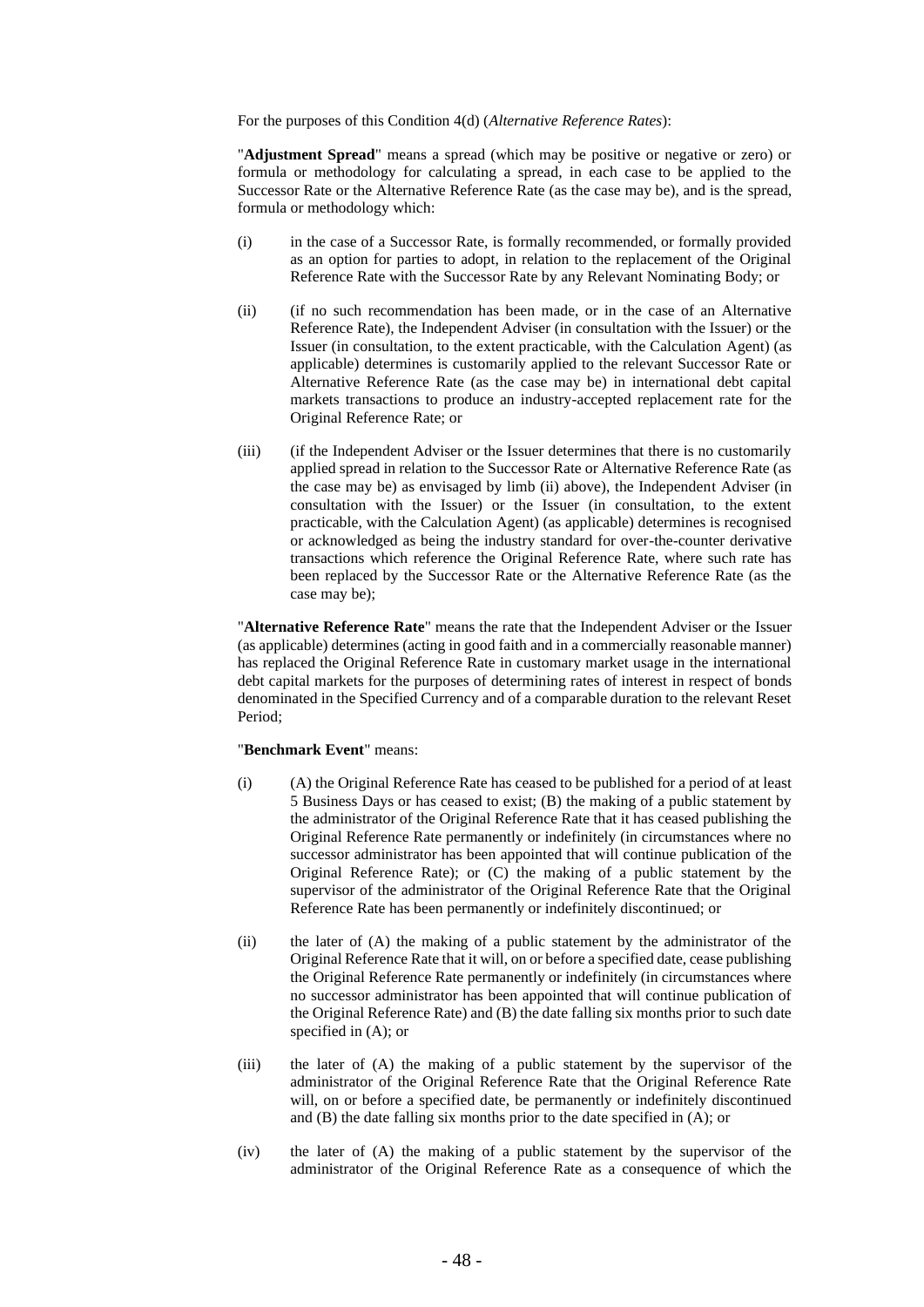Original Reference Rate will, on or before a specified date, be prohibited from being used or that its use will be subject to restrictions or adverse consequences, either generally, or in respect of the Securities and (B) the date falling six months prior to the date specified in (A); or

- (v) the later of (A) the making of a public statement by the supervisor of the administrator of the Original Reference Rate that, in the view of such supervisor, the Original Reference Rate is or will, on or before a specified date, be no longer representative of an underlying market or, in any case, should be used for informational purposes only rather than as a benchmark reference rate for securities such as the Securities and (B) the date falling six months prior to the date specified in (A); or
- (vi) it has or will prior to the next Reset Determination Date become unlawful for the Calculation Agent or the Issuer to calculate any payments due to be made to any Securityholder using the Original Reference Rate (including, without limitation, under Regulation (EU) 2016/1011 as it forms part of domestic law in the United Kingdom by virtue of the European Union (Withdrawal) Act 2018, as amended, if applicable);

"**Original Reference Rate"** means (A) the benchmark or screen rate (as applicable) originally specified in the applicable Pricing Supplement for the purposes of determining the relevant Reset Rate of Interest (or any component part(s) thereof) in respect of the Securities or (B) (if applicable) any other Successor Rate or Alternative Reference Rate (or any component part(s) thereof) determined and applicable to the Securities pursuant to the earlier operation of this Condition 4(d) (*Alternative Reference Rates*);

"**Relevant Nominating Body**" means, in respect of a benchmark or screen rate (as applicable):

- (i) the central bank, reserve bank, monetary authority or any similar institution for the currency to which the benchmark or screen rate (as applicable) relates, or any other central bank or other supervisory authority which is responsible for supervising the administrator of the benchmark or screen rate (as applicable); or
- (ii) any working group or committee sponsored by, chaired or co-chaired by or constituted at the request of (A) the central bank, reserve bank, monetary authority or any similar institution for the currency to which the benchmark or screen rate (as applicable) relates, (B) any other central bank or other supervisory authority which is responsible for supervising the administrator of the benchmark or screen rate (as applicable), (C) a group of the aforementioned central banks or other supervisory authorities, (D) the International Swaps and Derivatives Association, Inc. or any part thereof, or (E) the Financial Stability Board or any part thereof; and

"**Successor Rate**" means a successor to or replacement of the Original Reference Rate (for the avoidance of doubt, whether or not such Original Reference Rate (as applicable) has ceased to be available) which is formally recommended by any Relevant Nominating Body.

3. The following paragraph shall be added at the end of Condition 15 (*Modification of Terms, Waiver and Substitution*):

In addition, the Trustee shall be obliged to agree to such modifications to the Trust Deed, the Agency Agreement and these Conditions as may be required in order to give effect to Condition 4(d) (*Alternative Reference Rates*) in connection with effecting any Alternative Reference Rate, Successor Rate and/or Adjustment Spread, without requirement for the consent or sanction of the Securityholders (provided, however that the Trustee shall not be obliged to agree to any such amendments or modifications which in the opinion of the Trustee would have the effect of (i) exposing the Trustee to any liabilities against which it has not been indemnified and/or secured and/or pre-funded to its satisfaction or (ii) changing, increasing or adding to the obligations or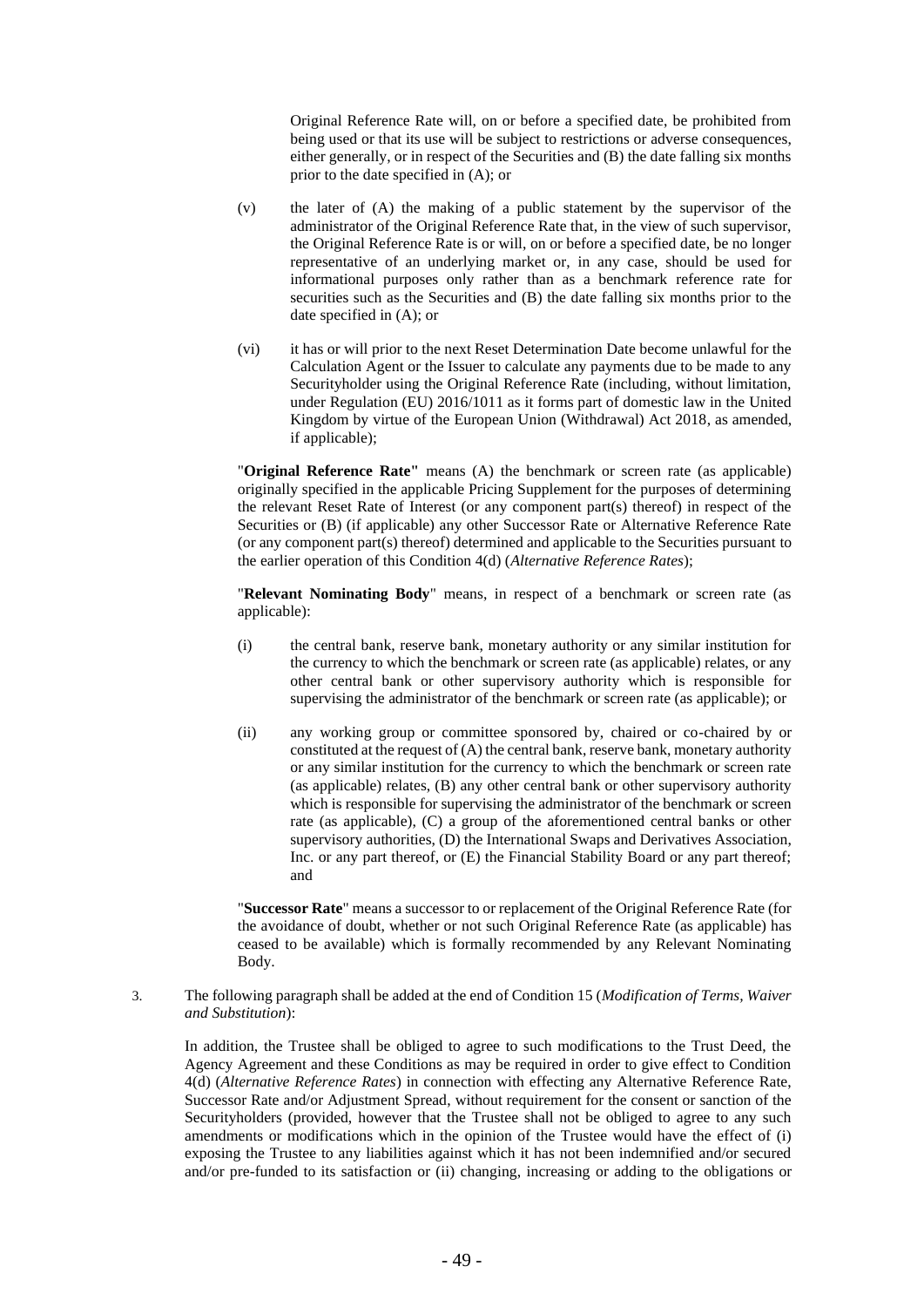duties, or removing or amending any protection or indemnity afforded to, or other provision in favour of, the Trustee in the documents to which it is a party and/or these Conditions). Any such modification, waiver, authorisation or determination shall be binding on the Securityholders and, unless the Trustee agrees otherwise, shall be notified to the Securityholders of that Series as soon as practicable thereafter.

- 4. Condition 19 (*Definitions*) shall be amended as follows:
- 4.1 The definitions for "First Reset Rate of Interest", "Reference Rate" and "Subsequent Reset Rate of Interest" shall be deleted and replaced with the following respective definitions, in the appropriate places in alphabetical order:

"**First Reset Rate of Interest**" means, subject to Condition 3(c) (*Determination of Resettable Security Reference Rate, First Reset Rate of Interest and Subsequent Reset Rate of Interest*), the rate of interest being determined by the Calculation Agent on the relevant Reset Determination Date as the sum of (A) the Resettable Security Margin plus (B) the relevant Resettable Security Reference Rate and (C) the Adjustment Rate (with such sum converted (if necessary) from a basis equivalent to the Benchmark Duration to a basis equivalent to the frequency with which scheduled interest payments are payable on the Securities during the relevant Reset Period (such calculation to be made by the Calculation Agent));

"**Reference Rate**" means (i) LIBOR, (ii) EURIBOR, (iii) BBSW, (iv) CD-KSDA (v) CDOR, (vi) CHIBOR, (vii) CNH HIBOR, (viii) HIBOR, (ix) SHIBOR, (x) SIBOR, (xi) SORA (xii) TAIBIR, (xiii) TIBOR or (xiv) TIIE as specified in the relevant Pricing Supplement in respect of the currency and period specified in the relevant Pricing Supplement;

"**Subsequent Reset Rate of Interest**" means, in respect of any Subsequent Reset Period and subject to Condition 3(c) (*Determination of Resettable Security Reference Rate, First Reset Rate of Interest and Subsequent Reset Rate of Interest*), the rate of interest determined by the Calculation Agent on the relevant Reset Determination Date as the sum of (A) the Resettable Security Margin plus (B) the relevant Resettable Security Reference Rate and (C) the Adjustment Rate (with such sum converted (if necessary) from a basis equivalent to the Benchmark Duration to a basis equivalent to the frequency with which scheduled interest payments are payable on the Securities during the relevant Reset Period (such calculation to be made by the Calculation Agent));

4.2 The following definitions will be added in appropriate places in alphabetical order:

"**Adjustment Rate**" means [•] per cent. per annum<sup>4</sup>;

"**Reset Rate of Interest**" means the First Reset Rate of Interest or any Subsequent Reset Rate of Interest, as applicable.

"**SORA**" means the Singapore Overnight Rate Average.

## **Amendments to the Trust Deed of the 2018 SGD AT1 Securities by way of variation**

- 1. The following paragraph shall be added at the end of Clause 19 (*Modifications*):
	- 19.4 The Trustee shall be obliged to agree to such modifications to this Trust Deed, the Agency Agreement and the Conditions as may be required in order to give effect to Condition 4(d) (*Alternative Reference Rates*) in connection with effecting any Alternative Reference Rate, Successor Rate and/or Adjustment Spread, without requirement for the consent or sanction of the Securityholders (provided, however that the Trustee shall not be obliged to agree to any such amendments or modifications which in the opinion of the Trustee would have the effect of (i) exposing the Trustee to any liabilities against which it has not been indemnified and/or secured and/or pre-funded to its satisfaction or (ii) changing, increasing or adding to the obligations or duties, or removing or amending any protection or indemnity afforded to, or other provision in favour of, the Trustee in the documents to which it is a party and/or the Conditions). Any such modification, waiver, authorisation

<sup>&</sup>lt;sup>4</sup> Amount to be determined on the Pricing Date in accordance with Annex B to the Form of Notice of Holder Meetings.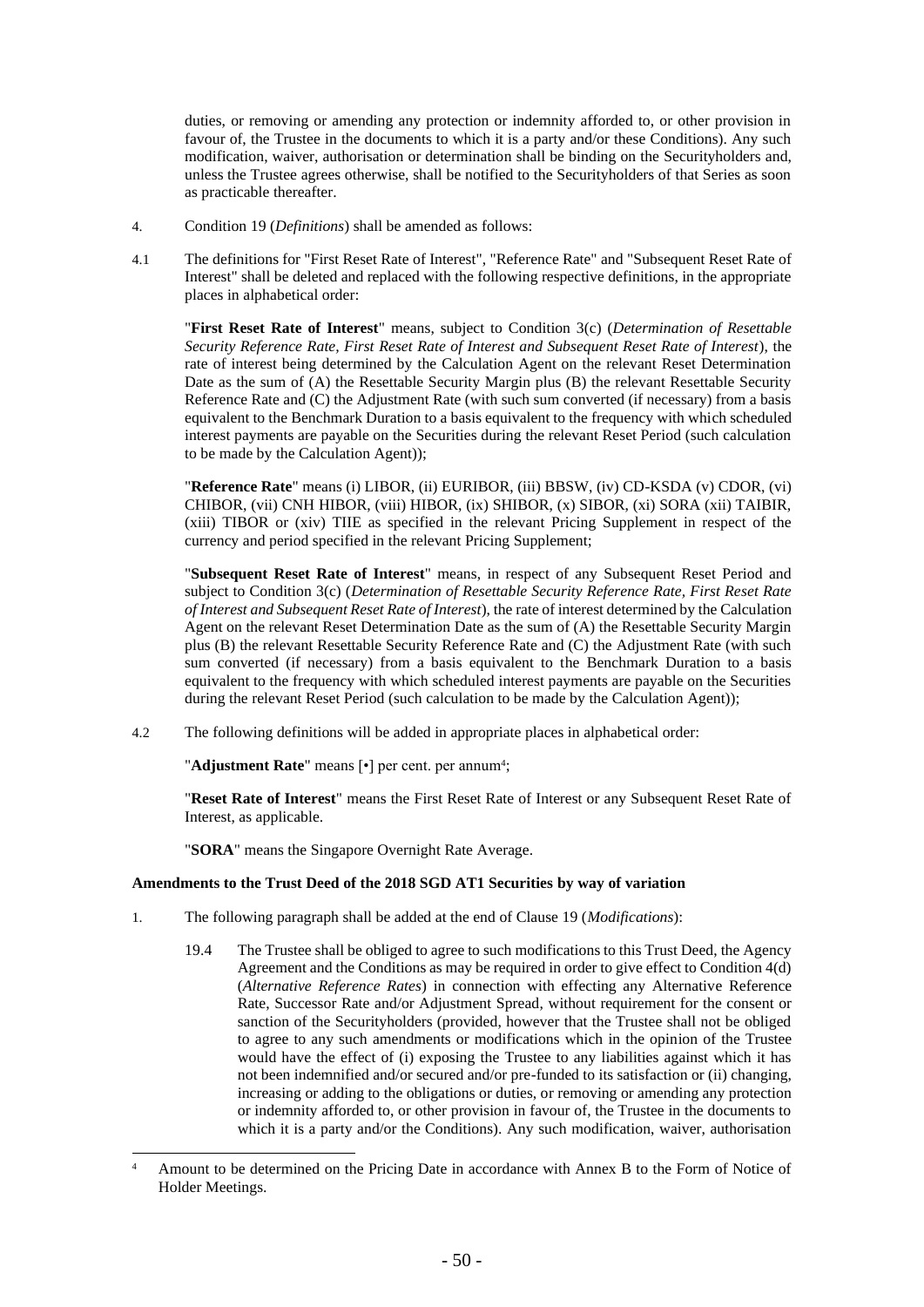or determination shall be binding on the Securityholders and, unless the Trustee agrees otherwise, shall be notified to the Securityholders of that Series as soon as practicable thereafter.

- 2. Item (c) in the proviso to paragraph 18 of Schedule 3 (*Provisions concerning Meetings for Securityholders*) shall be deleted and replaced with the following:
	- (c) other than a change expressly permitted without the consent of Securityholders pursuant to the Conditions, modification of the method of calculating the amount payable in respect of any Coupons;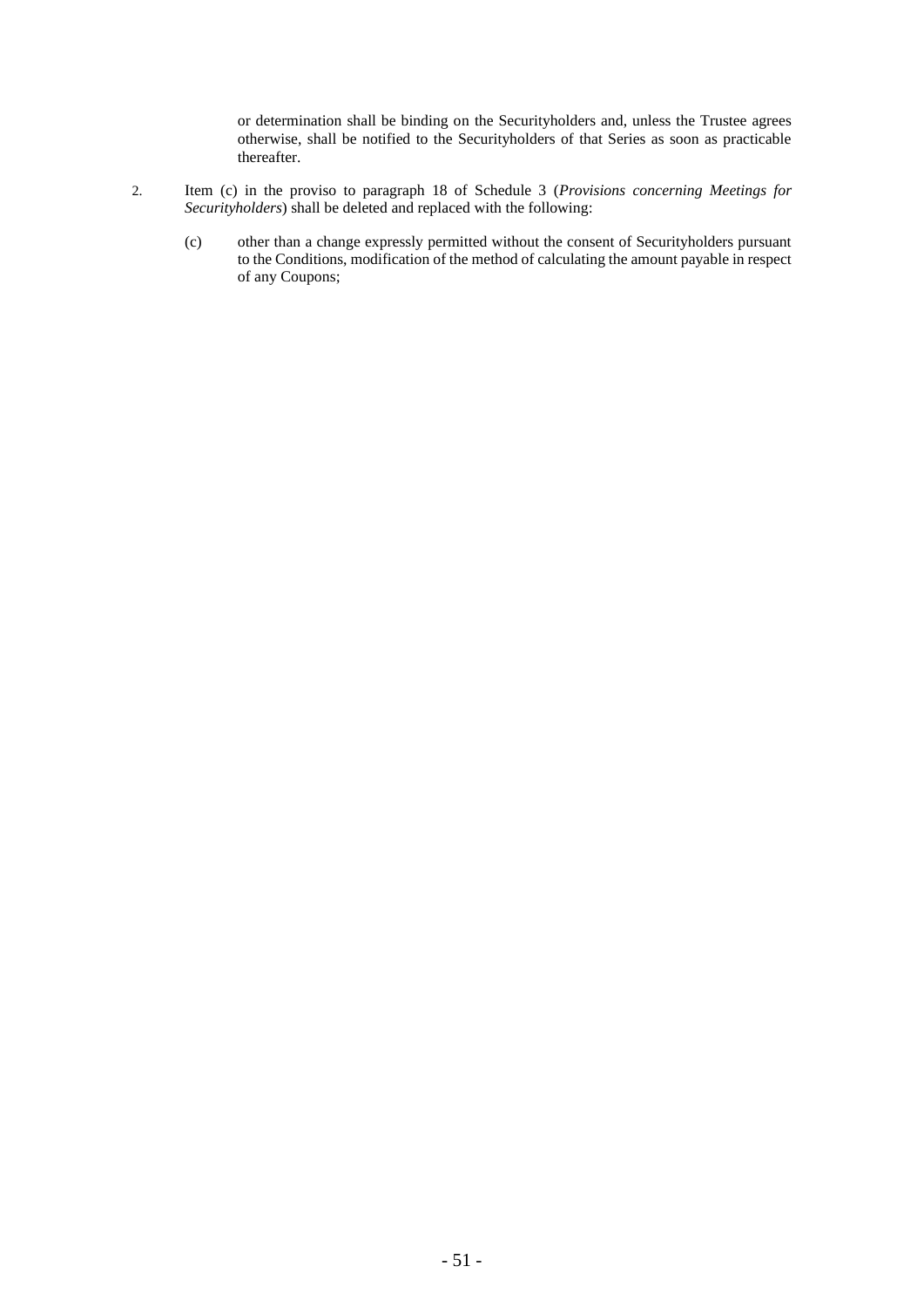#### **PART 4 – SUBORDINATED NOTES**

*GBP 350,000,000 5.375 per cent. Callable Subordinated Step-up Notes due 2030 – ISIN XS0204377310*

### **Amendments to the Subordinated Notes Pricing Supplement**

1. Paragraph 18 (*Floating Rate Note provisions*) of the Subordinated Notes Pricing Supplement shall be deleted and replaced with the following:

| 18. | Floating | provisions<br>Rate<br>Note<br>(Condition 4) | Applicable for the period from, and including, 4<br>November 2025 (which for the purposes of<br>Condition 4 shall be treated as the Interest<br>Commencement Date) to, but excluding, the<br>Interest Payment Date falling in November 2030. |  |  |
|-----|----------|---------------------------------------------|----------------------------------------------------------------------------------------------------------------------------------------------------------------------------------------------------------------------------------------------|--|--|
|     | (i)      | <b>Interest Payment Dates:</b>              | 4 February, 4 May, 4 August and 4 November in<br>each year, commencing on 4 February 2026 to,<br>and including, 4 November 2030, in each case<br>subject to adjustment in accordance with<br>Condition 4(b).                                 |  |  |
|     | (ii)     | Benchmark:                                  | <b>SONIA</b>                                                                                                                                                                                                                                 |  |  |
|     | (iii)    | <b>Relevant Rate of Benchmark:</b>          | Compounded Daily SONIA                                                                                                                                                                                                                       |  |  |
|     | (iv)     | <b>Interest Determination Date:</b>         | As specified in Condition $4(c)$                                                                                                                                                                                                             |  |  |
|     | (v)      | Margin:                                     | $+1.5$ per cent per annum                                                                                                                                                                                                                    |  |  |
|     | (vi)     | <b>Benchmark Replacement:</b>               | Applicable                                                                                                                                                                                                                                   |  |  |
|     | (vii)    | Day count fraction:                         | Actual/365 (Fixed)                                                                                                                                                                                                                           |  |  |
|     | (viii)   | Minimum Interest Rate:                      | Not applicable                                                                                                                                                                                                                               |  |  |
|     | (ix)     | Maximum Interest Rate:                      | Not applicable                                                                                                                                                                                                                               |  |  |
|     | (x)      | <b>Business Day:</b>                        | London                                                                                                                                                                                                                                       |  |  |
|     |          | (Condition 4(b))                            |                                                                                                                                                                                                                                              |  |  |

### **Amendment to the Conditions of the Subordinated Notes by way of variation**

- 1. Condition 4 (*Interest on Floating Rate Notes*) shall be amended as follows:
- 1.1 Condition 4(c) (*Interest on Floating Rate Notes –Rate of Interest*) shall be deleted and replaced with the following:
- (c) *Rate of Interest*

The rate at which Floating Rate Notes will bear interest (the "**Rate of Interest**") shall be determined by the Agent Bank on the basis of the following provisions:

- (i) the Rate of Interest in respect of an Interest Period shall be the percentage rate per annum as set out in the relevant Pricing Supplement (the "**Margin**") plus the Relevant Rate of the Benchmark on the Interest Determination Date (as defined below) and the Adjustment Rate, all as determined by the Agent Bank.
- (ii) In this Condition  $4(c)$  and in Condition  $4(d)$  below only:

"**Actual/365 (Fixed)**" means the actual number of days in the relevant period divided by 365;

"**Adjustment Rate**" means 0.1193 per cent. per annum;

"**Benchmark**" means such benchmark as may be set out in the relevant Pricing Supplement;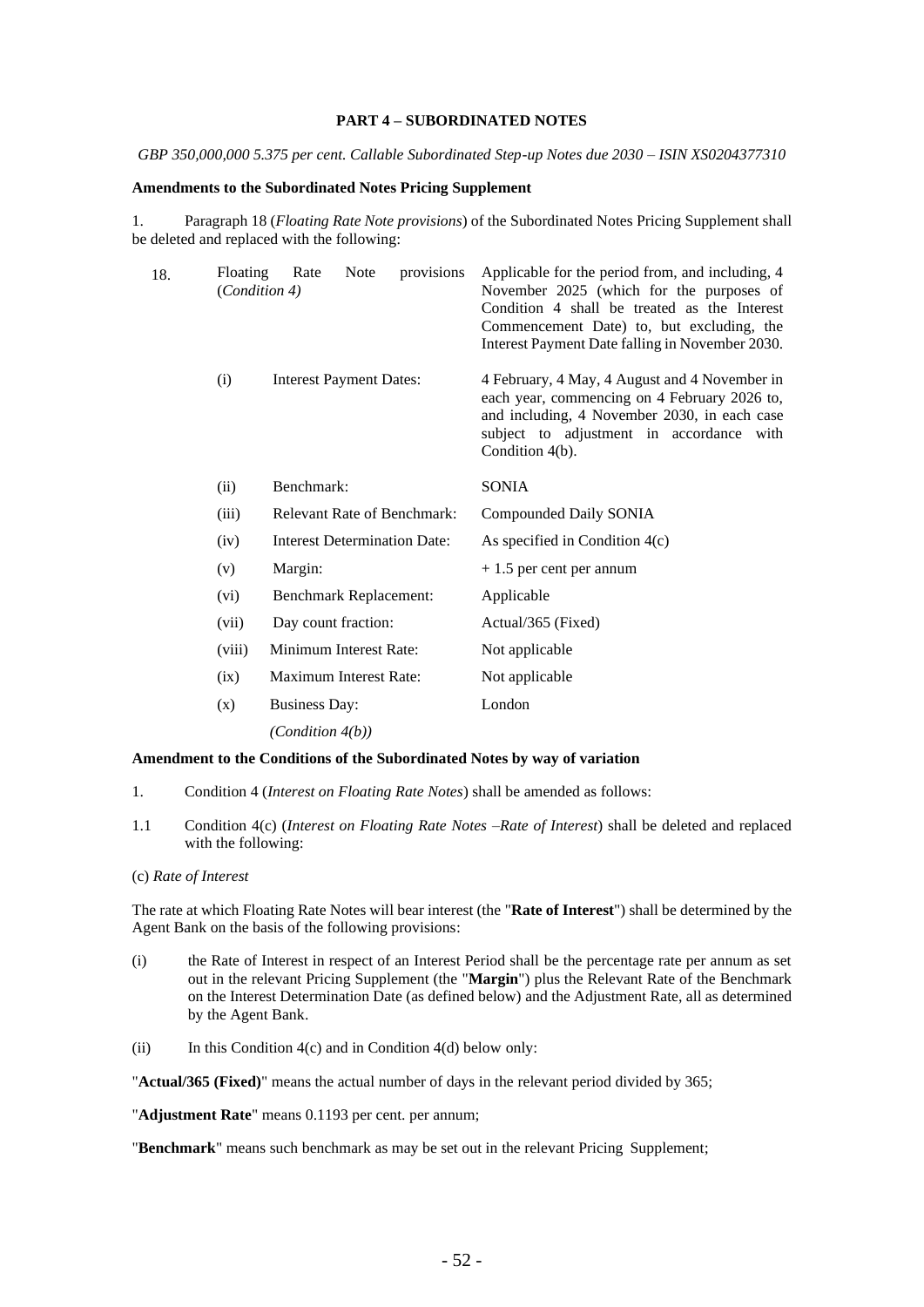"**Compounded Daily SONIA**" means, with respect to an Interest Period, the rate calculated by the Agent Bank on the relevant Interest Determination Date as follows, with the resulting percentage rounded, if necessary, to the nearest one ten-thousandth of a percentage point (0.0001%), with 0.00005% being rounded upwards:

$$
\left(\frac{Index_{End}}{Index_{Start}} - 1\right) \times \frac{365}{d_c}
$$

where:

"**d**<sub>c</sub>" means the number of calendar days from (and including) Index<sub>Start</sub> to (but excluding) Index<sub>End</sub>.

"**IndexEnd**" means, in relation to any Interest Period, the Index Value on the day falling five Business Days prior to (i) the Interest Payment Date for such Interest Period or (ii) such other date on which the relevant payment of interest falls due.

"**IndexStart**" means, in relation to any Interest Period, the Index Value on the day falling five Business Days prior to the first day of the relevant Interest Period.

"**Index Value**" means, in relation to any Business Day, the value of the SONIA Compounded Index for such Business Day as published by authorised redistributors on such Business Day or, if the value of the SONIA Compounded Index cannot be obtained from such authorised redistributors, as published on the Bank of England's Website at www.bankofengland.co.uk/boeapps/database/ (or on such other page or website as may replace such page for the purposes of publishing the SONIA Compounded Index) on the next following Business Day; provided, however, that in the event that the value originally so published is corrected on such Business Day, then such corrected value, instead of the value that was originally published, shall be deemed the Index Value in relation to such Business Day.

"**Interest Determination Date**" means the date falling five Business Days prior to the Interest Payment Date for such Interest Period (or the date falling five Business Days prior to such earlier date, if any, on which the Notes become due and payable).

"**SONIA Compounded Index**" means the index known as the SONIA Compounded Index administered by the Bank of England (or any successor administrator thereof).

If the Agent Bank is unable for any reason to determine Index $_{\text{End}}$  or Index $_{\text{Start}}$  in relation to any Interest Period, Compounded Daily SONIA shall be calculated by the Agent Bank for such Interest Period on the Interest Determination Date as the rate of return of a daily compound interest investment (with the SONIA Reference Rate as reference rate for the calculation of interest) calculated as follows, with the resulting percentage rounded, if necessary, to the nearest one tenthousandth of a percentage point (0.0001%), with 0.00005% being rounded upwards:

$$
\left[\prod_{i=1}^{d_0} \left(1 + \frac{SONIA_i \times n_i}{365}\right) - 1\right] \times \frac{365}{d}
$$

unless otherwise defined above, where:

**"d**" means, in relation to any Interest Period, the number of calendar days in the Observation Period relating to such Interest Period.

"**d0**" means, in relation to any Interest Period, the number of Business Days in the Observation Period relating to such Interest Period.

"**i**" means a series of whole numbers from one to d<sub>0</sub>, each representing the relevant Business Day in the Observation Period in chronological order from (and including) the first Business Day in the Observation Period (each a "**Business Day(i)**").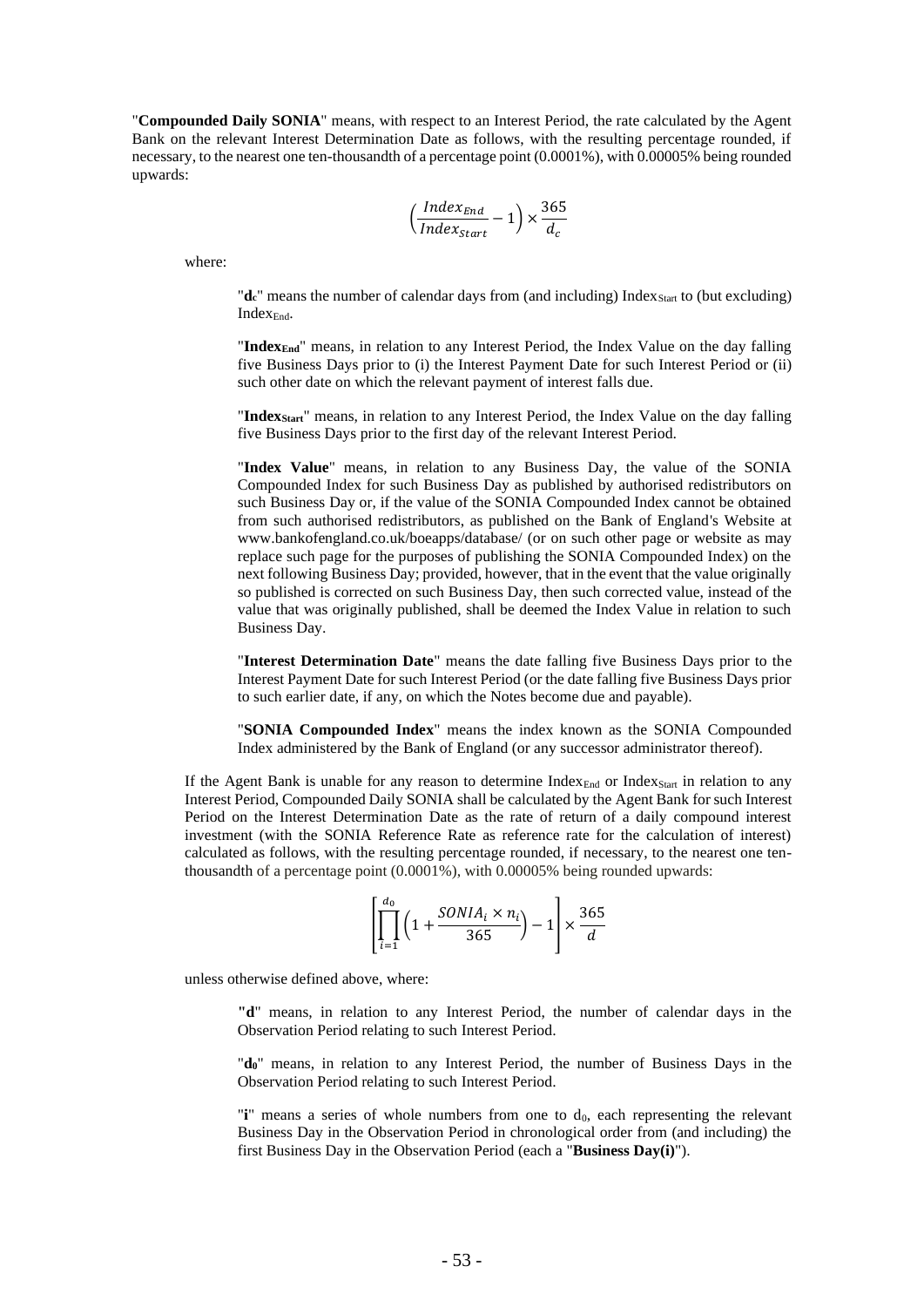"**ni**" means, in relation to any Business Day(i), the number of calendar days from (and including) such Business Day(i) up to (but excluding) the next following Business Day.

"**Observation Period**" means, in relation to an Interest Period, the period from (and including) the date which is five Business Days prior to the first day of such Interest Period and ending on (but excluding) the date which is five Business Days prior to the Interest Payment Date for such Interest Period (or the date falling five Business Days prior to such earlier date, if any, on which the Notes become due and payable).

"**SONIAi**" means, in relation to any Business Day(i), the SONIA Reference Rate for such Business Day(i).

"**SONIA Reference Rate**" means, in respect of any Business Day, a reference rate equal to the daily Sterling Overnight Index Average ("**SONIA**") rate for such Business Day as provided by the administrator of SONIA to authorised distributors and as then published on Bloomberg SONIO/N Index page (or, if that page is unavailable, as otherwise published by such authorised distributors) (the "**Screen Page**") on the Business Day immediately following such Business Day.

Subject to the operation of Condition 4(h) below:

- (A) if, in respect of any Business Day(i) in the relevant Observation Period, the SONIA Reference Rate is not available on the Screen Page or has not otherwise been published by the relevant authorised distributors in respect of such Business Day(i), SONIA<sup>i</sup> in respect of such Business Day(i) shall be the sum of: (A) the Bank of England's Bank Rate (the "**Bank Rate**") prevailing at close of business on such Business Day(i); plus (B) the mean of the spread of the SONIA Reference Rate to the Bank Rate over five days preceding the Business Day(i) on which the SONIA Reference Rate has been published, excluding the highest spread (or, if there is more than one highest spread, one only of those highest spreads) and lowest spread (or, if there is more than one lowest spread, one only of those lowest spreads); and
- (B) if the Rate of Interest cannot be determined in accordance with the foregoing provisions, the Rate of Interest shall be (A) that determined as at the last preceding Interest Determination Date in respect of an Interest Period commencing on or after the First Optional Redemption Date or (B) if there is no such preceding Interest Determination Date, 5.375 per cent.

"**Relevant Rate**" means such rate as set out in the relevant Pricing Supplement.

- 1.2 Condition 4(d) (*Interest on Floating Rate Notes - Determination of Rate of Interest and Calculation of Interest Amount*) shall be deleted and replaced with the following:
	- (d) *Determination of Rate of Interest and Calculation of Interest Amount*

The Agent Bank will, as soon as practicable on each Interest Determination Date, determine the Rate of Interest and calculate the amount of interest payable in respect of each denomination of the relevant Floating Rate Notes (the "**Interest Amount**") for the relevant Interest Period.

The Interest Amount will be calculated by applying the Rate of Interest for such Interest Period to the principal amount (or, in the case of a Partly Paid Note, the principal amount paid up in respect thereof) of the relevant Note of each denomination, multiplying the product by the day count fraction set out in the relevant Pricing Supplement and rounding the resulting figure to the nearest applicable sub-unit of the currency in which such Note is denominated or, as the case may be, in which such interest is payable (one half of any such sub-unit being rounded upwards).

1.3 The following provision shall be added as a new Condition 4(h) (*Interest on Floating Rate Notes – Benchmark Replacement*):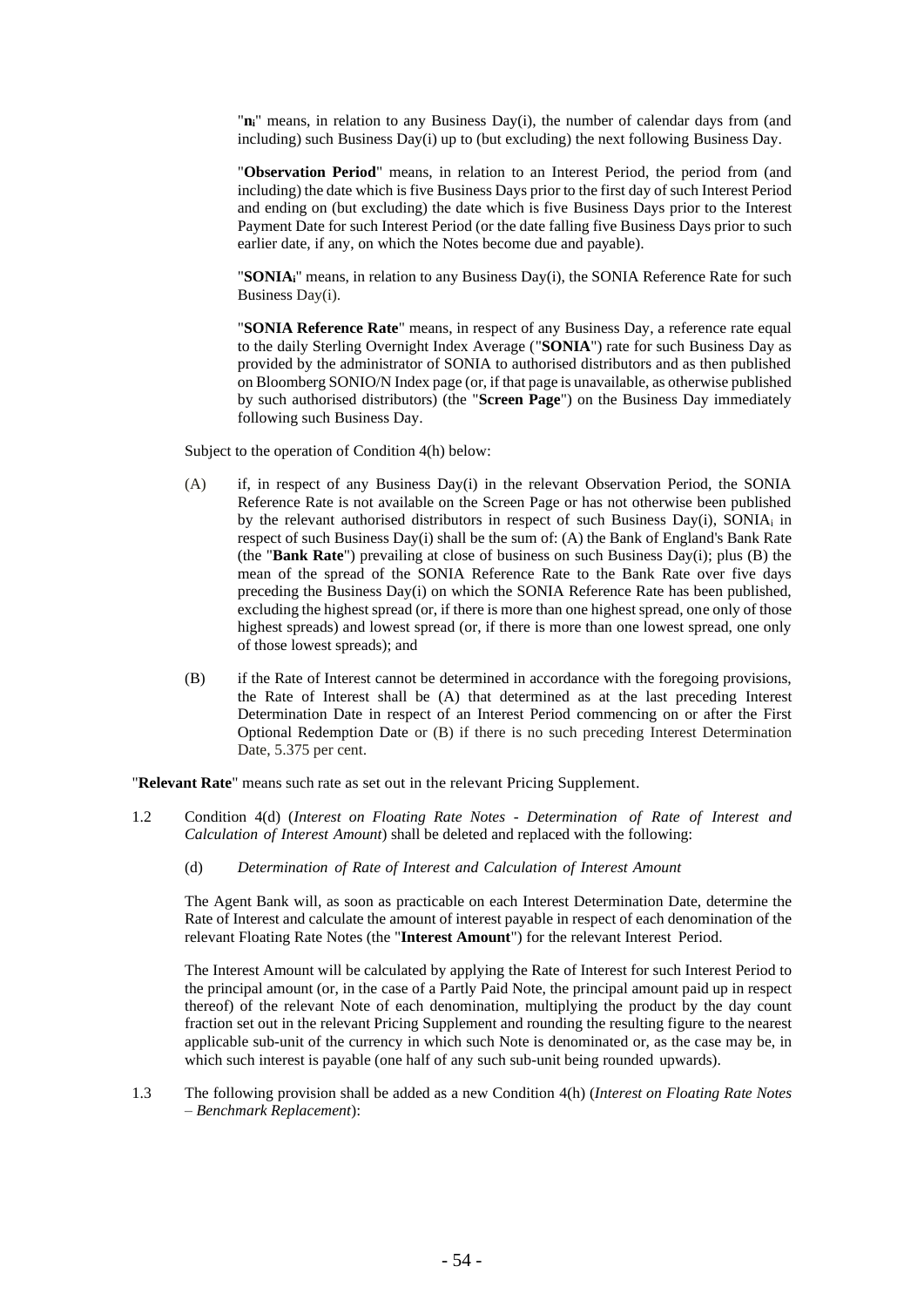#### (h) *Benchmark Replacement*

If Benchmark Replacement is specified as applicable in the relevant Pricing Supplement then notwithstanding the provisions of Condition 4, if the Issuer (in consultation, to the extent practicable, with the Agent Bank) determines that a Benchmark Event has occurred in relation to an Original Reference Rate when any Rate of Interest (or the relevant component part thereof) remains to be determined by reference to that Original Reference Rate, then the following provisions shall apply:

(i) (A) the Issuer shall use reasonable endeavours to appoint, as soon as reasonably practicable, an Independent Adviser to determine (acting in good faith and in a commercially reasonable manner), no later than five (5) Business Days prior to the relevant Interest Determination Date relating to the next succeeding Interest Period (the "**IA Determination Cut-off Date**"), a Successor Rate (as defined below) or, alternatively, if the Independent Adviser determines that there is no Successor Rate, an Alternative Reference Rate (as defined below) for purposes of determining the Rate of Interest (or the relevant component part thereof) applicable to the Notes; or

(B) if the Issuer is unable to appoint an Independent Adviser, or the Independent Adviser appointed by it fails to determine a Successor Rate or an Alternative Reference Rate prior to the IA Determination Cut-off Date, the Issuer (in consultation, to the extent practicable, with the Agent Bank and acting in good faith and in a commercially reasonable manner) may determine a Successor Rate or, if the Issuer determines that there is no Successor Rate, an Alternative Reference Rate;

- (ii) if a Successor Rate or, failing which, an Alternative Reference Rate (as applicable) is determined in accordance with the preceding provisions, such Successor Rate or, failing which, an Alternative Reference Rate (as applicable) shall subsequently be used in place of such Original Reference Rate to determine the Rate of Interest (or the relevant component part thereof) for each of the future Interest Periods (subject to the subsequent operation of, and to adjustment as provided in, this Condition 4(h)); provided, however, that if sub-paragraph (i)(B) applies and the Issuer is unable to or does not determine a Successor Rate or an Alternative Reference Rate prior to the relevant Interest Determination Date, the Rate of Interest applicable to the next succeeding Interest Period shall be equal to the Rate of Interest applicable to the Notes in respect of the Interest Period preceding such Interest Period; for the avoidance of doubt, the proviso in this subparagraph (ii) shall apply to the relevant Interest Period only and any subsequent Interest Periods shall be subject to the subsequent operation of, and to adjustment as provided in, this Condition 4(h);
- (iii) if the Independent Adviser (in consultation with the Issuer) or (if the Issuer is unable to appoint an Independent Adviser, or the Independent Adviser appointed by it fails to determine whether an Adjustment Spread should be applied) the Issuer (in consultation, to the extent practicable, with the Agent Bank and acting in good faith and in a commercially reasonable manner) determines that an Adjustment Spread should be applied to the relevant Successor Rate or the relevant Alternative Reference Rate (as applicable) then such Adjustment Spread shall be applied to such Successor Rate or Alternative Reference Rate (as applicable). If the Independent Adviser or the Issuer (as applicable) is unable to determine the quantum of, or a formula or methodology for determining such Adjustment Spread, then the Successor Rate or Alternative Reference Rate (as applicable) will apply without an Adjustment Spread;
- (iv) if the Independent Adviser or the Issuer determines a Successor Rate or, failing which, an Alternative Reference Rate (as applicable) and, in each case, any Adjustment Spread in accordance with the above provisions, the Independent Adviser or the Issuer (in consultation, to the extent practicable, with the Agent Bank) (as applicable), may also specify changes to these Conditions, including but not limited to the Screen Page, day count fraction, business day convention, Business Days and/or Interest Determination Date applicable to the Notes, and the method for determining the fallback rate in relation to the Notes, in order to follow market practice in relation to the Successor Rate, the Alternative Reference Rate (as applicable) and/or the Adjustment Spread, which changes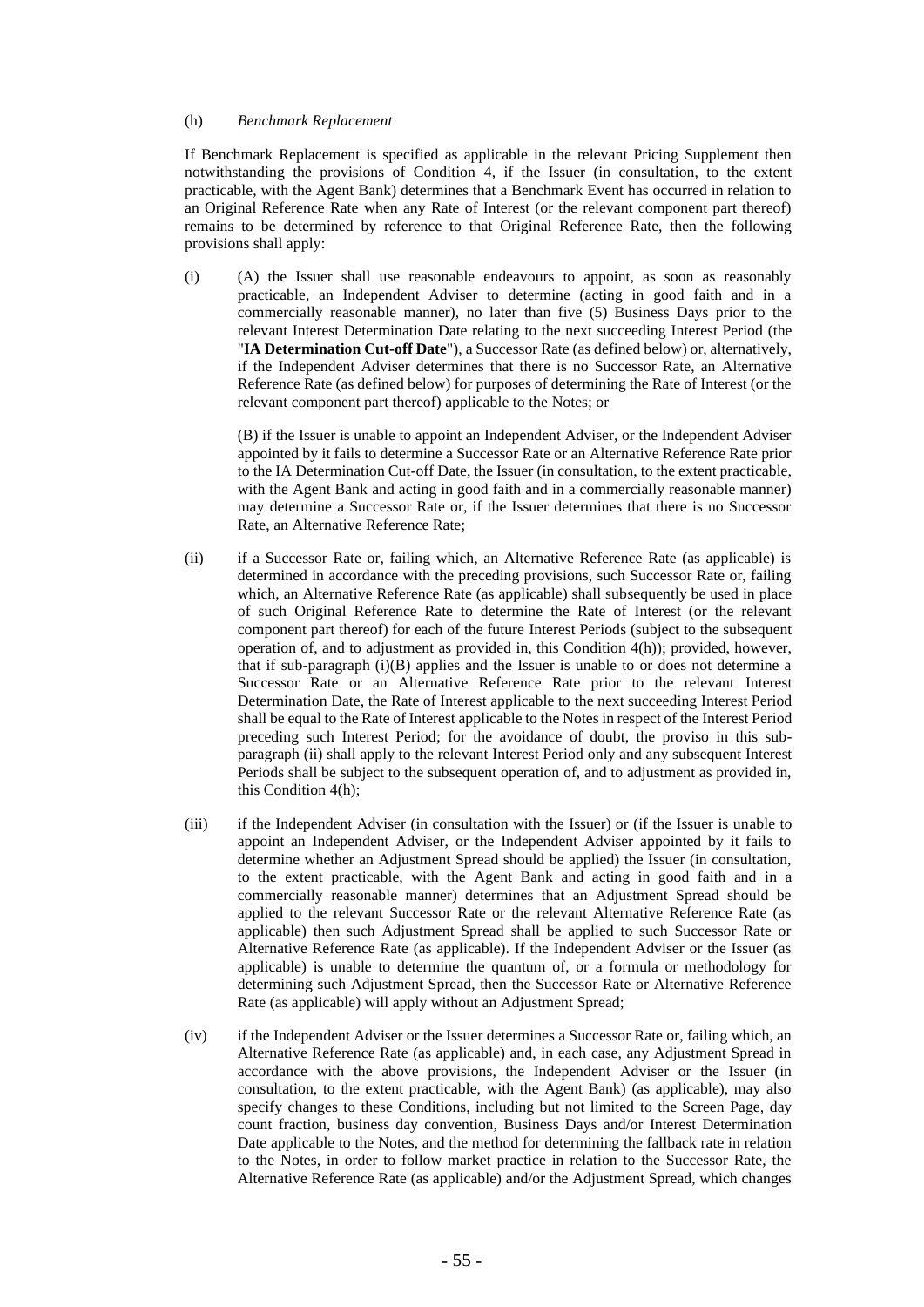shall apply to the Notes for all future Interest Periods (subject to the subsequent operation of this Condition 4(h)). For the avoidance of doubt, the Trustee shall, at the direction and expense of the Issuer, and having received a certificate from the Issuer, signed by two Authorised Signatories, confirming that the Issuer or the Independent Adviser has made the relevant determinations in accordance with this Condition 4(h); and attaching the proposed amendments to the Conditions, be obliged to concur with the Issuer to effect such amendments to the Conditions together with such consequential amendments to the Trust Deed and the Agency Agreement as the Trustee may deem appropriate in order to give effect to this Condition 4(h); and the Trustee shall not be liable to any person for any consequences thereof, save as provided in the Trust Deed. No consent of the Holders of Notes or Coupons of the relevant Series shall be required in connection with implementing the Successor Rate, Alternative Reference Rate (as applicable) and/or any Adjustment Spread or such other changes, including for the execution of any documents, amendments or other steps by the Trustee, the Issuer or any of the parties to the Agency Agreement (if required). The Trustee shall not be obliged to agree to any amendments which in the sole opinion of the Trustee would have the effect of (A) exposing the Trustee to any liabilities against which it has not been indemnified and/or secured and/or pre-funded to its satisfaction or (B) increasing the obligations or duties, or decreasing the rights or protection, of the Trustee in the documents to which it is a party and/or these Conditions; and

(v) the Issuer shall promptly, following the determination of any Successor Rate, Alternative Reference Rate (as applicable) and/or any Adjustment Spread, give notice thereof to the Trustee, the Principal Paying Agent, the Agent Bank and the Holders (in accordance with Condition 14), which notice shall specify the effective date(s) for such Successor Rate, Alternative Reference Rate (as applicable) and/or any Adjustment Spread and any consequential changes made to these Conditions.

Notwithstanding any other provision of this Condition 4(h), no Successor Rate or Alternative Rate will be adopted, nor will the applicable Adjustment Spread be applied, nor will any Benchmark Amendments be made, if in the determination of the Issuer:

- (i) the same could reasonably be expected to result in the exclusion of the Notes in whole or in part from the regulatory capital of the Issuer or from counting as eligible liabilities or loss absorbing capital instruments of the Issuer; or
- (ii) the same could reasonably be expected to result in the reclassification of the Notes in whole or in part as a form of regulatory capital of the Issuer of lower quality.

For the purposes of this Condition 4(h):

"**Adjustment Spread**" means a spread (which may be positive or negative or zero) or formula or methodology for calculating a spread, in each case to be applied to the Successor Rate or the Alternative Reference Rate (as the case may be), and is the spread, formula or methodology which:

- (i) in the case of a Successor Rate, is formally recommended, or formally provided as an option for parties to adopt, in relation to the replacement of the Original Reference Rate with the Successor Rate by any Relevant Nominating Body; or
- (ii) (if no such recommendation has been made, or in the case of an Alternative Reference Rate), the Independent Adviser (in consultation with the Issuer) or the Issuer (in consultation, to the extent practicable, with the Agent Bank) (as applicable) determines is customarily applied to the relevant Successor Rate or Alternative Reference Rate (as the case may be) in international debt capital markets transactions to produce an industryaccepted replacement rate for the Original Reference Rate; or
- (iii) (if the Independent Adviser or the Issuer determines that there is no customarily applied spread in relation to the Successor Rate or Alternative Reference Rate (as the case may be) as envisaged by limb (ii) above), the Independent Adviser (in consultation with the Issuer) or the Issuer (in consultation, to the extent practicable, with the Agent Bank) (as applicable) determines is recognised or acknowledged as being the industry standard for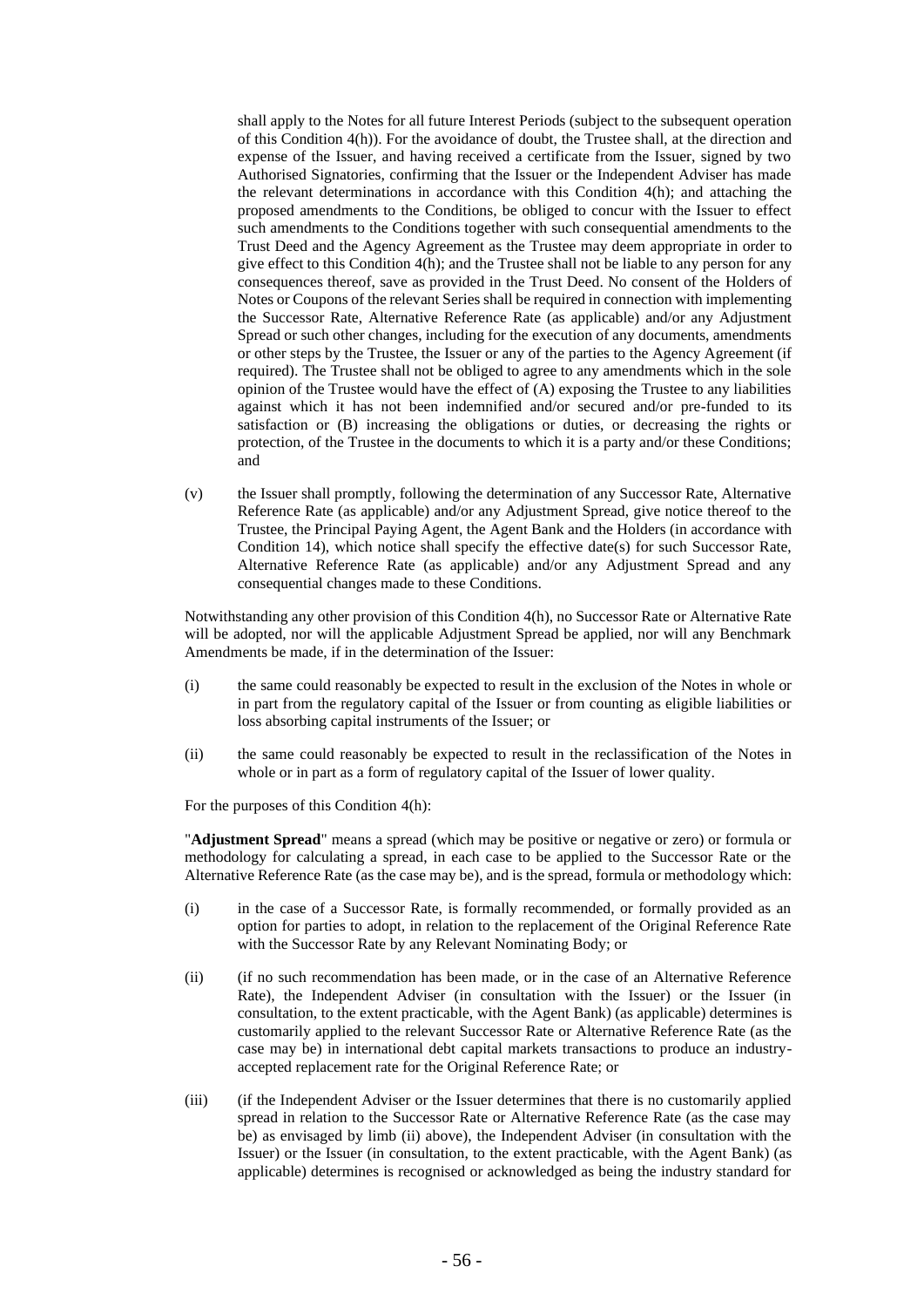over-the-counter derivative transactions which reference the Original Reference Rate, where such rate has been replaced by the Successor Rate or the Alternative Reference Rate (as the case may be);

"**Alternative Reference Rate**" means the rate that the Independent Adviser or the Issuer (as applicable) determines (acting in good faith and in a commercially reasonable manner) has replaced the Original Reference Rate in customary market usage in the international debt capital markets for the purposes of determining rates of interest in respect of bonds denominated in the Specified Currency and of a comparable duration to the relevant Interest Period;

#### "**Benchmark Event**" means:

- (i) (A) the Original Reference Rate has ceased to be published for a period of at least 5 Business Days or has ceased to exist; (B) the making of a public statement by the administrator of the Original Reference Rate that it has ceased publishing the Original Reference Rate permanently or indefinitely (in circumstances where no successor administrator has been appointed that will continue publication of the Original Reference Rate); or (C) the making of a public statement by the supervisor of the administrator of the Original Reference Rate that the Original Reference Rate has been permanently or indefinitely discontinued; or
- (ii) the later of (A) the making of a public statement by the administrator of the Original Reference Rate that it will, on or before a specified date, cease publishing the Original Reference Rate permanently or indefinitely (in circumstances where no successor administrator has been appointed that will continue publication of the Original Reference Rate) and (B) the date falling six months prior to such date specified in (A); or
- (iii) the later of (A) the making of a public statement by the supervisor of the administrator of the Original Reference Rate that the Original Reference Rate will, on or before a specified date, be permanently or indefinitely discontinued and (B) the date falling six months prior to the date specified in (A); or
- (iv) the later of (A) the making of a public statement by the supervisor of the administrator of the Original Reference Rate as a consequence of which the Original Reference Rate will, on or before a specified date, be prohibited from being used or that its use will be subject to restrictions or adverse consequences, either generally, or in respect of the Notes and (B) the date falling six months prior to the date specified in (A); or
- (v) the later of (A) the making of a public statement by the supervisor of the administrator of the Original Reference Rate that, in the view of such supervisor, the Original Reference Rate is or will, on or before a specified date, be no longer representative of an underlying market or, in any case, should be used for informational purposes only rather than as a benchmark reference rate for securities such as the Notes and (B) the date falling six months prior to the date specified in (A); or
- (vi) it has or will prior to the next Interest Determination Date become unlawful for the Agent Bank or the Issuer to calculate any payments due to be made to any Holder using the Original Reference Rate (including, without limitation, under Regulation (EU) 2016/1011 as it forms part of domestic law in the United Kingdom by virtue of the European Union (Withdrawal) Act 2018, as amended, if applicable);

"**Original Reference Rate"** means (A) the benchmark or screen rate (as applicable) originally specified in the applicable Pricing Supplement for the purposes of determining the relevant Rate of Interest (or any component part(s) thereof) in respect of the Notes or (B) (if applicable) any other Successor Rate or Alternative Reference Rate (or any component part(s) thereof) determined and applicable to the Notes pursuant to the earlier operation of this Condition 4(h);

"**Relevant Nominating Body**" means, in respect of a benchmark or screen rate (as applicable):

(i) the central bank, reserve bank, monetary authority or any similar institution for the currency to which the benchmark or screen rate (as applicable) relates, or any other central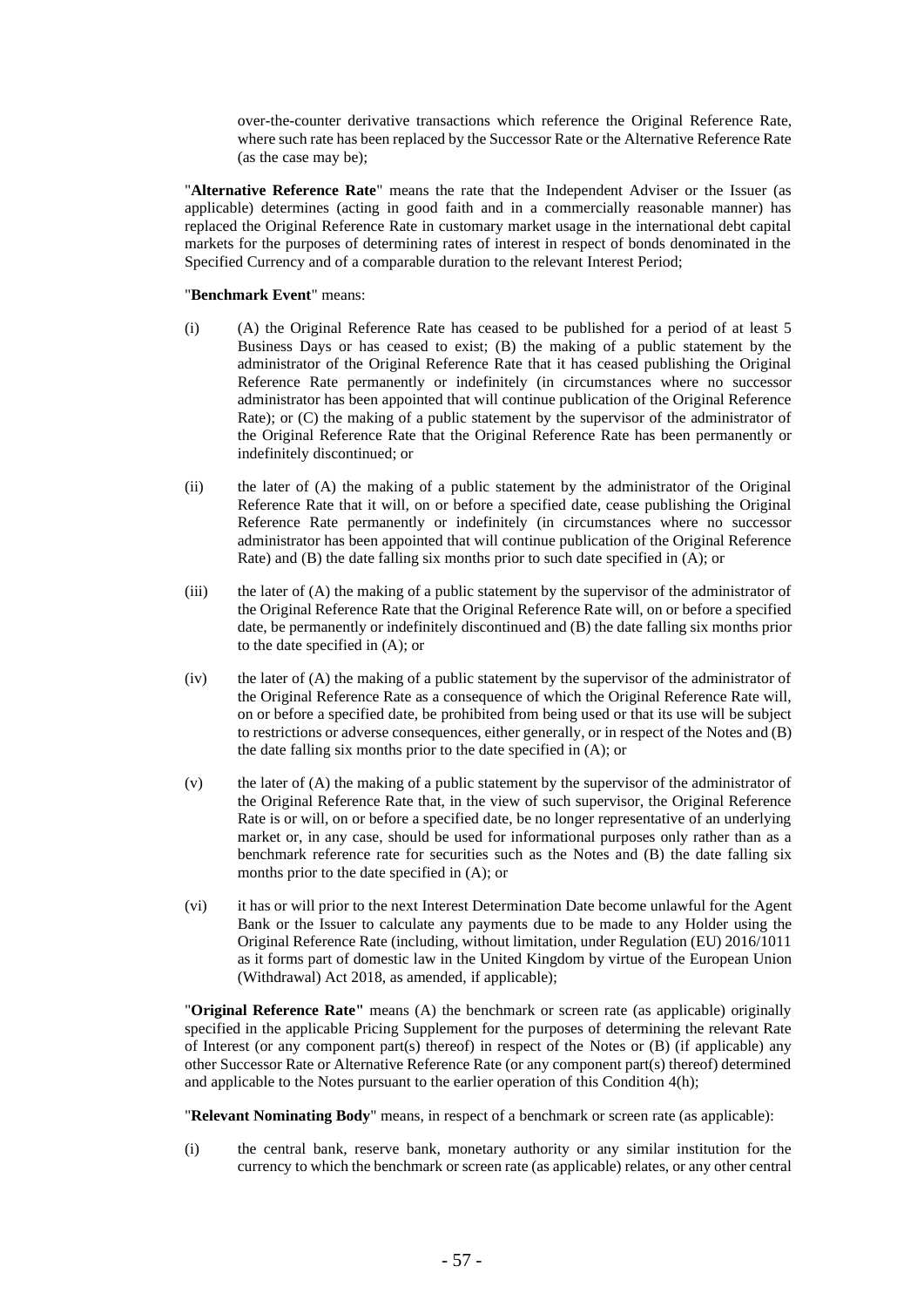bank or other supervisory authority which is responsible for supervising the administrator of the benchmark or screen rate (as applicable); or

(ii) any working group or committee sponsored by, chaired or co-chaired by or constituted at the request of (A) the central bank, reserve bank, monetary authority or any similar institution for the currency to which the benchmark or screen rate (as applicable) relates, (B) any other central bank or other supervisory authority which is responsible for supervising the administrator of the benchmark or screen rate (as applicable), (C) a group of the aforementioned central banks or other supervisory authorities, (D) the International Swaps and Derivatives Association, Inc. or any part thereof, or (E) the Financial Stability Board or any part thereof; and

"**Successor Rate**" means a successor to or replacement of the Original Reference Rate (for the avoidance of doubt, whether or not such Original Reference Rate (as applicable) has ceased to be available) which is formally recommended by any Relevant Nominating Body.

2. The following paragraph shall be added at the end of Condition 15 (*Modification of Terms, Waiver and Substitution*):

In addition, the Trustee shall be obliged to agree to such modifications to the Trust Deed, the Agency Agreement and these Conditions as may be required in order to give effect to Condition 4(h) in connection with effecting any Alternative Reference Rate, Successor Rate and/or Adjustment Spread, without requirement for the consent or sanction of the Holders of Notes or Coupons (provided, however that the Trustee shall not be obliged to agree to any such amendments or modifications which in the opinion of the Trustee would have the effect of (i) exposing the Trustee to any liabilities against which it has not been indemnified and/or secured and/or prefunded to its satisfaction or (ii) changing, increasing or adding to the obligations or duties, or removing or amending any protection or indemnity afforded to, or other provision in favour of, the Trustee in the documents to which it is a party and/or these Conditions). Any such modification, waiver, authorisation or determination shall be binding on the Holders of Notes or Coupons and, unless the Trustee agrees otherwise, shall be notified to the Holders of that Series as soon as practicable thereafter.

#### **Amendments to the Trust Deed of the Subordinated Notes by way of variation**

- 1. The following paragraph shall be added at the end of Clause 19 (*Modifications*):
	- (C) The Trustee shall be obliged to agree to such modifications to this Trust Deed, the Agency Agreement and the Conditions as may be required in order to give effect to Condition 4(h) in connection with effecting any Alternative Reference Rate, Successor Rate and/or Adjustment Spread, without requirement for the consent or sanction of the Holders of Notes or Coupons (provided, however that the Trustee shall not be obliged to agree to any such amendments or modifications which in the opinion of the Trustee would have the effect of (i) exposing the Trustee to any liabilities against which it has not been indemnified and/or secured and/or pre-funded to its satisfaction or (ii) changing, increasing or adding to the obligations or duties, or removing or amending any protection or indemnity afforded to, or other provision in favour of, the Trustee in the documents to which it is a party and/or the Conditions). Any such modification, waiver, authorisation or determination shall be binding on the Holders of Notes or Coupons and, unless the Trustee agrees otherwise, shall be notified to the Holders of that Series as soon as practicable thereafter.
- 2. Item (iii) in the proviso to paragraph 18 of Schedule 3 (*Provisions concerning meetings for Noteholders*) shall be deleted and replaced with the following:
	- (iii) other than a change expressly permitted without the consent of Holders of Notes or Coupons pursuant to the Conditions, modification of the method of calculating the amount payable in respect of any Coupons;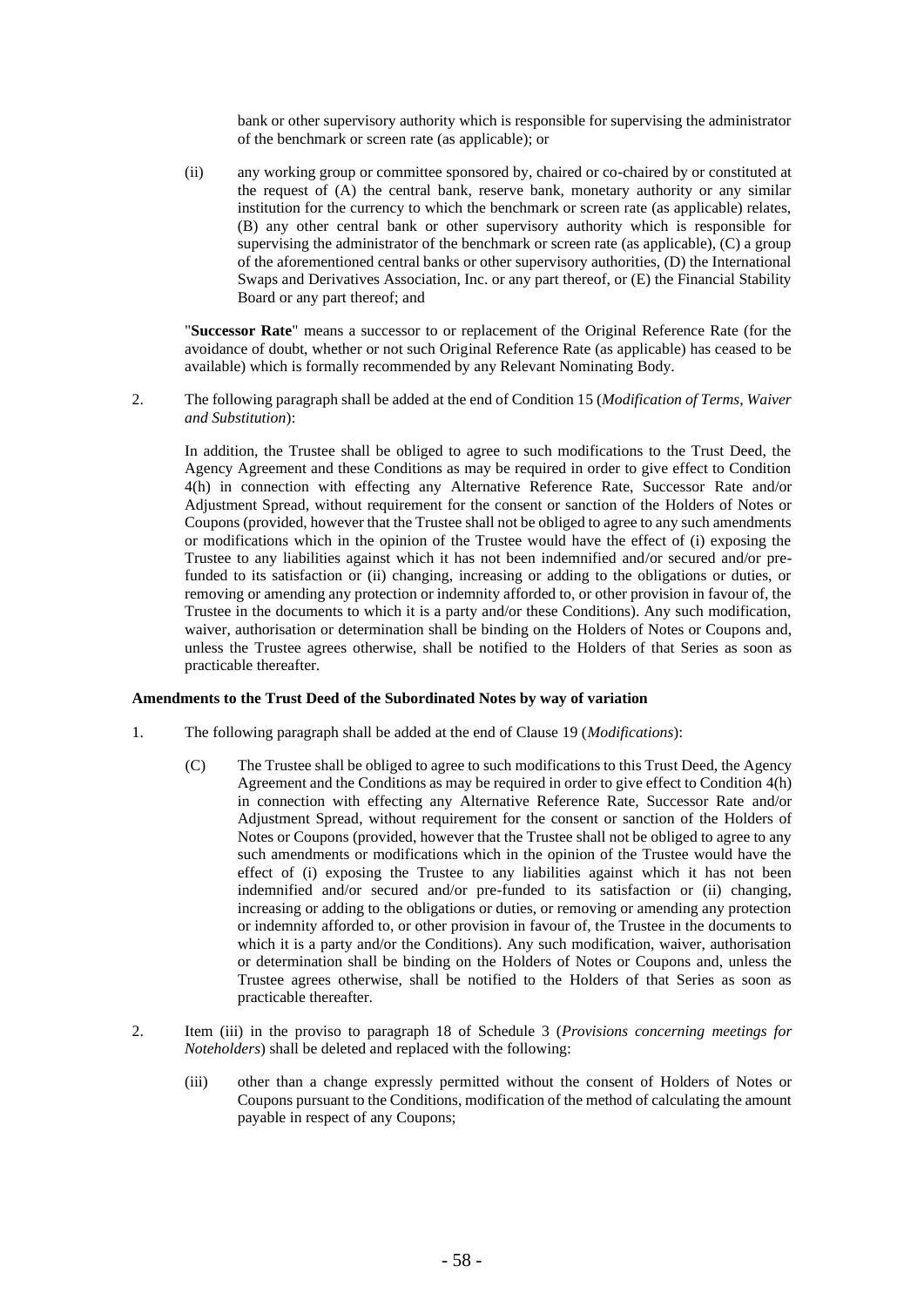## **PART 5 – SENIOR NOTES**

*GBP 1,000,000,000 2.256 per cent. Resettable Notes due November 2026 – ISIN XS1716248197*

## **Amendments to the Senior Notes Final Terms**

1. Paragraph 13 (*Fixed Rate Notes and Resettable Notes*) of the Senior Notes Final Terms shall be deleted and replaced with the following:

| 13. | Fixed Rate Notes and Resettable Notes: |                                            | Applicable                                                                                                                                                                                        |  |  |
|-----|----------------------------------------|--------------------------------------------|---------------------------------------------------------------------------------------------------------------------------------------------------------------------------------------------------|--|--|
|     | (Condition 3)                          |                                            |                                                                                                                                                                                                   |  |  |
|     | (a)                                    | Fixed Rate Note provisions:                | Not Applicable                                                                                                                                                                                    |  |  |
|     | (b)                                    | Resettable Note provisions:                | Applicable. The Notes are Resettable Notes.                                                                                                                                                       |  |  |
|     |                                        | (Condition 3(b))                           |                                                                                                                                                                                                   |  |  |
|     | (i)                                    | Initial Rate of Interest:                  | 2.256 per cent. per annum payable annually in<br>arrear                                                                                                                                           |  |  |
|     | (ii)                                   | <b>Resettable Coupon Amounts:</b>          | In relation to all Resettable Note Interest Payment<br>Dates up to (and including) the Resettable Note<br>Interest Payment Date falling on 13 November<br>2025, GBP 22.56 per Calculation Amount. |  |  |
|     | (iii)                                  | First Margin:                              | $+1.04$ per cent. per annum                                                                                                                                                                       |  |  |
|     | (iv)                                   | Subsequent Margin:                         | Not Applicable                                                                                                                                                                                    |  |  |
|     | (v)                                    | Resettable Note Interest Payment<br>Dates: | 13 November in each year commencing on 13<br>November 2018 and ending on the Maturity Date                                                                                                        |  |  |
|     | (vi)                                   | First Resettable Note Reset Date:          | 13 November 2025                                                                                                                                                                                  |  |  |
|     | (vii)                                  | Second Resettable Note Reset<br>Date:      | Not Applicable                                                                                                                                                                                    |  |  |
|     | (viii)                                 | Subsequent Resettable Note Reset<br>Dates: | Not Applicable                                                                                                                                                                                    |  |  |
|     | (ix)                                   | Day Count Fraction:                        | Actual/365 (Fixed)                                                                                                                                                                                |  |  |
|     | (x)                                    | <b>Determination Date:</b>                 | Not Applicable                                                                                                                                                                                    |  |  |
|     | $(x_i)$                                | <b>Business Day Centre:</b>                | London                                                                                                                                                                                            |  |  |
|     | (xii)                                  | <b>Business Day Convention:</b>            | No Adjustment                                                                                                                                                                                     |  |  |
|     | (xiii)                                 | Resettable Note Reference Rate:            | Mid-Swap Rate                                                                                                                                                                                     |  |  |
|     | (xiv)                                  | Relevant Screen Page:                      | Bloomberg screen page BPISDS01 Index                                                                                                                                                              |  |  |
|     | $\left( xy\right)$                     | Mid-Swap Rate:                             | Single Mid-Swap Rate                                                                                                                                                                              |  |  |
|     | (xvi)                                  | Benchmark:                                 | Not Applicable                                                                                                                                                                                    |  |  |
|     | (xvii)                                 | Relevant Period:                           | Not Applicable                                                                                                                                                                                    |  |  |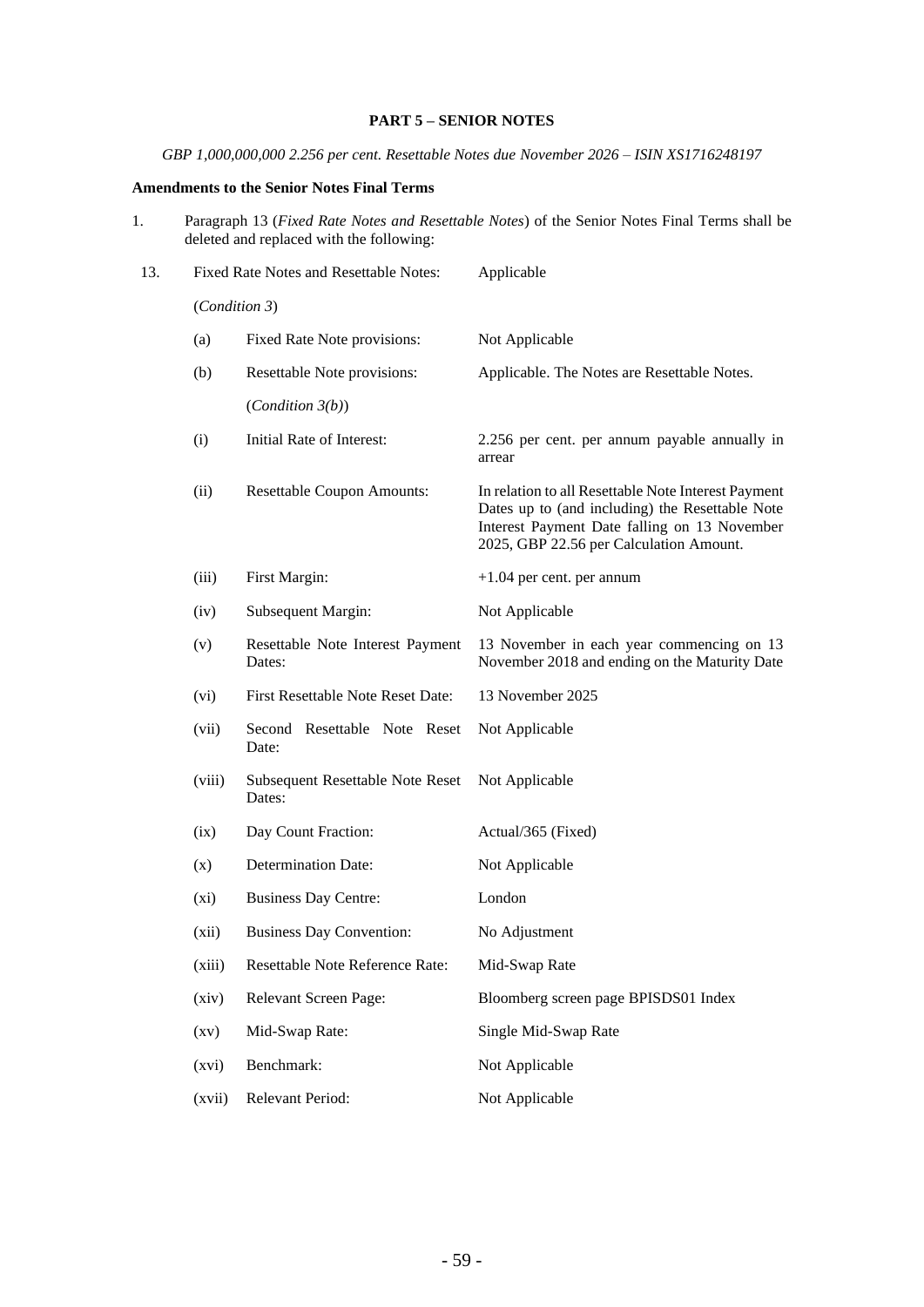#### **Amendments to the Conditions of the Senior Notes by way of variation**

- 1. Condition 3 (*Fixed Rate Notes and Resettable Notes*) shall be amended as follows:
- 1.1 Condition 3(c)(i) (*Fixed Rate Notes and Resettable Notes – Fallbacks Provisions for Resettable Notes – Mid-Swap Rate*) shall be deleted and replaced with the following:

### (c) *Fallback Provisions for Resettable Notes*

(i) *Mid-Swap Rate*

If the Resettable Note Reference Rate is specified in the applicable Final Terms as Mid-Swap Rate, then, if on the Reset Determination Date the Relevant Screen Page is not available or the Mid-Swap Rate does not appear on the Relevant Screen Page, the Calculation Agent shall request each of the Reference Banks to provide the Calculation Agent with its Mid-Market Swap Rate Quotation as at approximately 11.00 a.m. (London time) on the Reset Determination Date; provided that:

- (1) if two or more of the Reference Banks provide the Calculation Agent with Mid-Market Swap Rate Quotations, the First Reset Rate of Interest for the Reset Period shall be the sum of the arithmetic mean (rounded, if necessary, to the nearest 0.001 per cent. (0.0005 per cent. being rounded upwards)) of the relevant Mid-Market Swap Rate Quotations, the Adjustment Rate and the First Margin, all as determined by the Calculation Agent;
- (2) if on the Reset Determination Date only one Reference Bank provides the Calculation Agent with a Mid-Market Swap Rate Quotation as provided in the foregoing provisions of this Condition 3(c)(i), the First Reset Rate of Interest shall be the sum of the Mid-Market Swap Rate Quotation provided, the Adjustment Rate and the First Margin, all as determined by the Calculation Agent; and
- (3) if on the Reset Determination Date none of the Reference Banks provides the Calculation Agent with a Mid-Market Swap Rate Quotation as provided in the foregoing provisions of this Condition  $3(c)(i)$ , the First Reset Rate of Interest for the Reset Period shall be the Initial Rate of Interest.

For the purposes of this Condition 3(c)(i), "**Reference Banks**" means the principal office in the principal financial centre of the Specified Currency of four major banks in the swap, money, securities or other market most closely connected with the relevant Mid-Swap Rate as selected by the Issuer on the advice of an investment bank of international repute.

- 2. Condition 20 (*Definitions*) shall be amended as follows:
- 2.1 The definitions for "First Reset Rate of Interest" and "Mid-Market Swap Rate" shall be deleted and replaced with the following respective definitions, in the appropriate place in alphabetical order:

"**First Reset Rate of Interest**" means, subject to Condition 3(c) (*Fallback Provision for Resettable Notes*), the rate of interest being determined by the Calculation Agent on the Reset Determination Date as the sum of the First Margin plus the relevant Resettable Note Reference Rate and the Adjustment Rate;

"**Mid-Market Swap Rate**" means for the Reset Period the arithmetic mean of the bid and offered rates for the annual fixed leg (calculated on an Actual/365(Fixed) day count basis) of a fixed-forfloating sterling interest rate swap transaction which transaction (i) has a term of one year and commencing on the First Resettable Note Reset Date, (ii) is in an amount that is representative for a single transaction in the relevant market at the relevant time with an acknowledged dealer of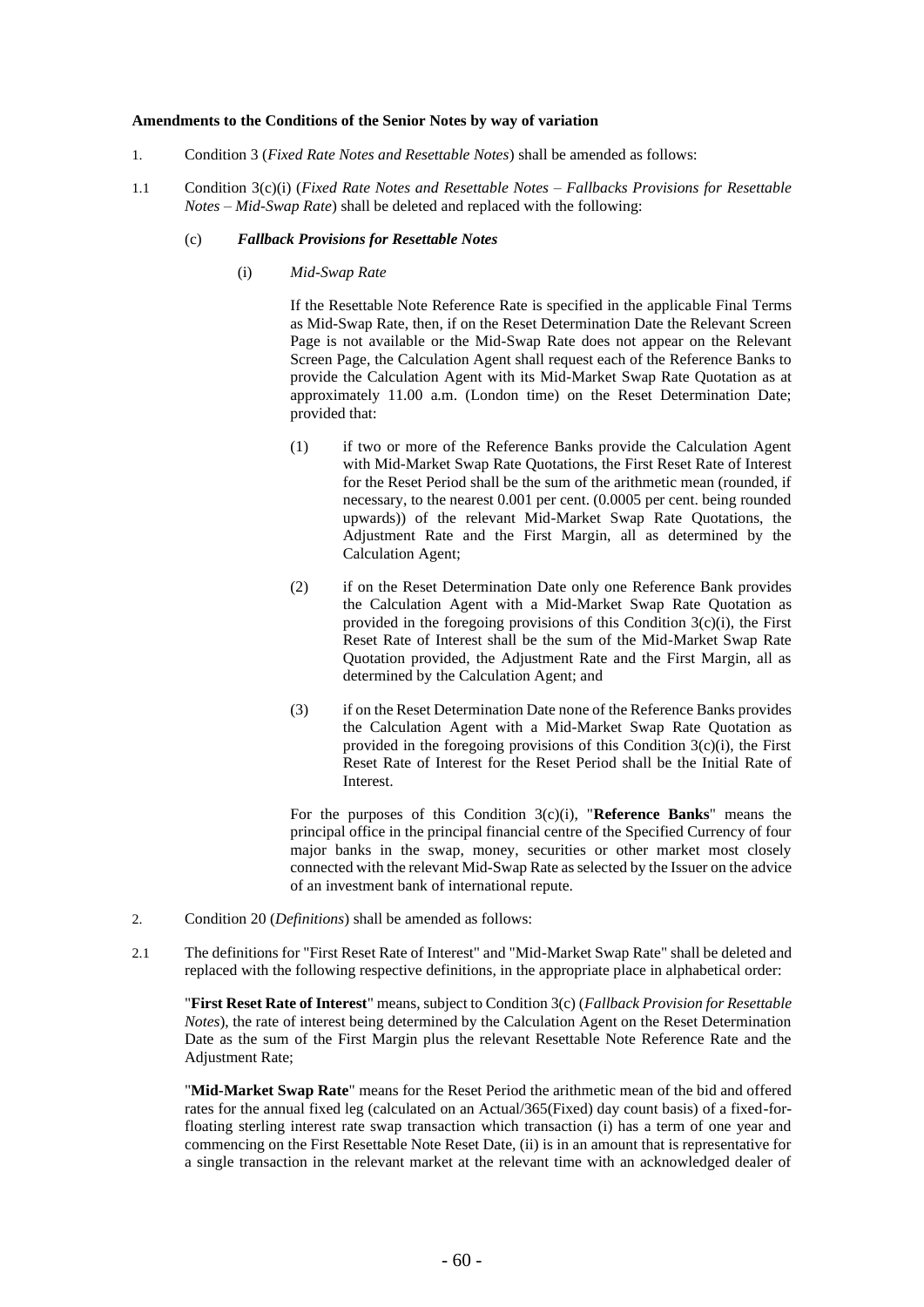good credit in the swap market and (iii) has a floating leg based on overnight SONIA rate compounded for 12-months (calculated on an Actual/365 (Fixed) day count basis);

2.2 The following definitions will be added in appropriate places in alphabetical order:

"**Adjustment Rate**" means 0.2766 per cent. per annum;

"**SONIA**" means Sterling Overnight Index Average;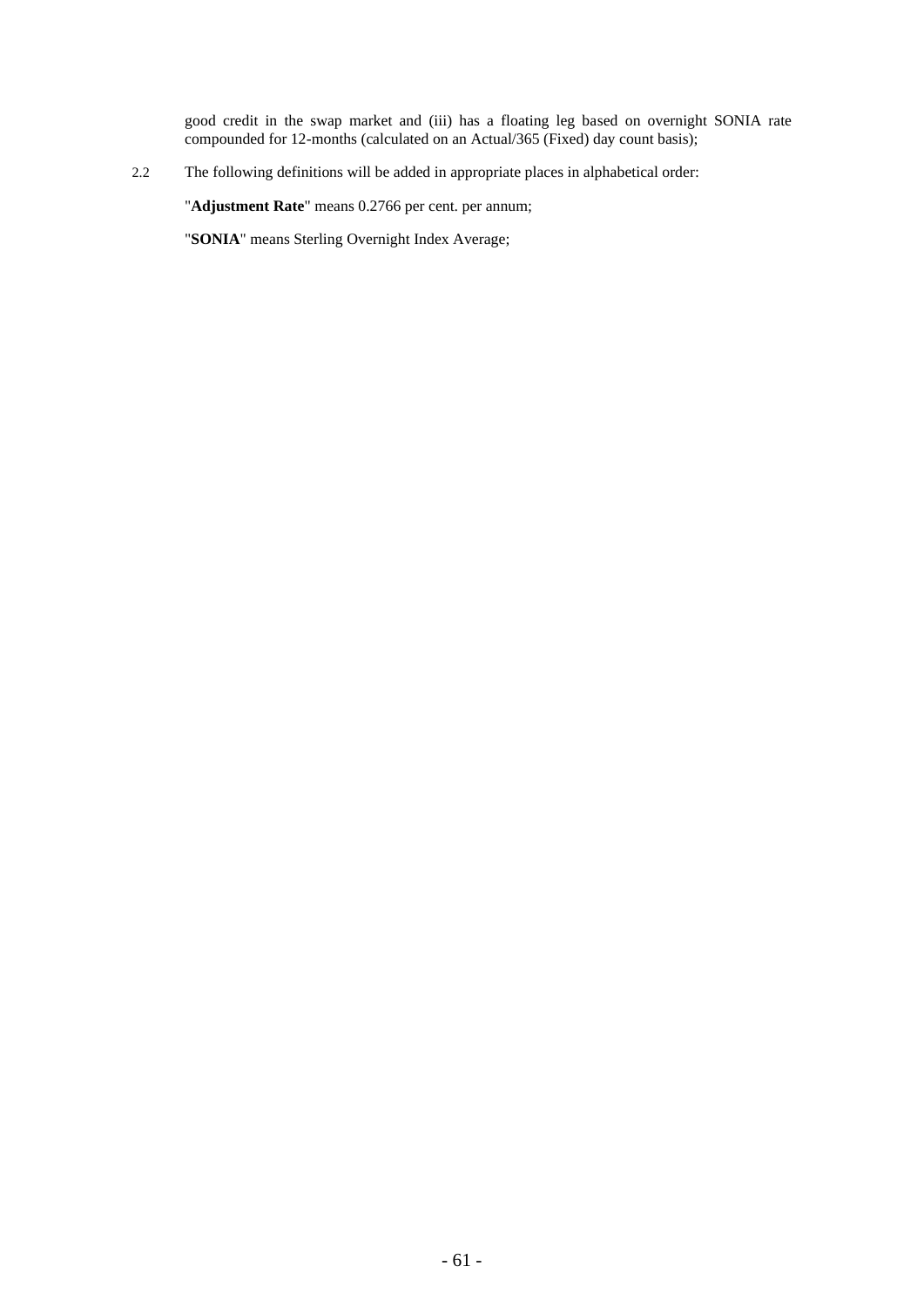## **SCHEDULE B - PRICING METHODOLOGY FOR SGD AT1 SECURITIES**

Due to the differences in the nature of SOR and SORA, the replacement of SOR as the reference rate for the SGD AT1 Securities will require a spread adjustment. The pricing methodology proposed to determine the relevant Adjustment Rate uses the Bloomberg SWPM derivative pricing module, which accounts for both market observable spot rates and also the forward-starting nature of the transition to SORA.

The determination of the relevant market observable Adjustment Rate will take place at or around 2.00 p.m. (London time) (the "**Pricing Time**") on 24 September 2021 (the "**Pricing Date**", except where there is an adjournment of the Meeting, in which case the Pricing Date will be specified in the notice of the adjourned Meeting). This is to ensure that the Pricing Date is as close as possible to the Effective Date whilst allowing enough time for the necessary changes to the Conditions to be implemented following the determination of the relevant Adjustment Rate. If there is an adjournment of the Meeting, the relevant Adjustment Rate may be different to the amounts which would have been calculated had the relevant Extraordinary Resolution passed (and the Eligibility Condition been satisfied) at the initial Meeting.

In accordance with the SGD AT1 Securities Proposed Amendments, the relevant Adjustment Rate that is to apply in respect of any Resettable Security Reset Date, shall be determined by the Solicitation Agent at or around the Pricing Time on the Pricing Date, in the following manner:

The Bloomberg SWPM derivative pricing module shall be selected and the following option path chosen:

- a) "Products > Swaps > Browse All Swaps > Basis Swaps > Libor OIS > Libor OIS SGD";
- b) the field "Curves > Curve Side" will be set to "Mid" for both of the two curves used within the pricing module;
- c) each of the curves used within the pricing module will be set to have as their date source the option "8 – Bloomberg recommended" (a setting confirmed via the Bloomberg screen SWDF);
- d) the fields "Leg 1: Float: Effective" and "Leg 2: Float: Effective" will have the relevant Resettable Security Reset Date of the respective SGD AT1 Securities input;
- e) the fields "Leg 1: Float: Maturity" and "Leg 2: Float: Maturity" will have a date of 5 years following the relevant Resettable Security Reset Date of the respective SGD AT1 Securities input;
- f) the option path "Solver (Premium)  $>$  Leg 1  $>$  Spread" will be selected;
- g) the field "NPV" will be set to "0"; and
- h) the relevant Adjustment Rate will be read off from the field "Leg 1: Float: Spread" and rounded to the nearest 0.1 basis points (with 0.05 basis points rounded upwards).

For illustrative purposes only, following the above procedure as of around 2.00 p.m. (London time) on 31 August 2021 results in indicative adjustment rates of 37.0 basis points for the 2017 SGD AT1 Securities and 41.3 basis points for the 2018 SGD AT1 Securities. These should not be relied upon as a future indication of the relevant Adjustment Rate to be determined on the Pricing Date. These are based on data as of around 2.00 p.m. (London time) on 31 August 2021 and should, therefore, be used solely for the purpose of obtaining an understanding of the determination of the relevant Adjustment Rate as at such time and date, and should not be used or relied upon for any other purpose. The future values of the data used for the purposes of the determination of the relevant Adjustment Rate are impossible to predict and, therefore, no future values should be inferred from such information.

In addition to the parameters specified above, there are a high number of other possible parameter settings an individual user might choose when using the Bloomberg SWPM derivative pricing module. Holders of the SGD AT1 Securities should note that the Solicitation Agent reserves the right to use such other settings, as might be considered conventional or commonly accepted market practice, in their capacity as a professional market participant.

The above procedure has been selected for the determination of the relevant Adjustment Rate for the SGD AT1 Securities due to: (i) the lack of an established ISDA adjustment proposal for the SGD SOR-SORA basis; (ii) the occasional, perceived illiquidity on some of the commonly used broker screens that quote on